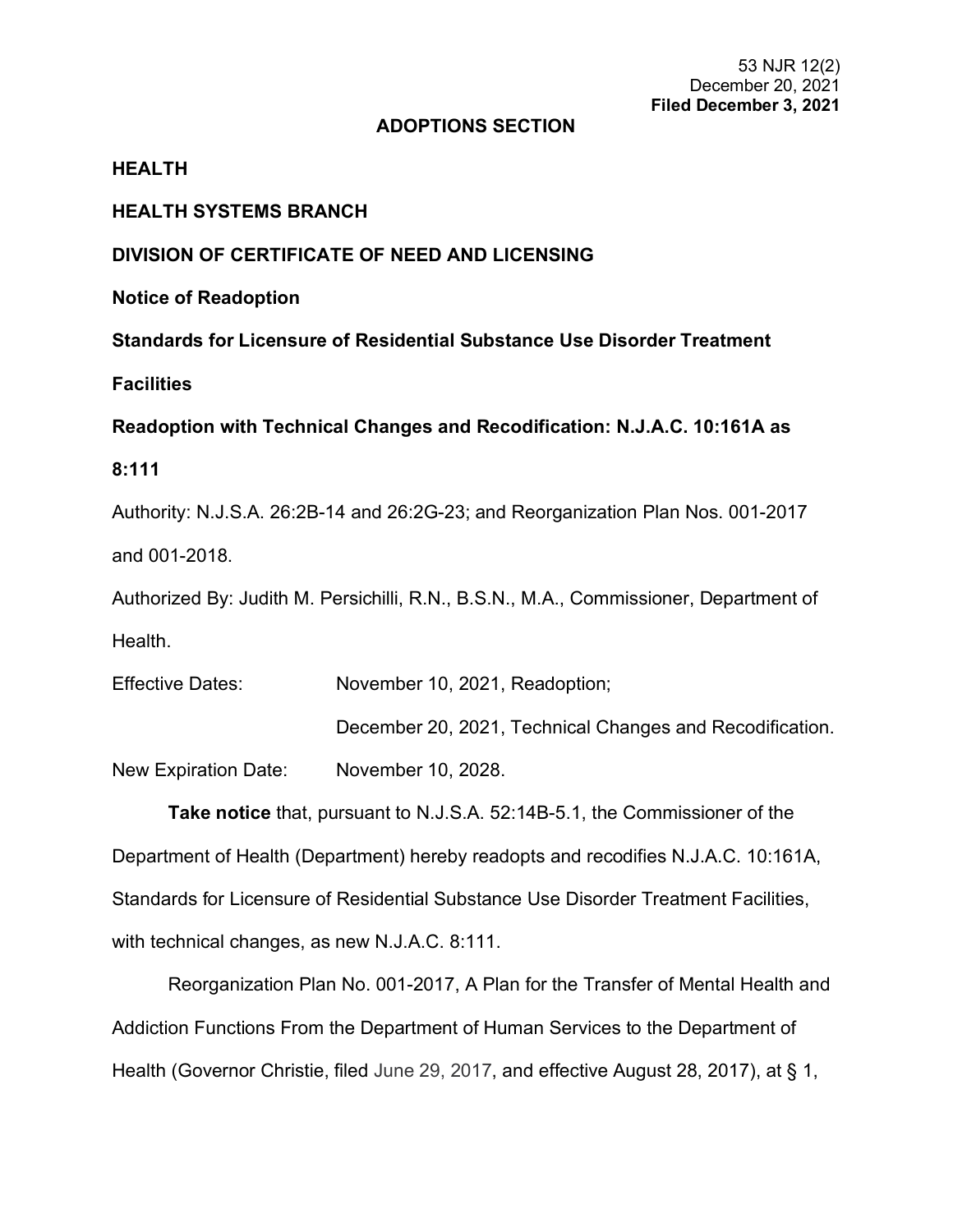continued the Division of Mental Health and Addiction Services (DMAHS) of the Department of Human Services (DHS), and, in pertinent part, at § 2(b) through (f) and (i) through (m), transferred the DMAHS and all functions, powers, and duties associated with the licensure and inspection of alcohol and substance use disorder treatment programs and facilities pursuant to N.J.S.A. 26:2B-7 et seq., and the Narcotic and Drug Abuse Control Act of 1969, N.J.S.A. 26:2G-1 et seq., from the DHS and the DHS Commissioner to the Department and the Commissioner of Health. 49 N.J.R. 2303(a).

Reorganization Plan No. 001-2018, A Plan for the Transfer of Certain Mental Health and Addiction Functions From the Department of Health to the Department of Human Services (Governor Murphy, issued June 21, 2018, and effective August 20, 2018), at § 1, continued the Division of Mental Health and Addiction Services and, in pertinent part, at § 2(c) through (g) and (i) through (m), transferred from the Department and the Commissioner of Health to the DHS and the DHS Commissioner, all functions, powers, and duties established at N.J.S.A. 26:2B-7 et seq., and 26:2G-1 et seq., with one exception. 50 N.J.R. 1517(a). Reorganization Plan No. 001-2018 at § 2(c) retained and continued within the jurisdiction of the Department and the Commissioner of Health all functions, powers, and duties established at N.J.S.A. 26:2B-14, 26:2G-23, and 26:2G-24, associated with the establishment and enforcement of standards for licensure and inspection of inpatient, outpatient, and residential aftercare, alcohol use disorder and intoxication treatment facilities. *Id.*

N.J.A.C. 10:161A, Standards for Licensure of Residential Substance Use Disorder Treatment Facilities, establishes standards for licensure of residential substance use disorder treatment facilities (facilities) in New Jersey. The Department of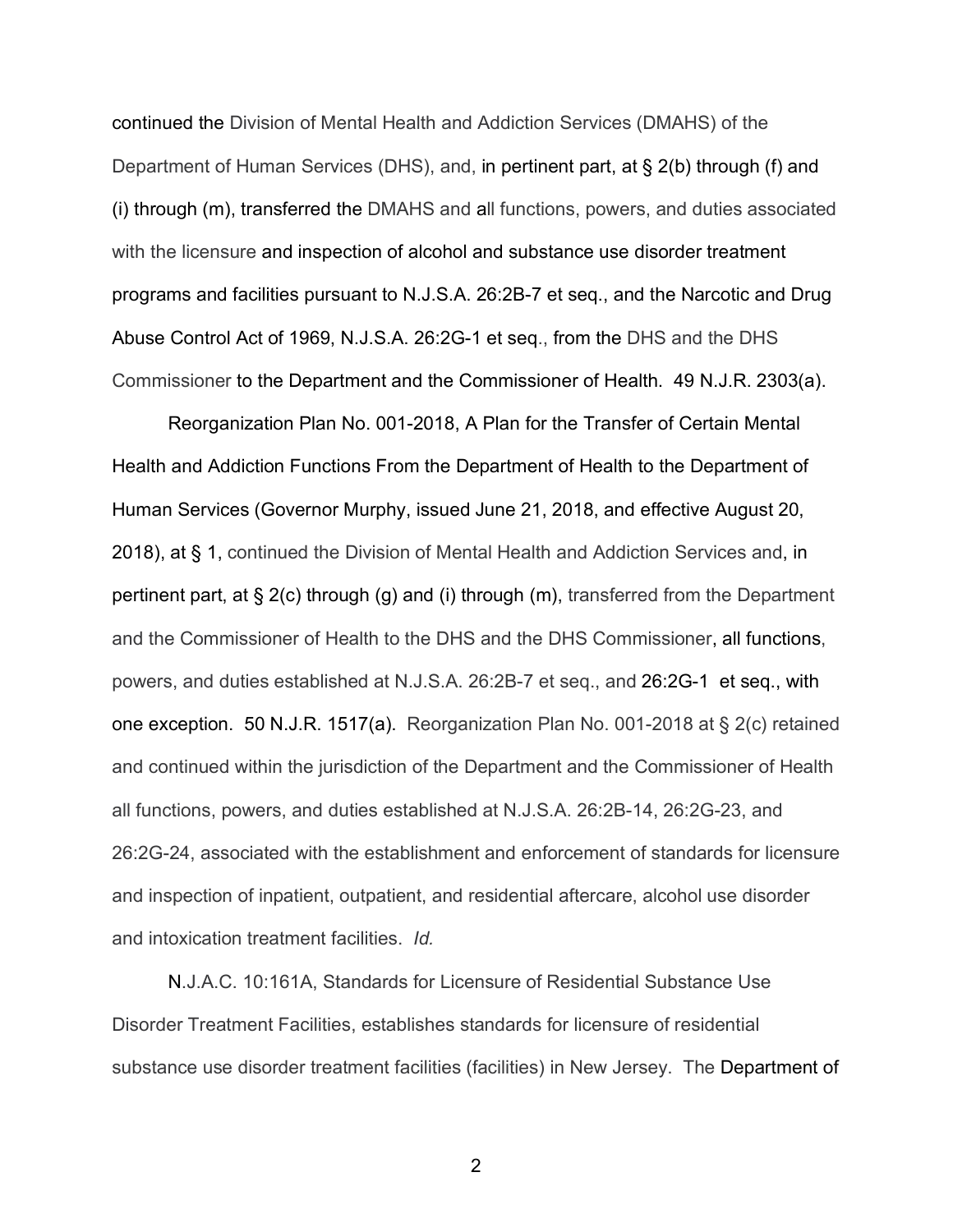Human Services promulgated N.J.A.C. 10:161A as new rules in 2013. 43 N.J.R. 2218(a); 45 N.J.R. 1725(a).

In accordance with N.J.S.A. 52:14B-5.1.b, the rules at N.J.A.C. 10:161A, Standards for Licensure of Residential Substance Use Disorder Treatment Facilities, were scheduled to expire July 15, 2020. Pursuant to Executive Order Nos. 127 (2020) and 244 (2021) and P.L. 2021, c. 103, any chapter of the New Jersey Administrative Code that would otherwise have expired during the Public Health Emergency originally declared in Executive Order No. 103 (2020) is extended through January 1, 2022. Therefore, this chapter has not yet expired and the 30-day filing date pursuant to N.J.S.A. 52:14B-5.1.c has not yet occurred, therefore, pursuant to Executive Order No. 244 (2021), and P.L. 2021, c. 103, this notice of readoption is timely filed.

Subchapter 1, Definitions and Qualifications, establishes general provisions including the scope and purpose of the chapter, definitions of words and terms the chapter uses, and the minimum educational and experiential qualifications for personnel authorized to provide professional services in residential substance use disorder treatment facilities.

Subchapter 2, Licensure Procedures and Enforcement, establishes procedures by which applicants for initial or renewal of licensure are to submit applications and the minimum content thereof, and by which the Department reviews applications, conducts facility surveys, issues licenses, administers enforcement proceedings, including the procedures for aggrieved applicants and licensees to seek relief, implements plans of correction for violations, and determines to curtail admissions and temporarily or permanently modify license status.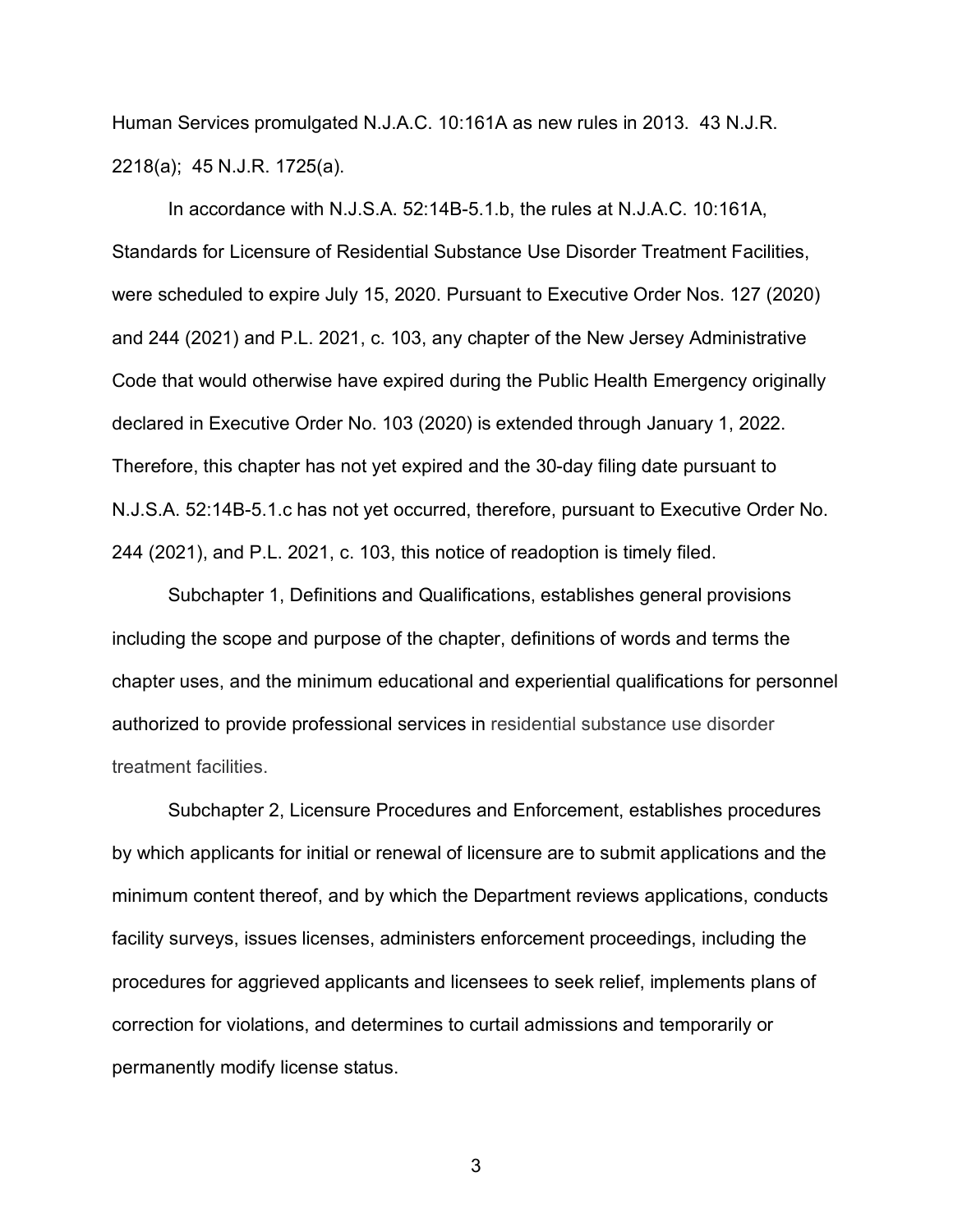Subchapter 2 identifies available enforcement remedies and penalties and establishes a procedure for waiver of chapter requirements.

Subchapter 3, General Requirements, establishes minimum standards to which licensees are to adhere to in operating facilities, addressing minimum services to be provided, including clinical and transportation services; compliance with applicable laws; notification, reporting, documentation, and recordkeeping obligations; personnel administration including staff-to-resident ratios, employee health screening, and recordkeeping; establishment and maintenance of written policies and procedures; and the prohibition of tobacco use in facilities.

Subchapter 4, Governing Authority, establishes standards for creation, qualifications of members, responsibilities, and operating procedures, of a governing authority that is responsible for the management, operation, and financial viability of a facility.

Subchapter 5, Administration, establishes standards for facility administration, and specifically addresses a governing body's obligations with respect to the appointment and oversight of a facility administrator, an administrator's responsibility to be present at or available to a facility, and procedures for use of an alternate or designee administrator in an administrator's absence.

Subchapter 6, Client Care Policies and Services, establishes standards for the creation and member composition of a client care policy committee; the standards and procedures for the committee's development, implementation, and minimum content of client care policies and procedures. The subchapter also establishes standards addressing client continuity of care and client safety preadmission, admission and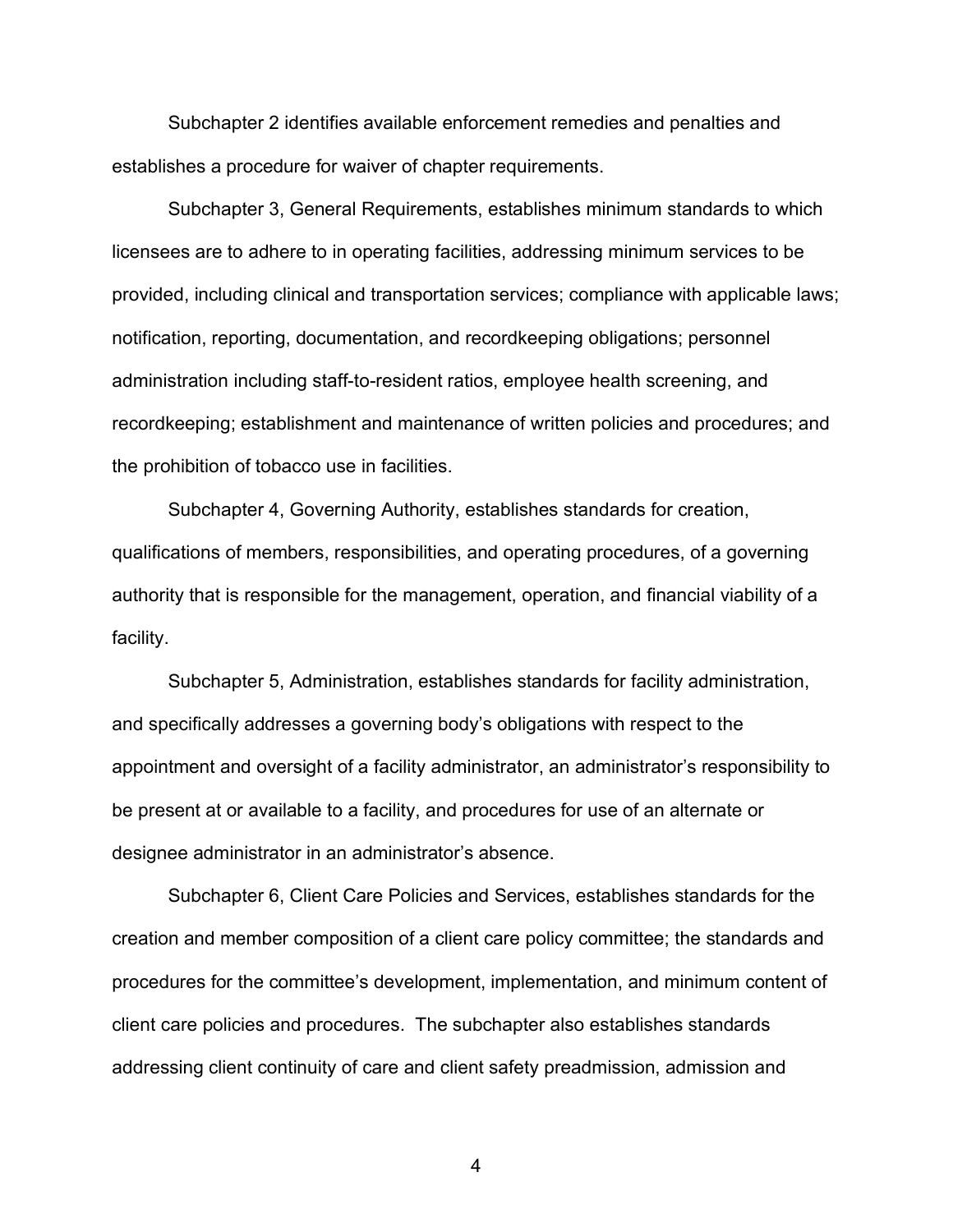retention of clients; voluntary and involuntary discharge; the use of restraints; calibration of instruments; and interpretation services.

Subchapter 7, Medical Services, establishes standards for the provision of medical services in the facility, and requires the medical staff to develop, implement, and review annually written medical procedures and bylaws.

Subchapter 8, Nursing Services, establishes standards for the provision of nursing services in the facility.

Subchapter 9, Client Assessments and Treatment Plan, establishes standards for client biopsychosocial assessment and treatment; and the maintenance and minimum content of a client treatment plan for each client.

Subchapter 10, Substance Abuse Counseling and Supportive Services, establishes standards for the provision of substance abuse counseling, supportive, and co-occurring services in a facility; and the appointment of a director of substance abuse counseling services.

Subchapter 11, Educational Services, establishes standards for the provision of educational services for adolescent clients.

Subchapter 12, Laboratory and Radiological Services, establishes standards for the provision of laboratory and radiological services to clients.

Subchapter 13, Recreational Services, establishes standards for the provision of recreational services to clients.

Subchapter 14, Pharmaceutical Services, establishes standards addressing the provision of pharmaceutical services, drug administration, and medication storage. The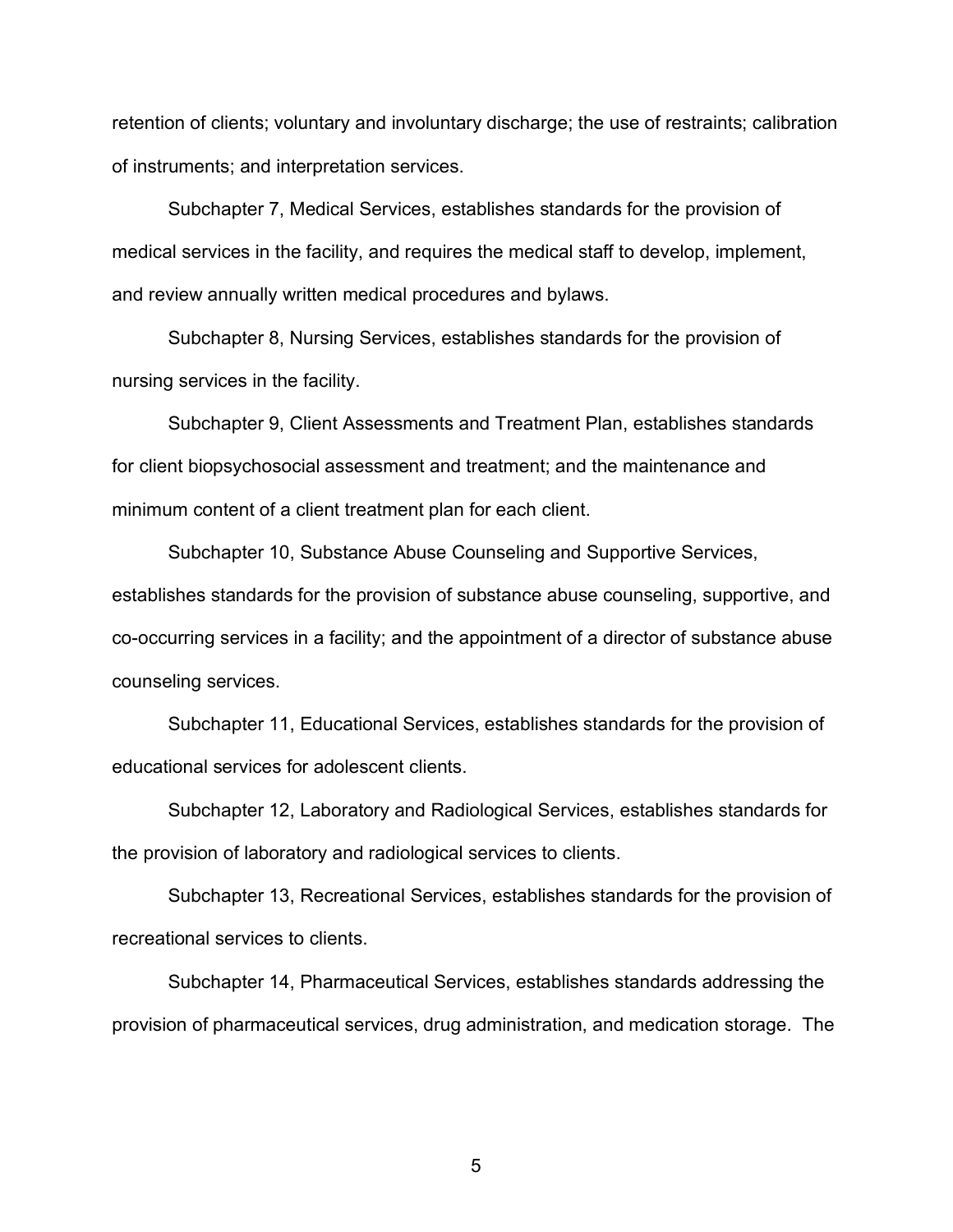chapter also establishes additional standards applicable to facilities that provide medically monitored detoxification services.

Subchapter 15, Dietary Services, establishes standards addressing the provision of dietary services to clients; the responsibilities of dietary personnel, and minimum requirements for dietary services.

Subchapter 16, Emergency Services and Procedures, establishes standards addressing the establishment and posting of emergency plans, policies, and procedures to respond to emergencies, training staff, and clients as to the content of those plans, policies, and procedures; conducting drills, tests, and inspections at regular intervals to determine the readiness of facility staff and physical plant equipment to respond to emergencies. The subchapter also establishes standards for the provision of emergency medical services and equipment at a facility.

Subchapter 17, Client Rights, establishes standards addressing the development, maintenance, and posting of, and staff training in, client rights and the complaint procedures.

Subchapter 18, Continuum of Care Planning Services, establishes standards for the development and initiation of, and staff training in, continuum of care planning for clients and policies and procedures for continuum of care planning, and inclusion of family and client education in care planning.

Subchapter 19, Clinical Records, establishes standards for maintaining client clinical records including assignment of facility staff to the responsibility to ensure clinical records are maintained and stored in accordance with facility policies and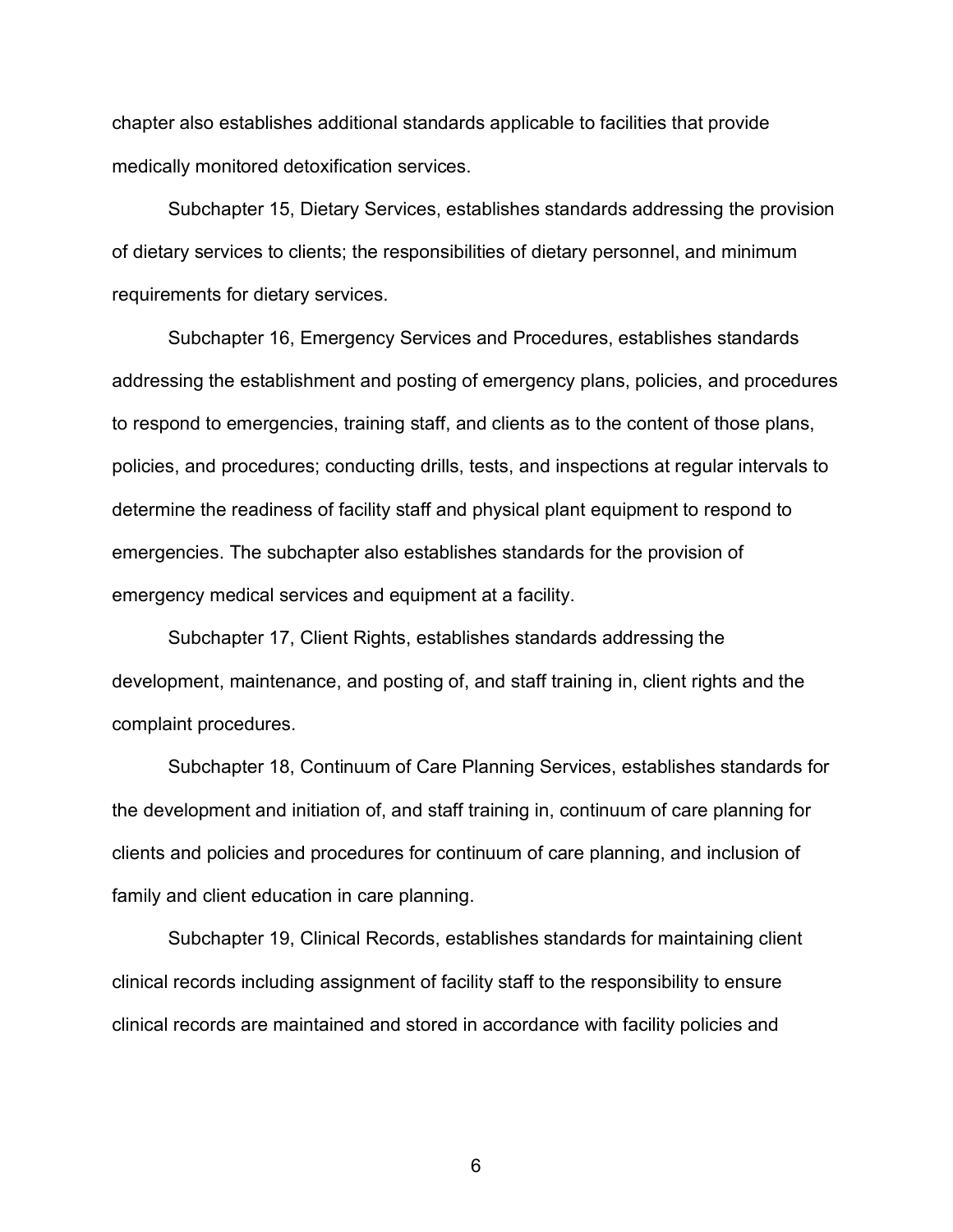procedures; the minimum content and format of client records and clinical record entries; and records access, preservation, storage, retrieval, and confidentiality.

Subchapter 20, Infection Prevention and Control, establishes standards addressing facility implementation of an infection prevention and control program and adherence to applicable regulated medical waste disposal standards.

Subchapter 21, Housekeeping, Sanitation, and Safety, establishes standards addressing the maintenance of a sanitary client care environment in accordance with policies and procedures, housekeeping, waste storage and removal, water supply, and laundry.

Subchapter 22, Quality Assurance Program, establishes standards for facility implementation of a quality assurance program and activities.

Subchapter 23, Volunteer Services, establishes standards for provision of volunteer services in a facility, and requires the development of policies and procedures related thereto.

Subchapter 24, Physical Plant and Functional Requirements, establishes standards addressing facility construction, alteration, renovation, reconstruction, ventilation, and repair; adherence to applicable accessibility standards; plan review and review fees; exit access passageways and corridors; automatic fire alarm, detection, and suppression system; interior finishes; attached structures; and separation of outpatient and residential parts of a multiple occupancy facility.

Subchapter 25, Physical Environment, establishes standards for the physical environment of bedrooms, bathrooms, living and recreation rooms, dining rooms, storage facilities, laundry equipment rooms, kitchens, and employee rooms. The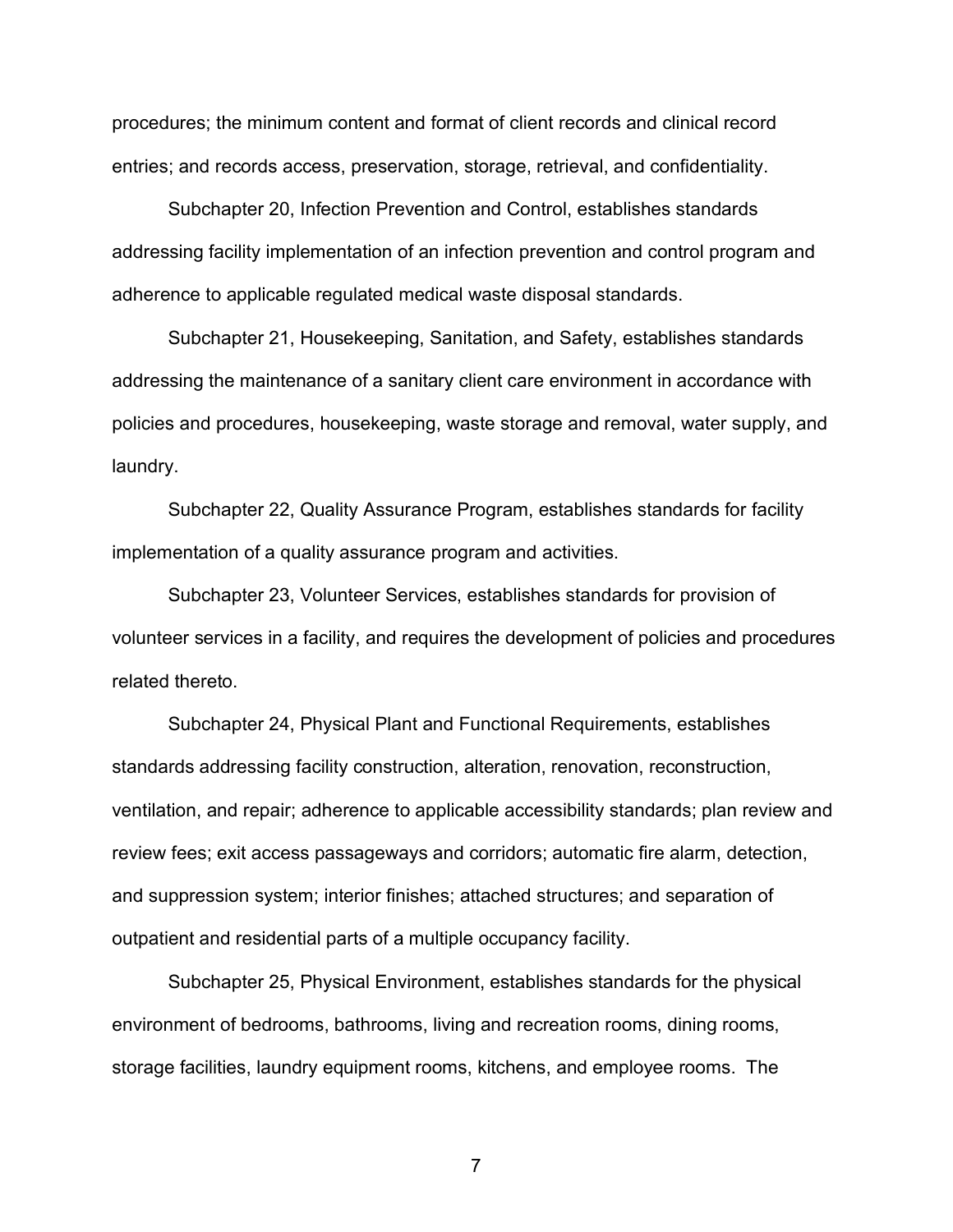subchapter also establishes standards for fire extinguishers, sounding devices, and ceiling heights.

Subchapter 26, Existing Facilities, establishes the physical plant standards that facilities with existing licenses must meet, and addresses fire safety and resident bedrooms.

Subchapter 27, Confidentiality, establishes that facilities must adhere to Federal substance use disorder privacy and confidentiality standards.

Chapter 161A Appendix A establishes tuberculosis surveillance procedures, which N.J.A.C. 10:161A-3.7(d) and 9.1(b)2vii incorporate by reference.

Chapter 161A Appendix B establishes guidelines for use of Suboxone® (buprenorphine and naloxone) and Subutex® (buprenorphine), which N.J.A.C. 10:161A-7.1(a) incorporates by reference.

Chapter 161A Appendix C establishes Vivitrol® (naltrexone) injection guidelines, which N.J.A.C. 10:161A-7.1(a) incorporates by reference.

The Department has reviewed N.J.A.C. 10:161A and has determined that, subject to the technical changes and recodification described below, the existing chapter remains necessary, proper, reasonable, efficient, understandable, and responsive to the purposes for which it was originally promulgated, as amended and supplemented over time, and should be readopted as N.J.A.C. 8:111.

In addition to readopting and recodifying the existing rules, the Department is making technical changes throughout the chapter to update references throughout the chapter to the licensing authority by: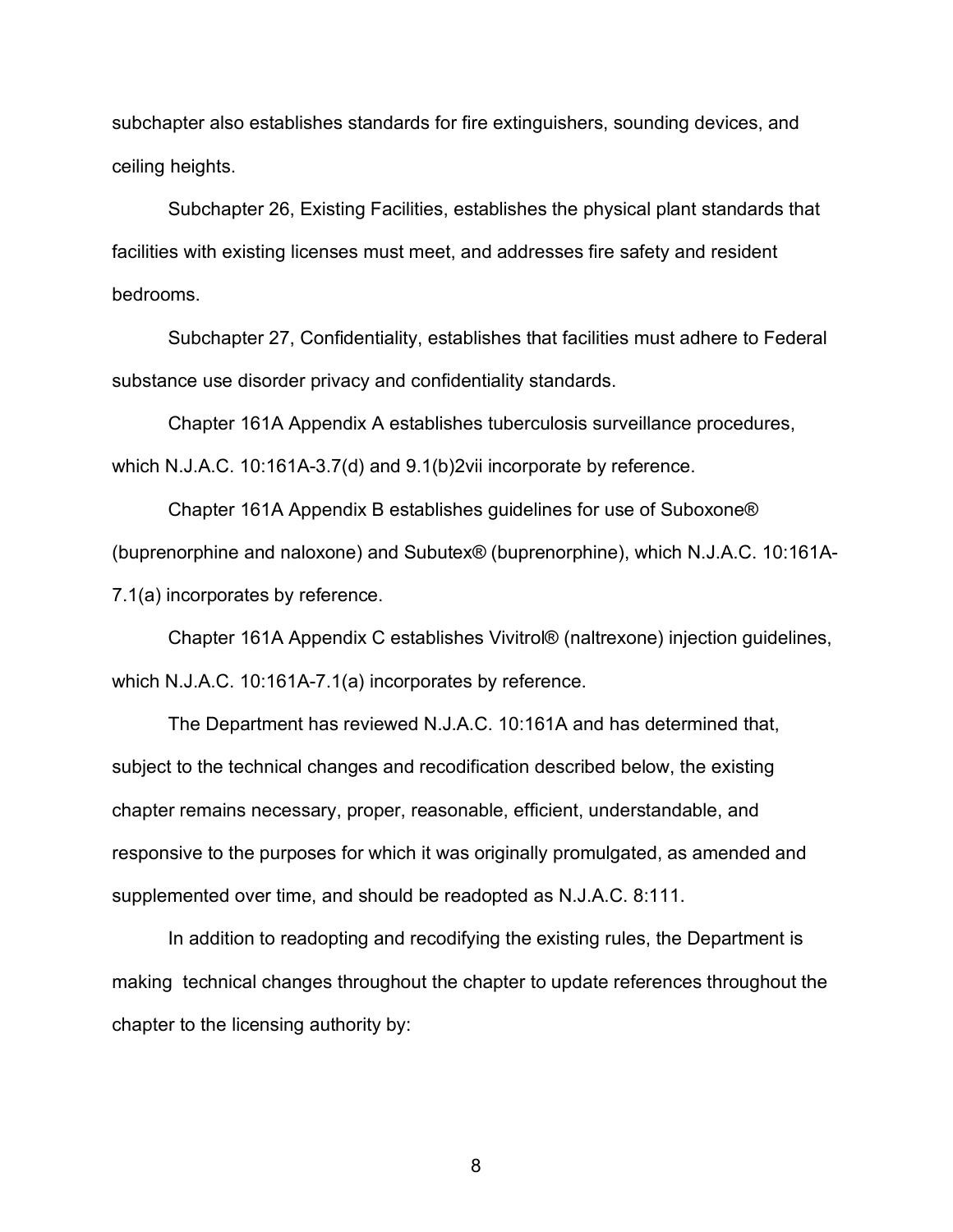1. Deleting references to the "Department of Human Services," "DHS," "Division of Mental Health and Addiction Services," and "DMHAS," and adding in place thereof, references to the "Department of Health" or the "Department";

2. Deleting references to the "Office of Licensing" or "OOL" and adding in place thereof, references to the "Division of Certificate of Need and Licensing" or "Office.";

3. Updating contact information; and

4. Correcting cross-references.

Therefore, pursuant to N.J.S.A. 52:14B-5.1.c(1), N.J.A.C. 10:161A is readopted, and shall continue in effect for seven years, and is recodified as N.J.A.C. 8:111.

**Full text** of the technical changes and recodification follows (additions indicated in boldface **thus**; deletions indicated in brackets [thus]):

## CHAPTER [161A] **111**

# STANDARDS FOR LICENSURE OF RESIDENTIAL SUBSTANCE USE DISORDER TREATMENT FACILITIES

## SUBCHAPTER 1. DEFINITIONS AND QUALIFICATIONS

[10:161A]**8:111**-1.1 Scope and applicability

(a) This chapter applies to substance (alcohol and drug) abuse treatment facilities that provide residential substance use disorders treatment to adults [and adolescents] including, but not limited to, halfway houses, extended care facilities, long-term residential facilities, short-term residential treatment facilities and non-hospital-based (medical) detoxification**,** or any other similar such organization. The rules in this chapter constitute the basis for the licensure and inspection of residential substance use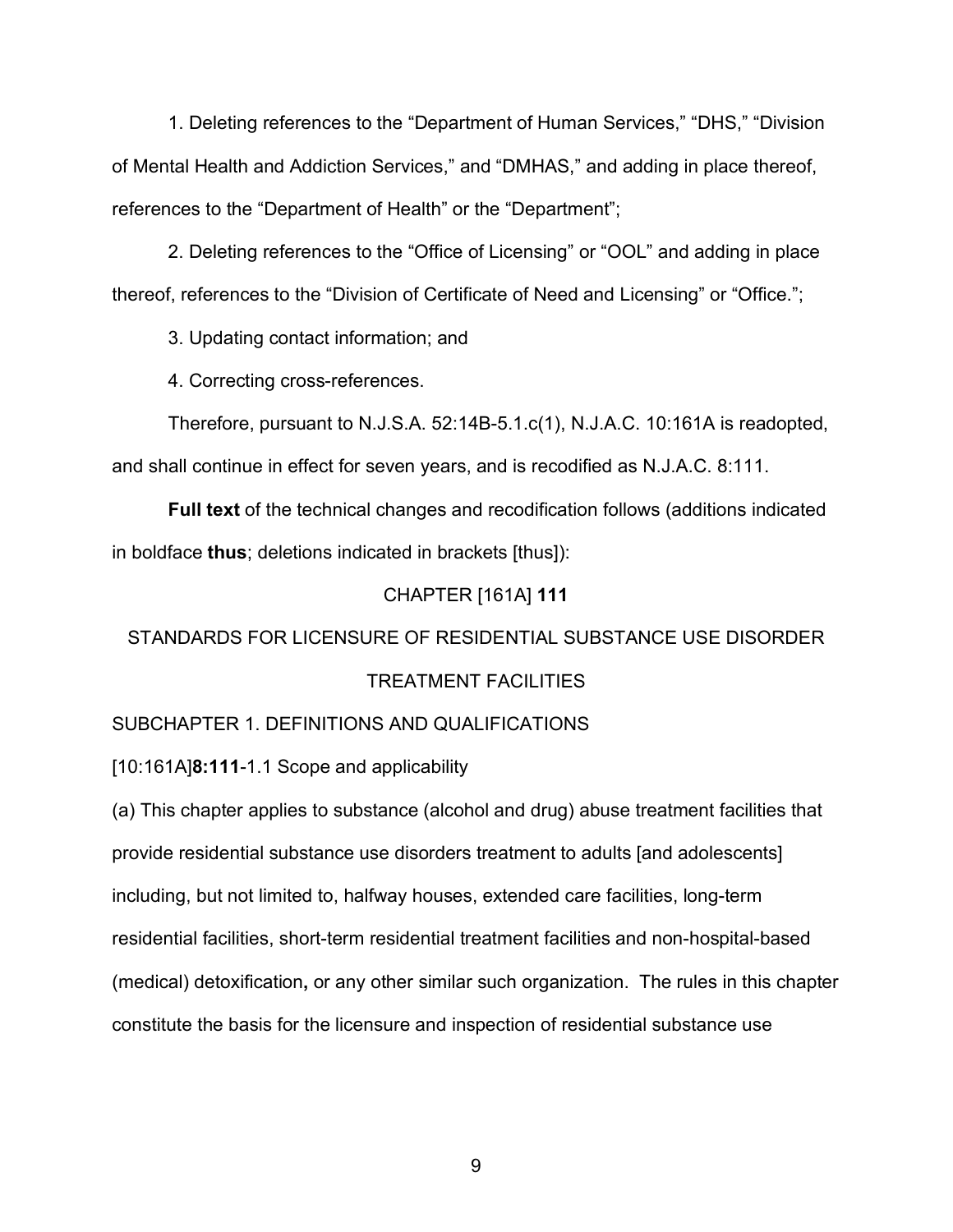disorders treatment facilities by the New Jersey Department of [Human Services, Division of Mental Health and Addiction Services (DMHAS)] **Health**.

(b) (No change.)

[10:161A]**8:111**-1.2 (No change in text.)

## [10:161A]**8:111**-1.3 Definitions

The following words and terms, when used in this chapter, shall have the following meanings, unless the context clearly indicates otherwise:

"ABAM" means the American Board of Addiction Medicine, [4601 North Park Avenue, Upper Arcade, Suite 101, Chevy Chase, MD 20815-4520,] **for which the contact information is 8735 W. Higgins Rd., Ste. 300, Chicago, IL 60631, telephone (301) 656-3378**, **and website** www.abam.net.

…

"ASAM" means the American Society of Addiction Medicine, [4601 North Park Ave., Upper Arcade, Suite 101, Chevy Chase, MD 20815] **for which the contact information is 11400 Rockville Pike, Suite 200, Rockville, MD 20852, telephone (301) 656-3920, [www.asam.org](http://www.asam.org/)**.

"ASAM [Patient Placement] Criteria" means the criteria developed by the American Society of Addiction Medicine, contained in ["Patient Placement Criteria for the Treatment of Substance Related Disorder," 2d] **ASAM,** *The ASAM Criteria: Treatment Criteria for Addictive, Substance-Related, and Co-Occurring Conditions***, 3d** Edition [revised (2001) (ASAM PPC-2R)] **(2013)**, incorporated herein by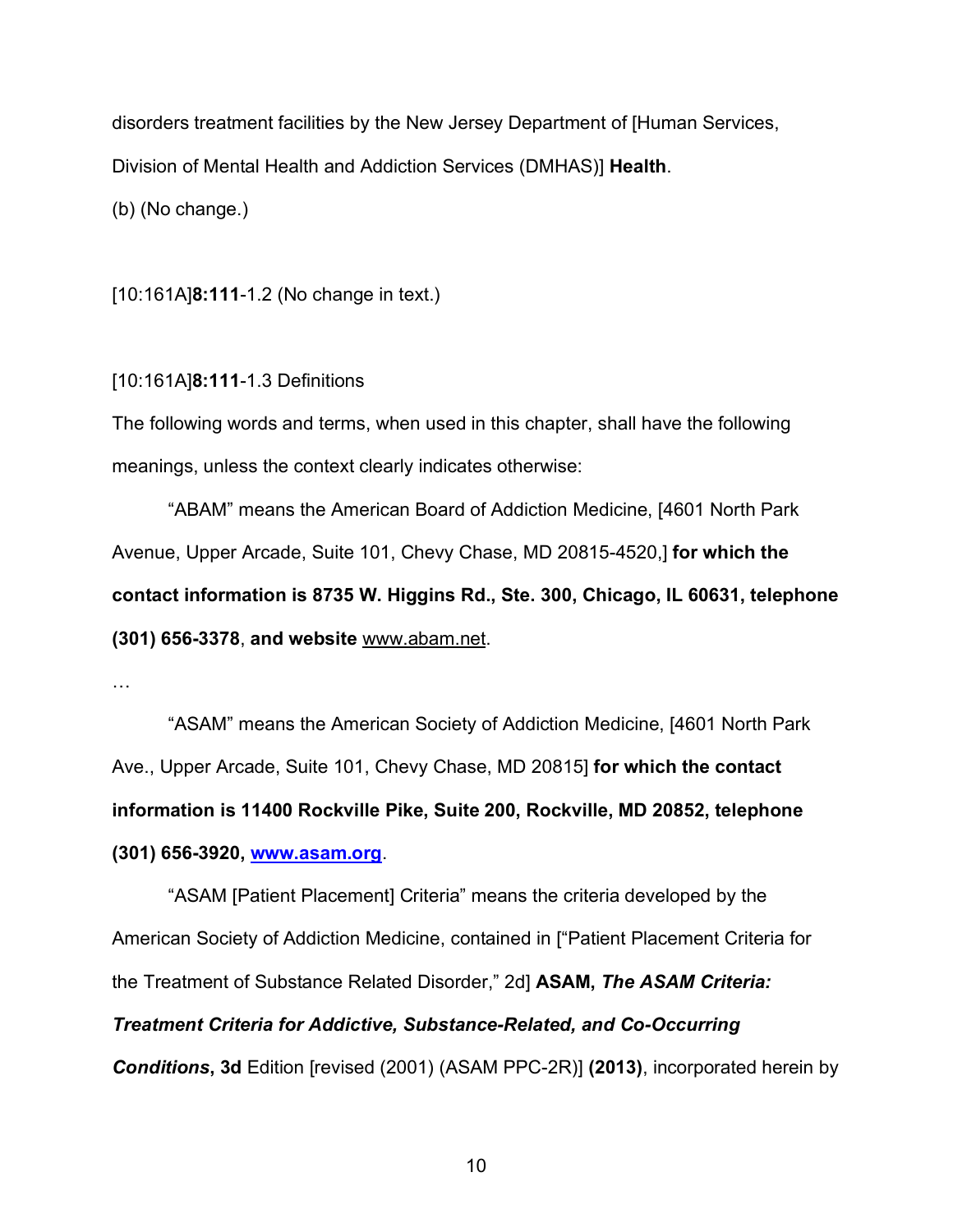reference, as amended and supplemented, which can be obtained from [the] ASAM [Publications Center, 1-800-844-8948].

"ASI" means the [Addiction Severity Index] **Research and Evaluation Group of the Public Health Management Corporation (REG-PHMC),** *Addiction Severity Index*, 5th Edition **(1990)**, incorporated herein by reference, as amended and supplemented, which is an instrument designed to provide important information about aspects of a client's life that may contribute to his or her substance use disorder, [as developed and] available from the [Treatment Research Institute, 600 Public Ledger Building] **REG-PHC, for which the contact information is Centre Square East, 1500 Market Street, Suite 1500,** Philadelphia, PA [19106] **19102**, **telephone** (215) [399- 0980] **985-2500**, [www.tresearch.org/asi.htm] **website [https://research.phmc.org](https://research.phmc.org/)**.

["Assistant Commissioner" means the individual responsible for administratively overseeing substance abuse at the New Jersey Department of Human Services, Division of Mental Health and Addiction Services.]

["BOCA" means the model building code of the organization formerly called Building Officials and Code Administrators International Inc., now called the International Code Council; which can be obtained at 4051 W. Flossmoor Road, Country Club Hills, IL 60477-5795, http://www.ICCsafe.org, 1-888-422-7233, or from the ICC Store, 1-800-786-4482.]

…

**"Center for Substance Abuse Treatment" or** "CSAT" means the [Federal] Center for Substance Abuse Treatment within the [Department of Health and Human

<sup>…</sup>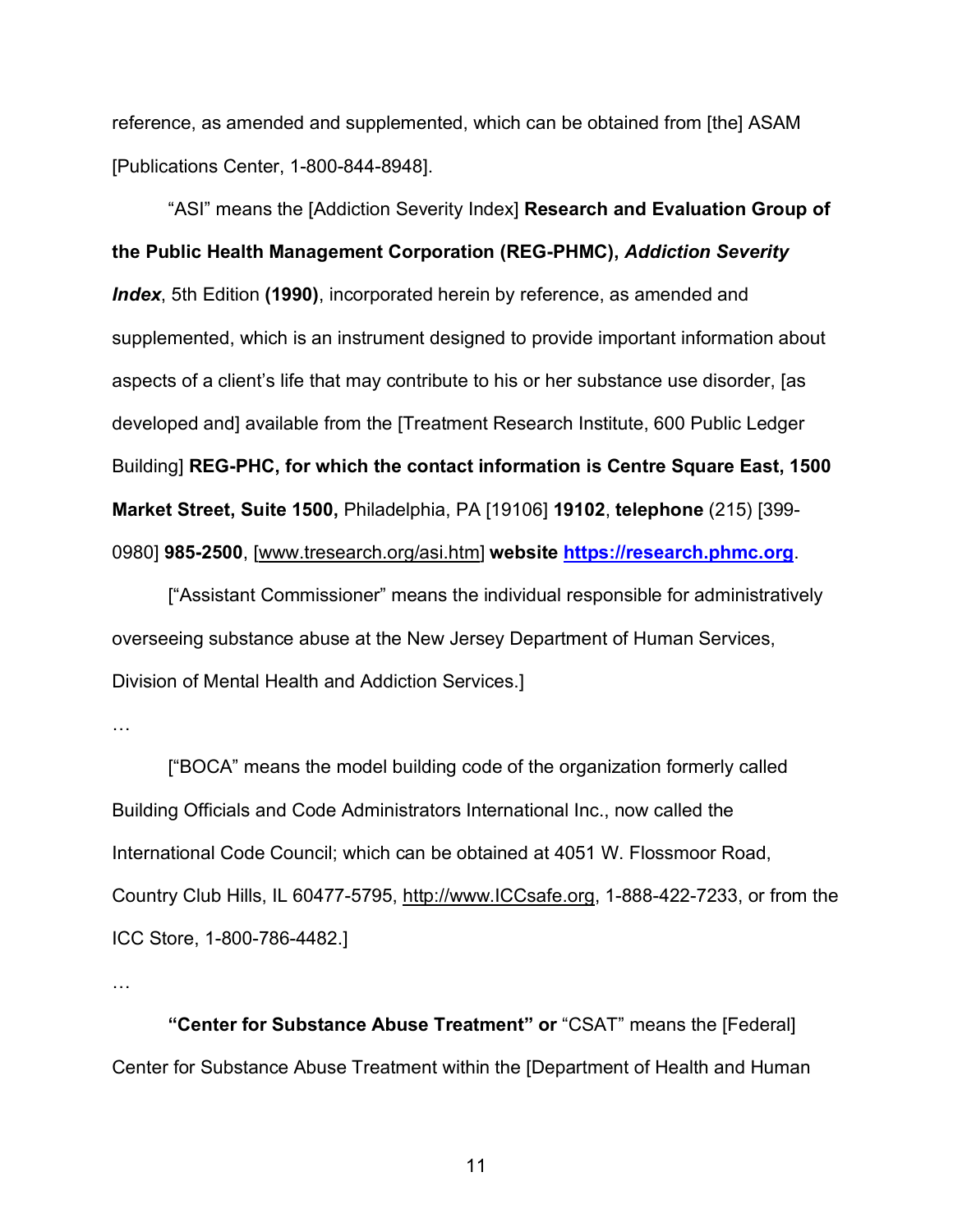Services,] Substance Abuse and Mental Health Services Administration[,

[http://www.samhsa.gov/about/csat.aspx\]](http://www.samhsa.gov/about/csat.aspx) **of the United States Department of Health and Human Services, for which the contact information is 5600 Fishers Lane, Rockville, MD 20857, telephone (240) 276-1660, website** 

**<https://www.samhsa.gov/about-us/who-we-are/offices-centers/csat>**.

…

"Certified Alcohol and Drug Counselor" [(] **or "**CADC[)]**"** means a person who holds a current, valid certificate issued by the New Jersey State Board of Marriage and Family Therapy Examiners, as recommended by the Alcohol and Drug Committee, pursuant to N.J.S.A. 42:2D-5 and N.J.A.C. 13:34C-2.3, [accessible at http://www.nj.gov/oag/ca/medical/alcdrug.htm, or] **for which the contact information is PO Box 45040, Newark, NJ 07101, telephone** (973) [504-6582] **504-6369, website <https://www.njconsumeraffairs.gov/adc/Pages/default.aspx>**.

…

"Commissioner" means the Commissioner of the New Jersey Department of [Human Services] **Health**.

…

"Conditional license" means a license pursuant to N.J.A.C. [10:161A]**8:111**-2.7. A conditional license requires the licensee to comply with all specific conditions imposed by [OOL] **the Division of Certificate of Need and Licensing,** in addition to the licensure requirements in this chapter.

…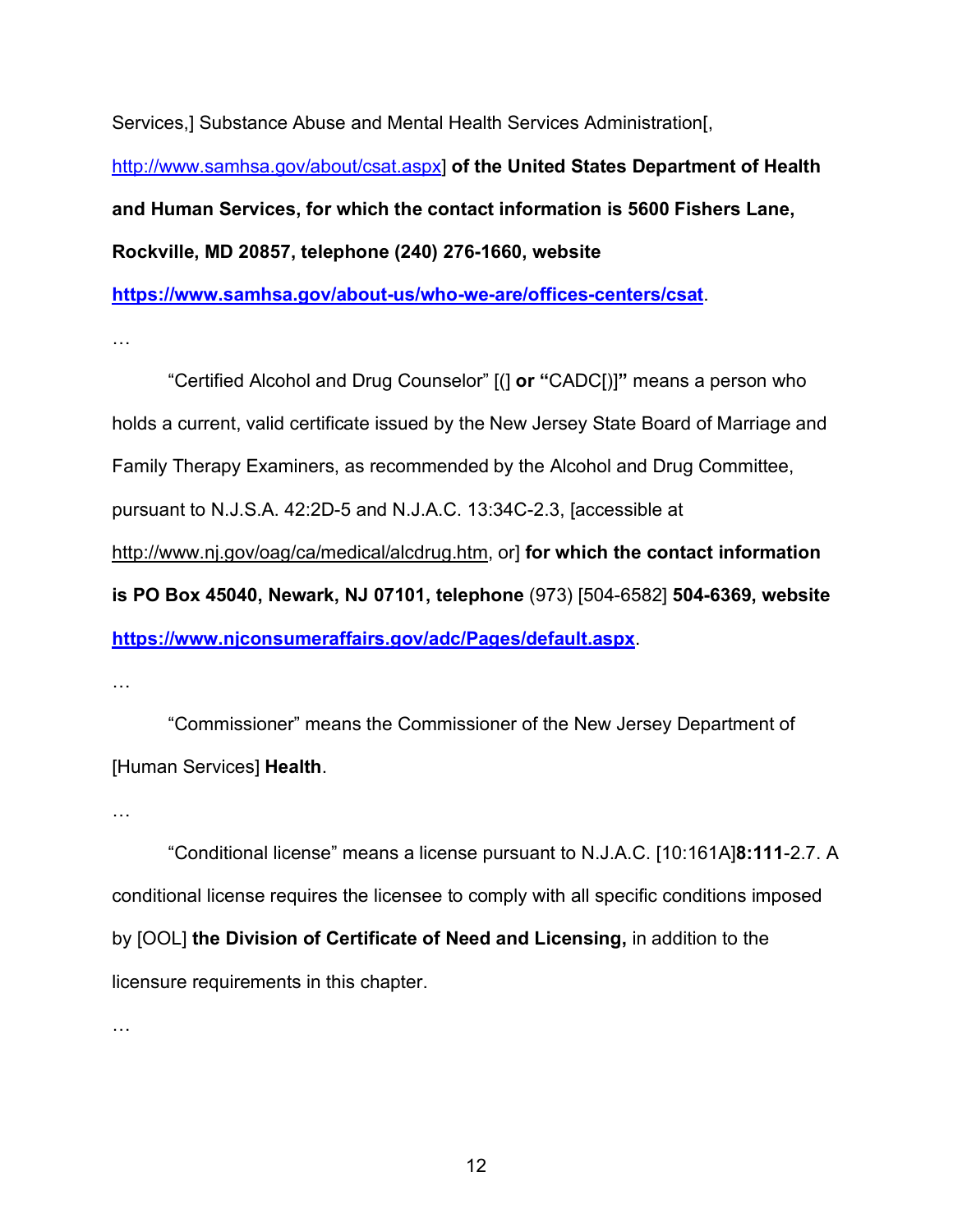**"Construction guidelines" means the model building code of the International Code Council, 2018**, **New Jersey Edition, for which the contact information is 4051 W. Flossmoor Road, Country Club Hills, IL 60477-5795, http://www.ICCsafe.org, (888) 422-7233.**

…

"Controlled dangerous substances**"** or **"**controlled substances" means drugs subject to the [Federal Controlled Dangerous Substances] **Comprehensive Drug Abuse Prevention and Control** Act of 1970 (Title 11, Public Law 91-513, 21 U.S.C. §§ 801 et seq.), the New Jersey Controlled Dangerous Substances Act [of 1970], N.J.S.A. 24:21-1 et seq., and the Controlled Dangerous Substances rules, N.J.A.C. 13:45H. …

"Curtailment" means an order [by OOL, which] **of the Department that** requires a licensed substance use disorders treatment facility to cease and desist all admissions and readmissions of clients to the facility or affected service.

...

"DMHAS" [or "Division"] means the Division of Mental Health and Addiction Services, the single State agency for substance abuse issues in the State of New Jersey, and is a division within the New Jersey Department of [Human Services] **Health**, [http://www.state.nj.us/humanservices/divisions/dmhas.](http://www.state.nj.us/humanservices/divisions/dmhas)

["DOH" means the New Jersey Department of Health."

"DSM-IV-TR" means the Diagnostic and Statistical Manual of Mental Disorders, 4th Edition, Text Revision, incorporated herein by reference, as amended and supplemented, the standard classification of mental disorders in the United States,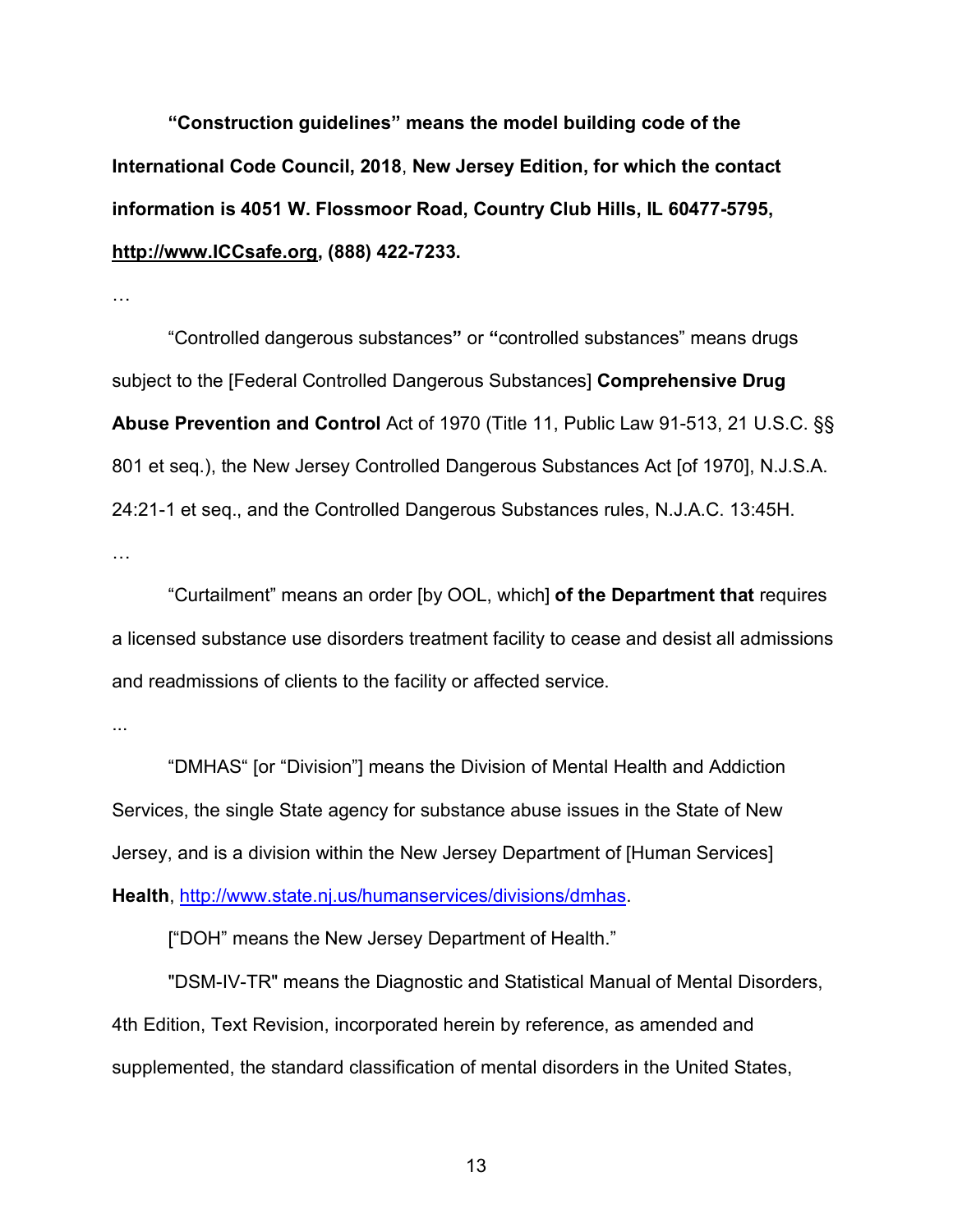published by and available from the American Psychiatric Association, 1000 Wilson Boulevard, Arlington VA 22209, http://psychiatryonline.com/about.aspx.] ...

"Deficiency" means a determination by [OOL] **the Division of Certificate of Need and Licensing** of one or more instances in which a State licensing rule or a Federal certification regulation has been violated.

"Department" [or "DHS"] means the New Jersey Department of [Human Services] **Health**.

…

**"Division of Certificate of Need and Licensing" or "Division" means the Division of Certificate of Need and Licensing within the Health Services Branch of the Department, for which the contact information is Division of Certificate of Need and Licensing, New Jersey Department of Health, PO Box 358, Trenton, NJ 08625-0358.**

…

"Drug" means any article recognized in the [official] United States Pharmacopoeia-National Formulary [(USP 31-NF 26)], *USP-NF Online***, a regularly updated web-based publication that is** accessible at [http://www.usp.org] **https://www.uspnf.com**, or the [official] Homeopathic Pharmacopoeia **Convention** of the United [States/Revision Service] **States (HPCUS),** *Homeopathic Pharmacopoeia of the United States (HPUS),* **a regularly updated web-based publication that is** accessible at http://www.hpus.com, both of which are incorporated herein by reference, as amended and supplemented, including, but not limited to, a controlled substance, a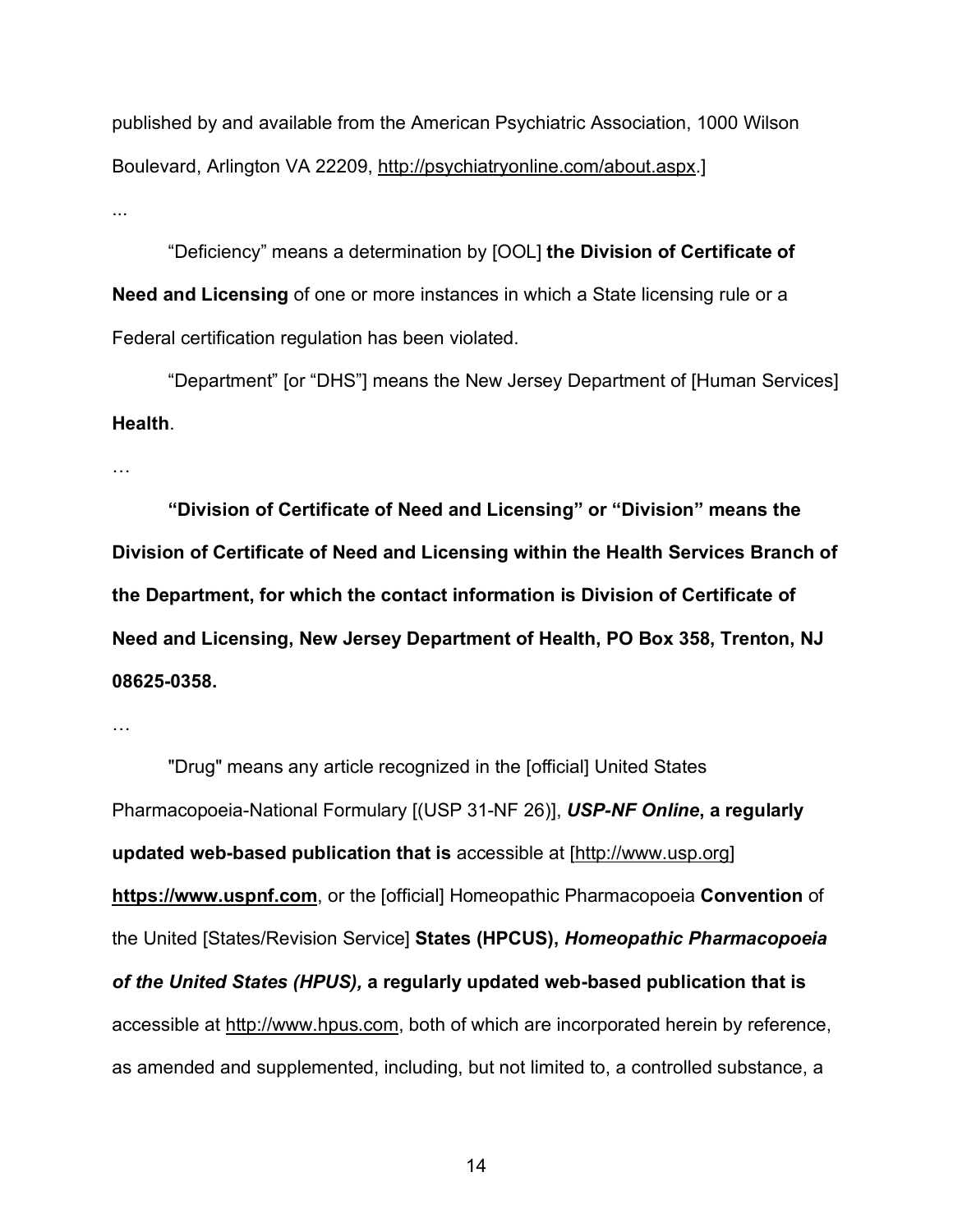prescription legend drug, an over-the-counter preparation, a vitamin or food supplement or any compounded combination of any of the above or transdermal patch or strip, intended for use in the diagnosis, cure, mitigation, treatment**,** or prevention of disease or medical condition in humans/animals or intended to affect the structure or function of the human body.

"Drug screening test negative" means a urine or other [DHS-approved] **Department-approved** specimen from a client that tests negative for drugs of abuse, except that for a client in an opioid treatment facility, the specimen is negative for drugs of abuse and shows the presence of methadone.

"Drug screening test positive" means a urine or other [DHS-approved] **Department-approved** specimen from a client that tests positive for illegal substances or pharmaceuticals other than those prescribed for the client by a licensed practitioner.

**"DSM" means the American Psychiatric Association,** *Diagnostic and Statistical Manual of Mental Disorders (DSM-5®)***, Fifth Edition (2013),** 

**incorporated herein by reference, as amended and supplemented, available from the American Psychiatric Association, for which the contact information is 800 Maine Avenue, S.W., Suite 900, Washington, DC 20024, telephone (800) 368-5777 and (202) 459-9722, website [https://www.psychiatry.org.](https://www.psychiatry.org/)**

...

"Extended care facility" means a residential substance use disorders treatment facility in which treatment primarily is designed to help clients overcome denial of addiction, enhance treatment acceptance and motivation, prevent relapse, promote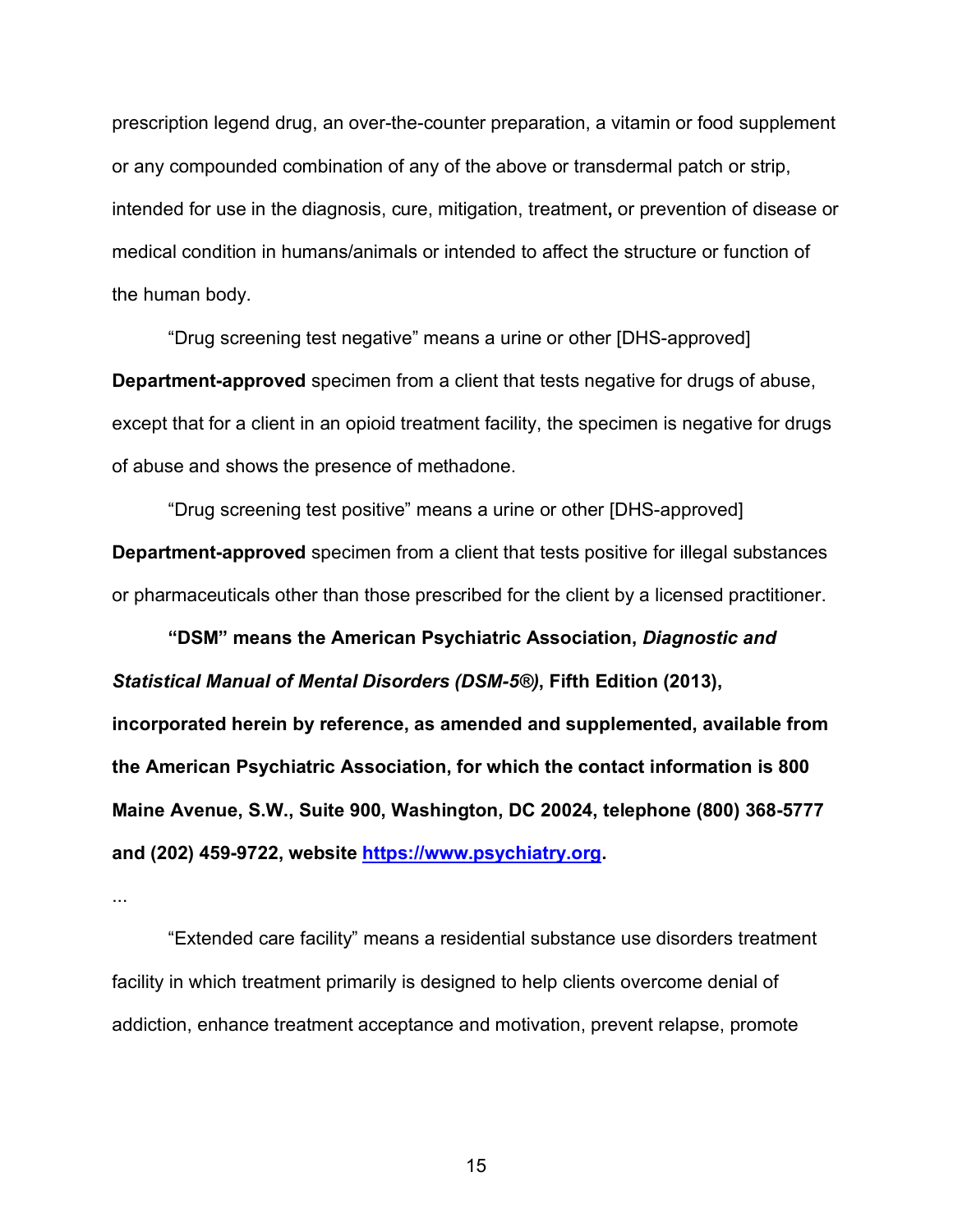reintegration into the community and generally approximates the ASAM [PPC-2R] **PPC**, Level III.3 (medium intensity) treatment modality.

...

"HIV" means [Human Immunodeficiency Virus] **human immunodeficiency virus**.

"Halfway house" means a residential substance use disorders treatment facility, operating in a physically separate location, in which the halfway house treatment modality is programmatically separate and distinct from short-term substance use disorders residential services or long-term substance use disorders residential services. A halfway house provides substance use disorders treatment designed to assist clients in adjusting to regular patterns of living, engaging in occupational training, obtaining gainful employment**,** and independent self-monitoring and otherwise generally approximates the ASAM [PPC-2R] **PPC**, Level III.1 (low intensity) treatment modality. ...

"Health care facility" means a general hospital, comprehensive rehabilitation hospital, nursing home**,** or other health care facility licensed pursuant to P.L. 1971, c. 136 (N.J.S.A. 26:2H-1 et seq.), and a State psychiatric hospital operated by the Department of [Human Services] **Health** and listed [in] **at** N.J.S.A. 30:1-7.

..

"Hospital-based (medical) detoxification" means a residential substance abuse treatment facility operated as a distinct part or unit of an acute care hospital (separately and concurrently licensed by DOH) designed primarily to provide short-term care prescribed by a physician and conducted under medical supervision to treat a client's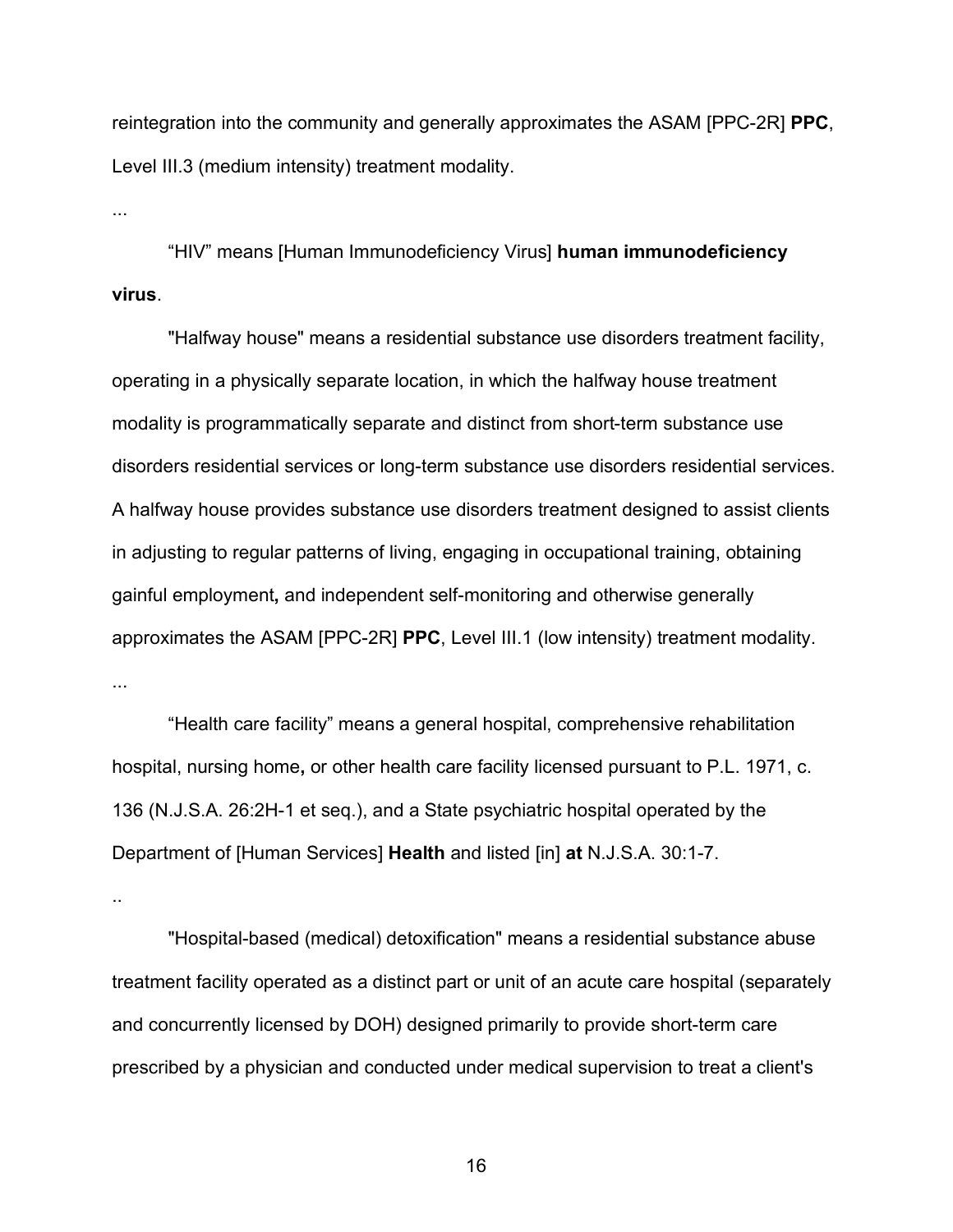physical symptoms caused by addictions, according to medical protocols to each type of addiction, and generally approximates ASAM [PPC-2R] **PPC**, Level IVD (medically managed intensive inpatient detoxification) treatment modality.

…

"Licensed Clinical Alcohol and Drug Counselor" [(] **or "**LCADC[)]**"** means a person who holds a current, valid license issued pursuant to N.J.S.A. 45:2D-4 and 45:2D-16 and N.J.A.C. 13:34C-2.2 and 2.19(c).

"Long-term residential substance use disorders treatment facility" or "long-term residential facility" means a residential substance use disorders facility in which treatment is primarily designed to foster personal growth and social skills development, with intervention focused on reintegrating the client into the greater community, and where education and vocational development are emphasized and generally approximates ASAM [PPC-2R] **PPC**, Level III.5 (high intensity, clinically-managed) treatment modality.

"New Jersey Substance Abuse Monitoring System" or "NJSAMS" means the client data collection information system required by DMHAS to be used by all New Jersey substance use disorders treatment facilities to record and report all client data including, but not limited to, admission, status, services, discharge**,** and such other information as DMHAS may require, at:

[\[http://samsdev.rutgers.edu/samstraining/mainhome.htm\]](http://samsdev.rutgers.edu/samstraining/mainhome.htm) **<https://njsams.rutgers.edu/njsams>**.

<sup>…</sup>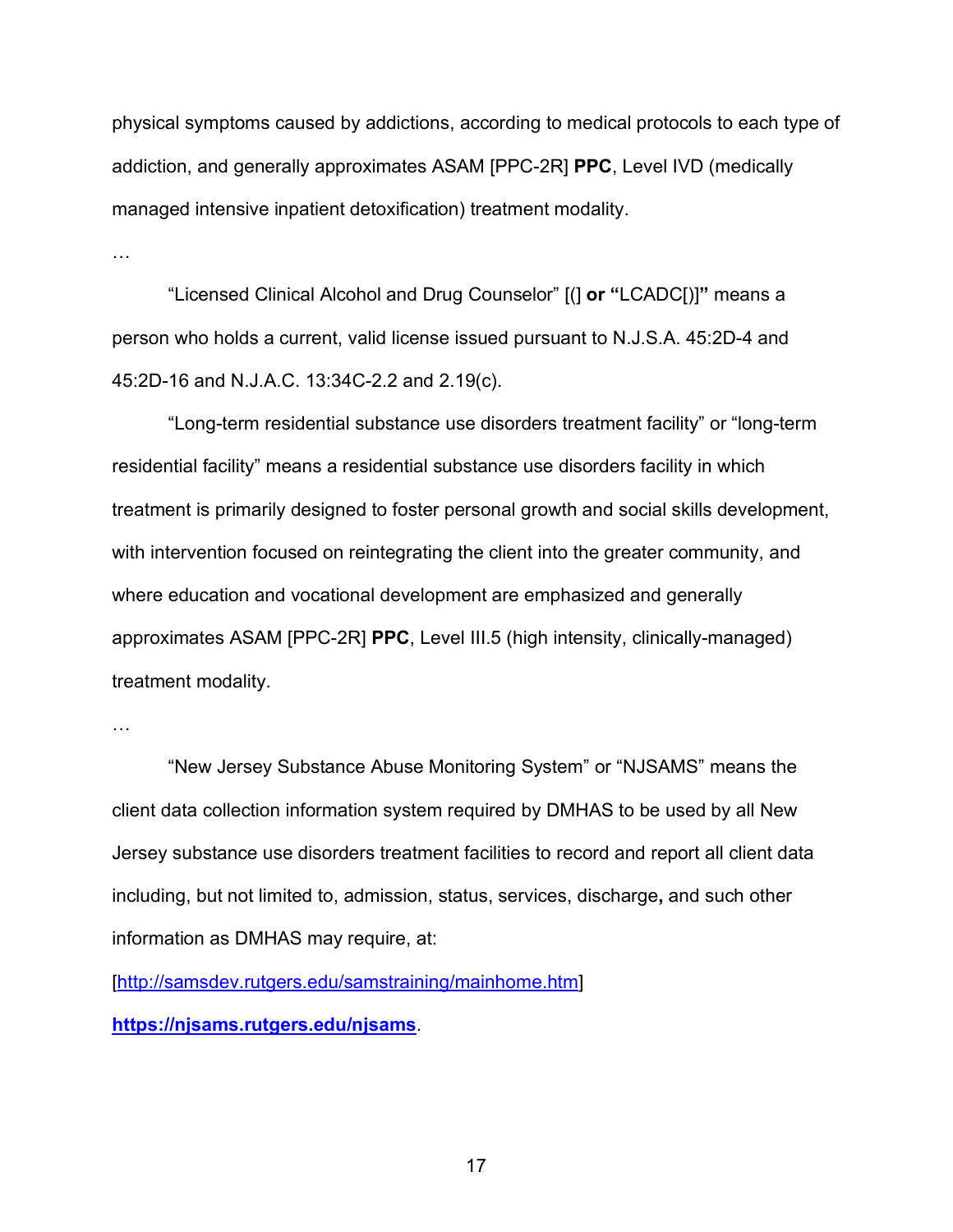"Non-hospital-based (medical) detoxification" means a residential substance use disorders treatment facility designed primarily to provide short-term care prescribed by a physician and conducted under medical supervision to treat a client's physical symptoms caused by addictions, according to medical protocols appropriate to each type of addiction, and generally approximates ASAM [PPC-2R] **PPC**, Level III.7D (medically monitored intensive inpatient detoxification) treatment modality.

"Non-hospital-based (medical) detoxification/enhanced" means an organized service delivered by medical and nursing professionals, which provides 24-hour medically supervised evaluation and withdrawal management in a permanent facility with inpatient beds. Services are delivered under a defined set of physician-approved policies and physician-monitored procedures for clinical protocols. This care approximates ASAM [PPC-2R] **PPC** Level III.7D care but enhances that level to include the ability to treat the following:

1.- 5. (No change.)

…

["Office of Licensing" or "OOL" means the Office of Licensing within the DHS Office of Program Integrity and Accountability.]

…

"Plan of correction" means a plan developed by the facility and reviewed and approved by [OOL] **the Division**, which describes the actions the facility will take to correct deficiencies and specifies the timeframe in which those deficiencies will be corrected.

…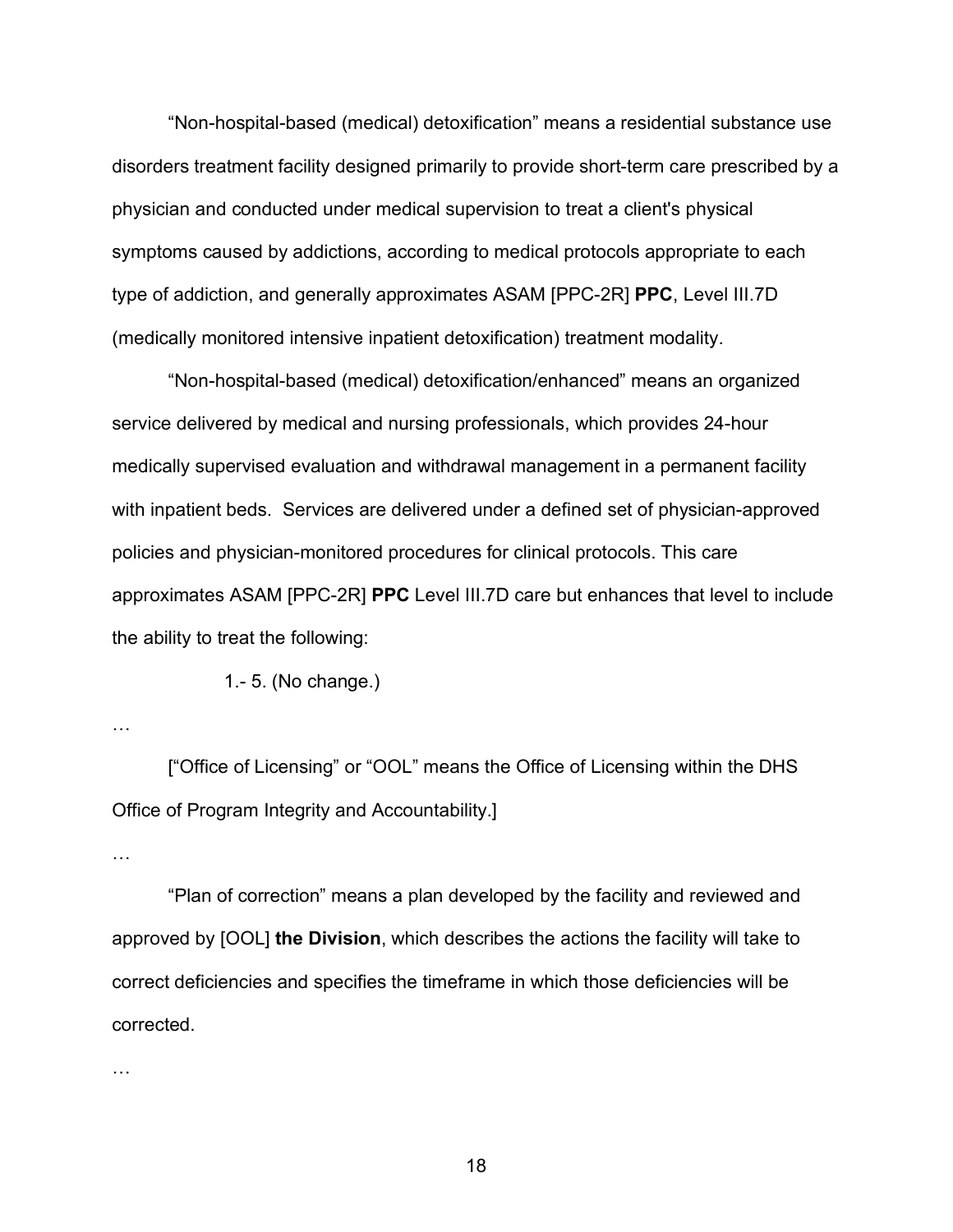"Provisional license" means a license that has been reduced because the facility is not in full compliance with all licensing rules in this chapter. A provisional license holder is subject to [OOL] oversight **from the Division** until it comes into full compliance with this chapter.

…

"Residential substance use disorders treatment facility or program" means a facility, or a distinct part of a facility**,** that provides care for the treatment of substance use disorders, for 24 or more consecutive hours to two or more clients who are not related to the governing authority or its members by marriage, blood**,** or adoption. The term "residential substance use disorders treatment facility includes facilities that provide residential substance use disorders treatment services to adolescents, women with dependent children**,** and adult males and/or females. These facilities include halfway houses, extended care facilities, long-term residential facilities**,** and short-term residential facilities; and any similar facility providing substance use disorders treatment services including hospital-based and non-hospital-based detoxification through a structured recovery environment involving professional clinical services, generally [approximates] **approximating** ASAM [PPC-2R] **PPC** Level III.

"SAMHSA" means the Substance Abuse and Mental Health Services Administration within the [Federal] **United States** Department of Health and Human Services, [http://www.samhsa.gov.](http://www.samhsa.gov/)

...

"Short-term residential substance use disorders treatment facility" or "short-term residential facility" means a substance use disorders treatment facility in which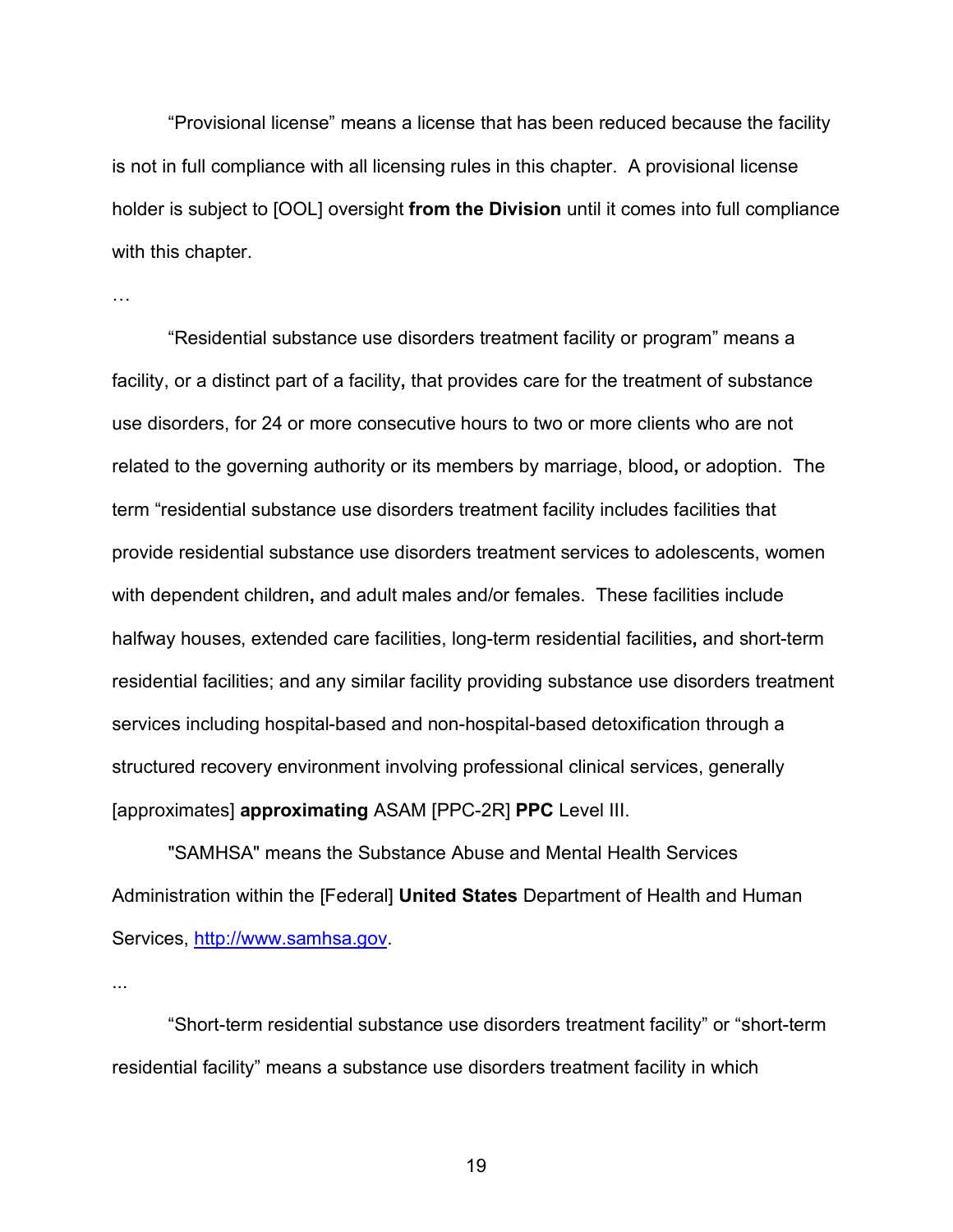treatment is designed primarily to address specific addiction and living skills problems through a prescribed 24-hour per day activity regimen on a short-term basis, and generally approximates ASAM [PPC-2R] **PPC**, Level III.7 (medically monitored intensive inpatient treatment) treatment services.

"Signature" means at least the first initial and full surname and title (for example, RN, LPN, DDS, MD, DO, CADC) of a person, legibly written, with his or her own hand. If electronic signatures are used, they shall be used in accordance with N.J.A.C. [10:161A]**8:111**-19.4(b)1.

…

"Substance abuse/dependence" means a maladaptive pattern of substance use manifested by recurrent and significant adverse consequences related to the repeated use of substances including alcohol, tobacco**,** and other drugs. There may be repeated failure to fulfill major role obligations, repeated use in situations in which it is physically hazardous, multiple legal problems**,** and recurrent social and interpersonal problems. For the purpose of this chapter, substance abuse and substance dependence also means other substance-use related disorders as defined in the [DSM-IV-TR] **DSM**.

…

"Survey" means the evaluation of the quality of care and/or the fitness of the premises, staff, and services provided by a facility as conducted by [OOL and/or its designees] **the Division** to determine compliance or non-compliance with this chapter and other applicable State licensing rules or statutes.

...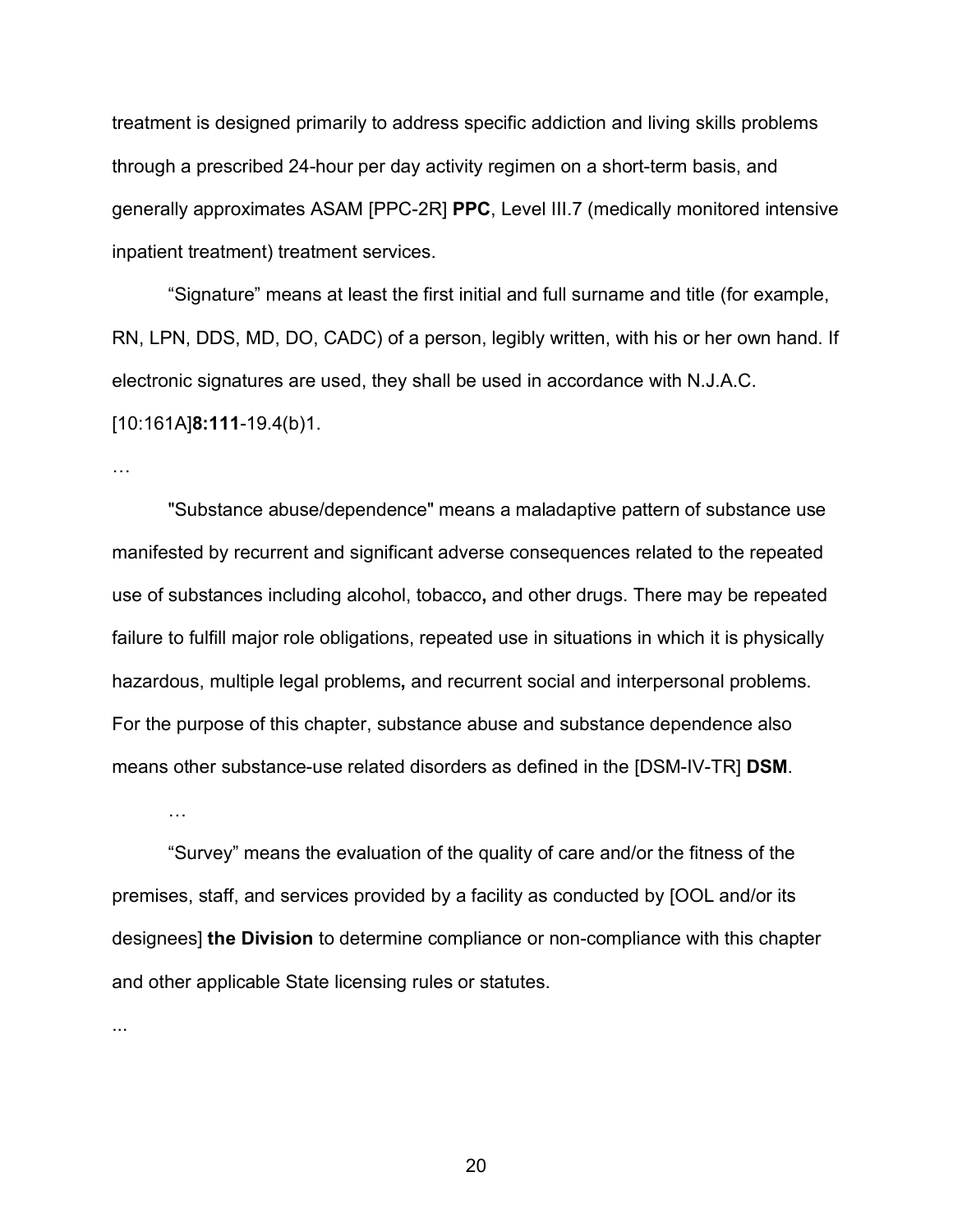"Universally accepted practices" means treatment measures not currently proven through empirical data or research but recognized by authorities (that is, SAMHSA, CSAT, [the National Institute on Drug Abuse, [http://www.nida.nih.gov\]](http://www.nida.nih.gov/) **NIDA**, and the National Institute on Alcohol Abuse and Alcoholism, http://www.niaaa.nih.gov) for substance use disorders treatment.

…

"Waiver" means a written approval by [OOL] **the Division**, following a written request from a facility, to allow an alternative to any rule or regulation in this chapter, provided that the alternative(s) proposed would not endanger the life, safety, or health of clients or the public. Any approvals of waivers shall be given by [OOL] **the Division,** in writing, as described below at N.J.A.C. [10:161A]**8:111**-2.13, and are [time limited] **time-limited**.

[10:161A]**8:111**-1.4 Qualifications and responsibilities of the medical director and physicians

(a)-(e) (No change.)

(f) Physicians providing medical care to clients in a residential substance use disorders treatment facility shall be responsible for:

1. Ensuring the provision or documentation of a complete medical examination as required by N.J.A.C. [10:161A]**8:111**-9.1;

2.- 5. (No change.)

(g)-(h) (No change.)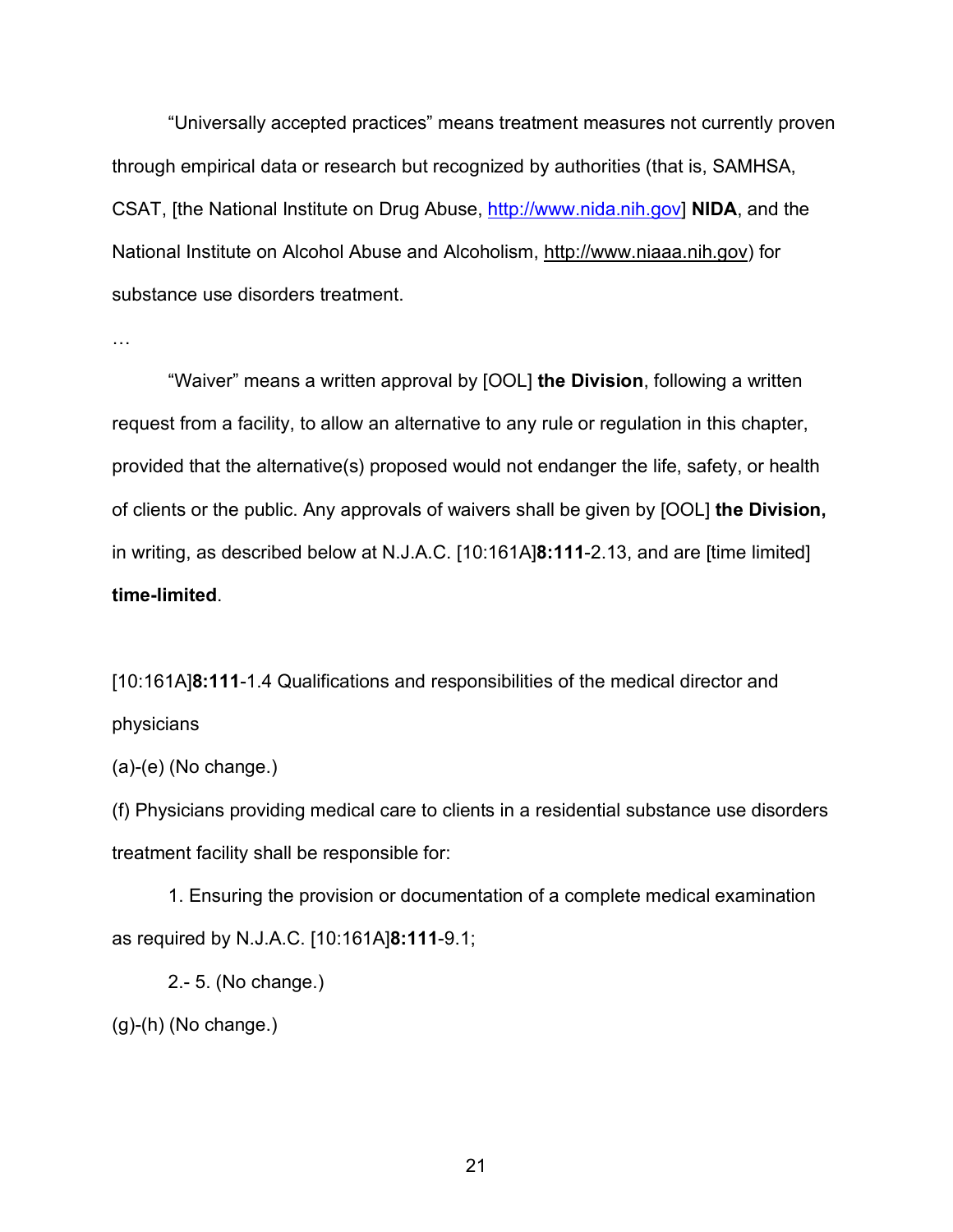Recodify existing 10:161A-1.5 and 1.6 as **8:111-1.5 and 1.6** (No change in text.)

[10:161A]**8:111**-1.7 Qualifications and responsibilities of the administrator of the facility (a)-(b) (No change.)

(c) The administrator's responsibilities shall include, but need not be limited to, the following:

1.- 10. (No change.)

11. Implementing and monitoring the quality of all services provided at the facility, including the review of program outcomes available through NJSAMS[.]**;**

i. When appropriate, share facility outcome data with relevant staff,

DMHAS, **the Department** and [where]**, when** necessary**,** [with] the governing authority;

12. (No change.)

13. Establishing policies and procedures for provision of emergency services to clients, including policies and procedures for broader-based emergency situations resulting from either internal incidents, external incidents**,** or natural disasters.

i. Such policies shall include guidelines for the immediate notification to [DHS] **the Department** of such situations, a contingency plan with a minimum of explanation of timeframes for service interruption to clients, closure and reopening of a facility and procedures governing the dispensing and, [where] **when** necessary, monitoring of client treatment medications;

14. Establishing written policies and procedures for non-emergency closures.

i. Policies established under this paragraph shall include the timely notification to [DHS] **the Department** of such closures, the timeframes for service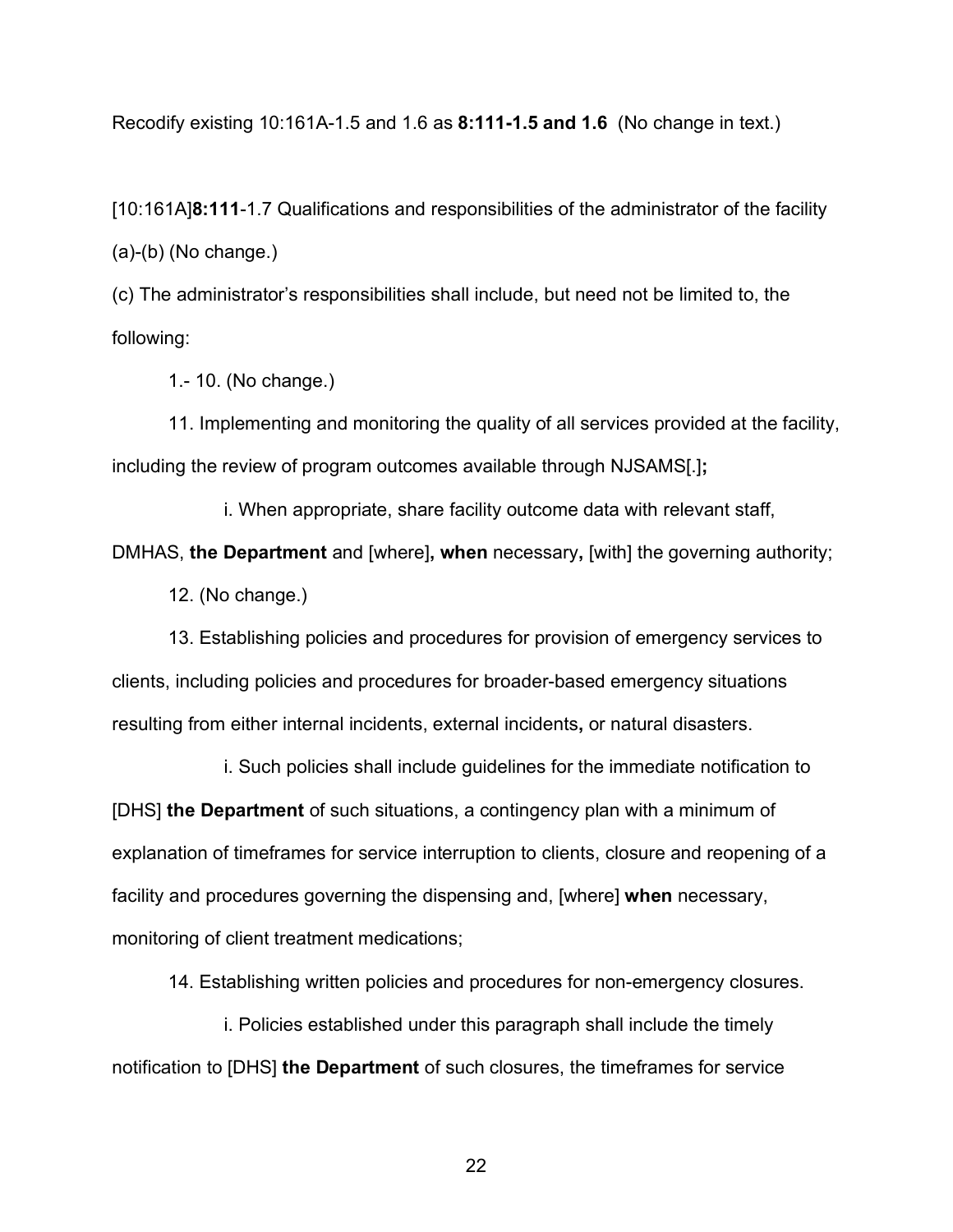interruption, closures and reopening**,** and procedures governing the dispensing and, where clinically necessary, monitoring of medications administered to clients.

ii. Facilities shall submit a written request to [DHS] **the Department** at least 48 hours before closing for non-emergency reasons.

iii. Facilities shall not close for non-emergency reasons without receiving written approval from [DHS] **the Department** to do so;

15. Identifying priority populations (for example, pregnant, [IV] **intravenous** drug users, women with children, HIV, etc.) for admission and treatment as evidenced by protocols, policies**,** and procedures to provide such treatment services, or where appropriate, referral procedures with interim services available until transfer is completed;

16. Ensuring that [OOL] plans of correction, licensing deficiencies**,** and complaint reports are addressed as specified by [OOL] **the Department**.

i. (No change.)

17. - 19. (No change.)

[10:161A]**8:111**-1.8 (No change in text.)

[10:161A]**8:111**-1.9 Qualifications and responsibilities of the substance abuse counseling staff

(a)-(c) (No change.)

(d) Each substance abuse counselor shall be responsible for the following:

1. (No change.)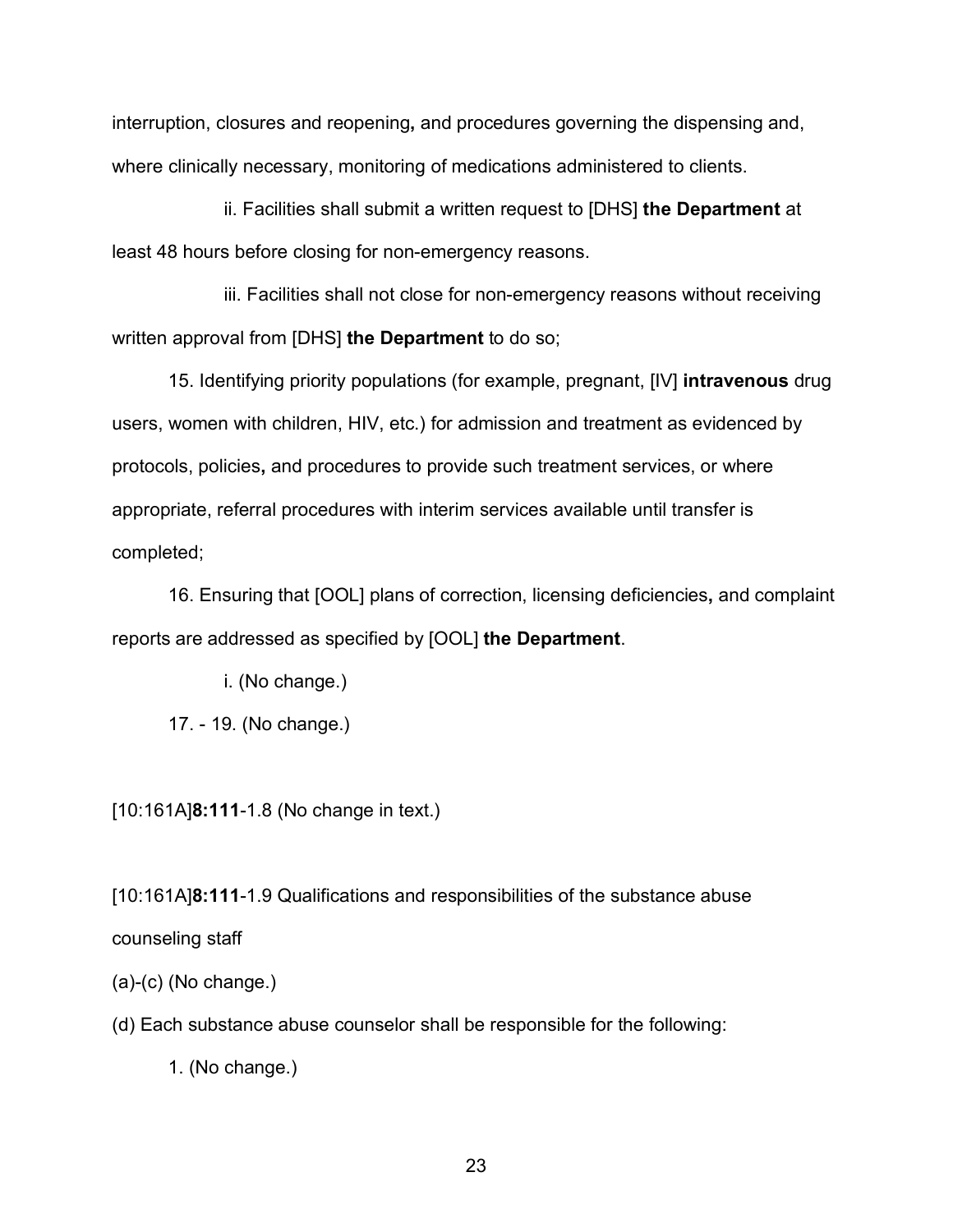2. Assessing clients using the ASI or using other standardized assessment tool [and for adolescents using the CASI or using other evidence-based validated assessment tool] and diagnosing clients for substance disorders using the [DSM-IV-TR] **DSM**;

3. Determining the appropriate level of care based on ASAM [PPC-2R] **PPC**;

4. - 6. (No change.)

7. Reviewing clients throughout the treatment episode according to ASAM [PPC-2R] **PPC**, to determine the need for continued services or discharge/transfer;

8. - 9. (No change.)

10. Contacting referral sources, providing case consultation**,** and coordination with referral sources (for example: mental health treatment providers, criminal justice agencies, schools, employers, the [Division of Youth and Family Services] **Department of Children and Families**);

11. - 13. (No change.)

[10:161A]**8:111**-1.10 Qualifications of dietitians and food service supervisors (a) The facility shall engage at least one dietitian registered by the Commission on Dietetic Registration **of the Academy of Nutrition and Dietetics (CDR)**, 120 South Riverside Plaza, Suite [2000] **2190**, Chicago, Illinois 60606-6995, **telephone (800) 877- 1600, ext. 5500, website** [http://www.cdrnet.org/.](http://www.cdrnet.org/)

(b) The facility shall engage food service supervisors who, if not dietitians, are: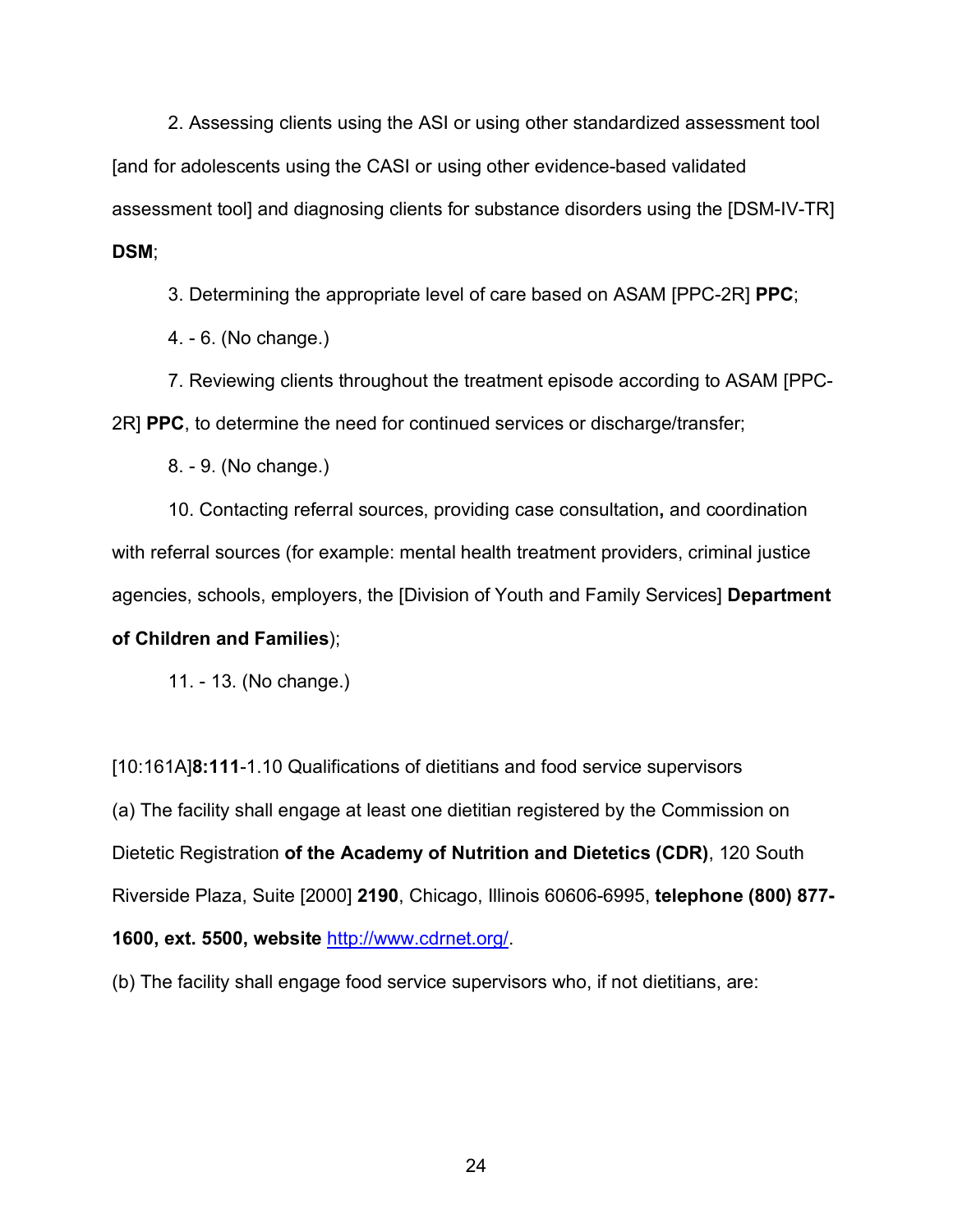1. Graduates of a dietetic technician or dietetic assistant training facility approved by the [American Dietetic Association's Commission on Dietetic Registration, 120 South Riverside Plaza, Suite 2000, Chicago, Illinois, 60606-6995, [www.cdrnet.org\]](http://www.cdrnet.org/) **CDR**; or

2. (No change.)

(c) Halfway houses may employ as a food service supervisor an individual possessing 18 hours or more of approved classroom instruction in food service supervision in a health care facility; or certification by ServSafe, www.servsafe.com, or an equivalent food protection program certified by the American National Standards Institute, [https://www.ansica.org/wwwversion2/outside/Default.asp] **https://ansi.org,** under standards set by the Conference for Food Protection, www.foodprotect.org, [1302 Silver Spur Circle, Lincoln, CA 95648] **30 Elliott Court, Martinsville, IN 46151-1331, telephone (317) 696-0573**. The food service supervisor shall be on site a minimum of five days per week and is responsible for ensuring that protocols for meal preparation

and food storage are performed seven days a week even in his or her absence.

#### SUBCHAPTER 2. LICENSURE PROCEDURES AND ENFORCEMENT

#### [10:161A]**8:111**-2.1 Applications for licensure

(a) All facilities operating as residential substance use disorders treatment facilities shall be licensed by [OOL] **the Division** in accordance with this chapter. No facility shall operate a residential substance use disorders treatment facility until [OOL] **the Division** issues a license to do so.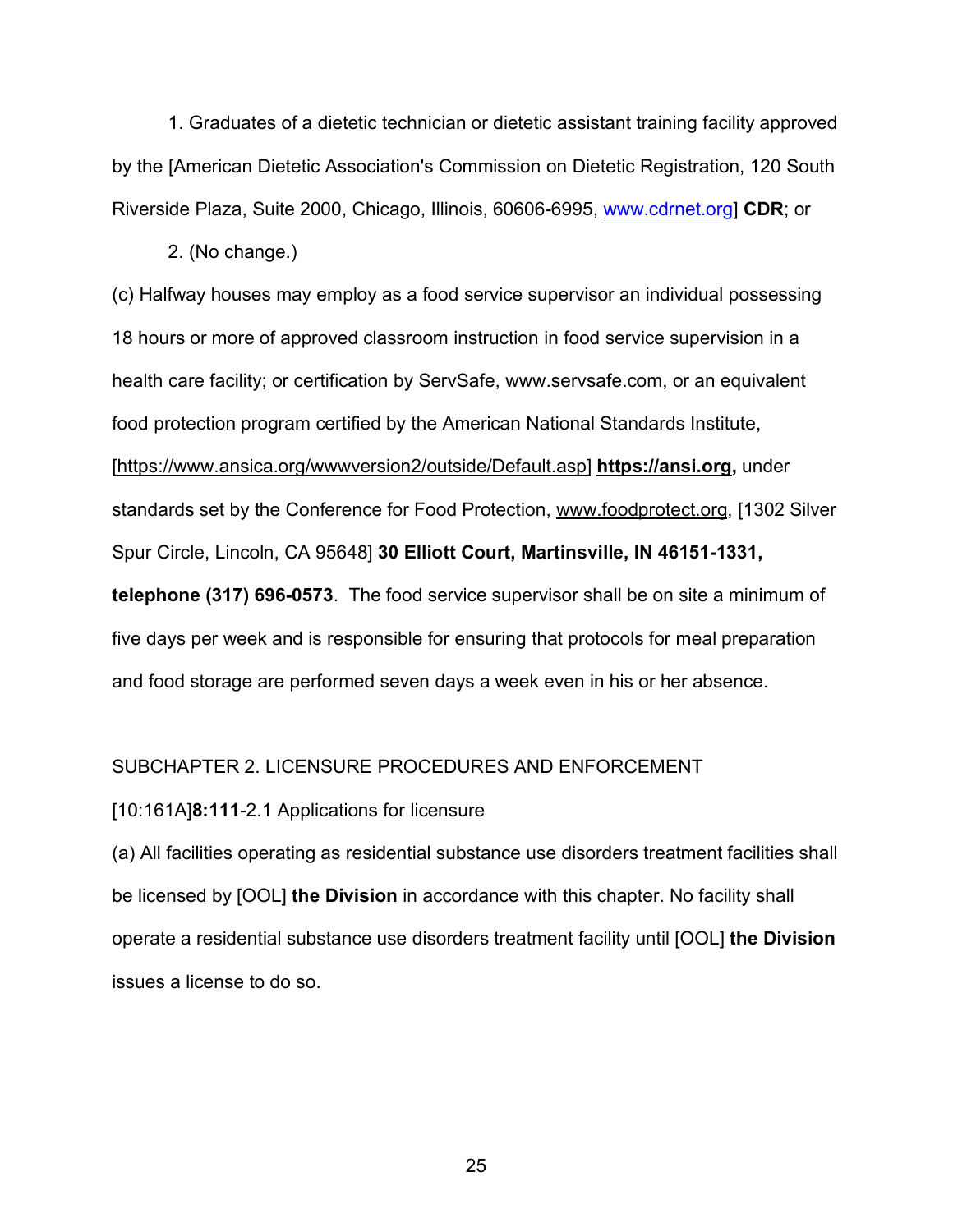(b) Any person, organization**,** or corporation planning to operate a residential substance use disorders treatment facility shall obtain application forms from, and submit completed application forms with the appropriate fees for each site to[:

New Jersey Department of Human Services] **the** Office of [Program Integrity]

**Certificate of Need** and [Accountability

Attention: Office of] Licensing [(OOL)

PO Box 707

Trenton, NJ 08625-0707]**.**

(c) [OOL] **The Division** will maintain and update the initial license application, renewal application**,** and inspection fees pertinent to newly licensed applicants and/or ongoing licensure and will update such fees by amending the fee subsection of this section as needed.

(d) (No change.)

(e) An application fee schedule shall be established and maintained by [DHS] **the** 

**Department**, and will be included with the licensing application provided by [DHS] **the Department**. As per this fee schedule, established rates at the time of submission of each application will apply. All applicants shall submit a non-refundable application fee and a [DHS] **Department** inspection fee as follows:

1. First time applicants of newly created treatment agencies:

i. (No change.)

ii. Initial and ongoing biennial [DHS] **Department** inspection fee (\$500.00);

2. Licensed facilities maintaining their licensure status:

i. (No change.)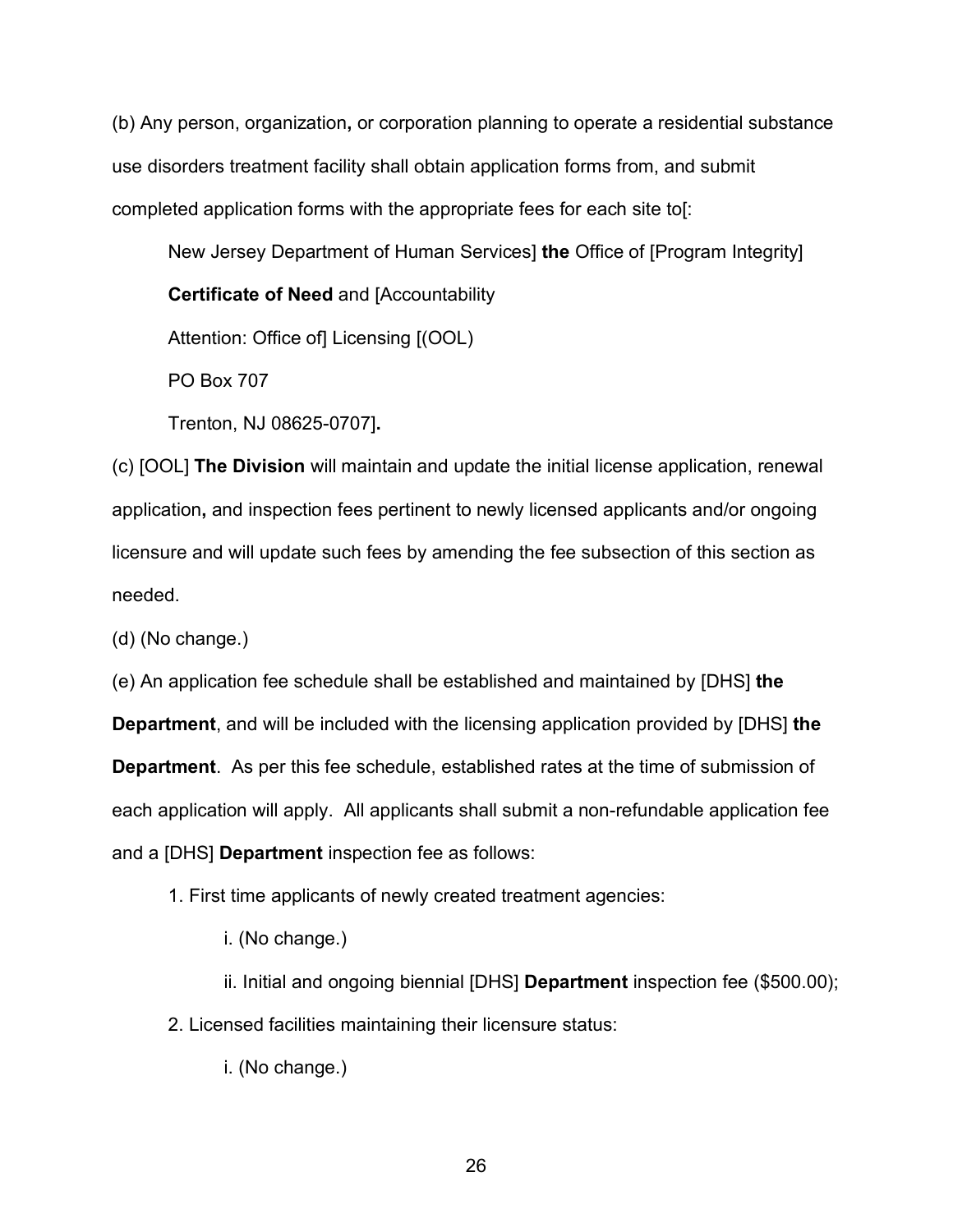## ii. Ongoing biennial [DHS] **Department** inspection fee (\$500.00);

# 3. - 4. (No change.)

(f) Once licensed, each facility shall be assessed an ongoing biennial inspection fee of \$500.00. This fee shall commence in the first year the facility is inspected, along with the annual licensure fee for that year. Subsequently, an annual application for license renewal fee and license applications to reflect facility changes will be assessed as per the following [DHS] **Department** Fee Schedule:

| Type of         | <b>New</b>      | License        | <b>License</b>      | <b>License</b>      | <b>Transfer</b> | <b>Initial</b>  |
|-----------------|-----------------|----------------|---------------------|---------------------|-----------------|-----------------|
| <b>Facility</b> | <b>Facility</b> | <b>Renewal</b> | <b>Modification</b> | <b>Modification</b> | <b>of</b>       | <b>Biennial</b> |
|                 | Fee             | Fee            | to Add Beds         | to Relocate         | Ownership       | [DHS]           |
|                 |                 |                | or Services         | or Reduce           | <b>Interest</b> | Inspection      |
|                 |                 |                |                     | <b>Services</b>     |                 | Fee             |
|                 |                 |                |                     |                     |                 |                 |
| Residential     |                 |                |                     |                     |                 |                 |
| Substance       |                 |                |                     |                     |                 |                 |
|                 | $$500.00 +$     | $$500.00 +$    |                     |                     |                 |                 |
| Abuse           | \$3.00/Bed      | \$3.00/Bed     | \$500.00            | \$250.00            | \$1,500         | \$500.00        |
| Treatment       |                 |                |                     |                     |                 |                 |
| Facility        |                 |                |                     |                     |                 |                 |
|                 |                 |                |                     |                     |                 |                 |

(g) (No change.)

(h) An application for licensing shall not be considered complete until the facility submits the licensing fee and the initial biennial inspection fee and all other requested information on the licensure application is complete. [OOL] **The Division** shall notify applicants in writing when the application is complete.

(i)-(k) (No change.)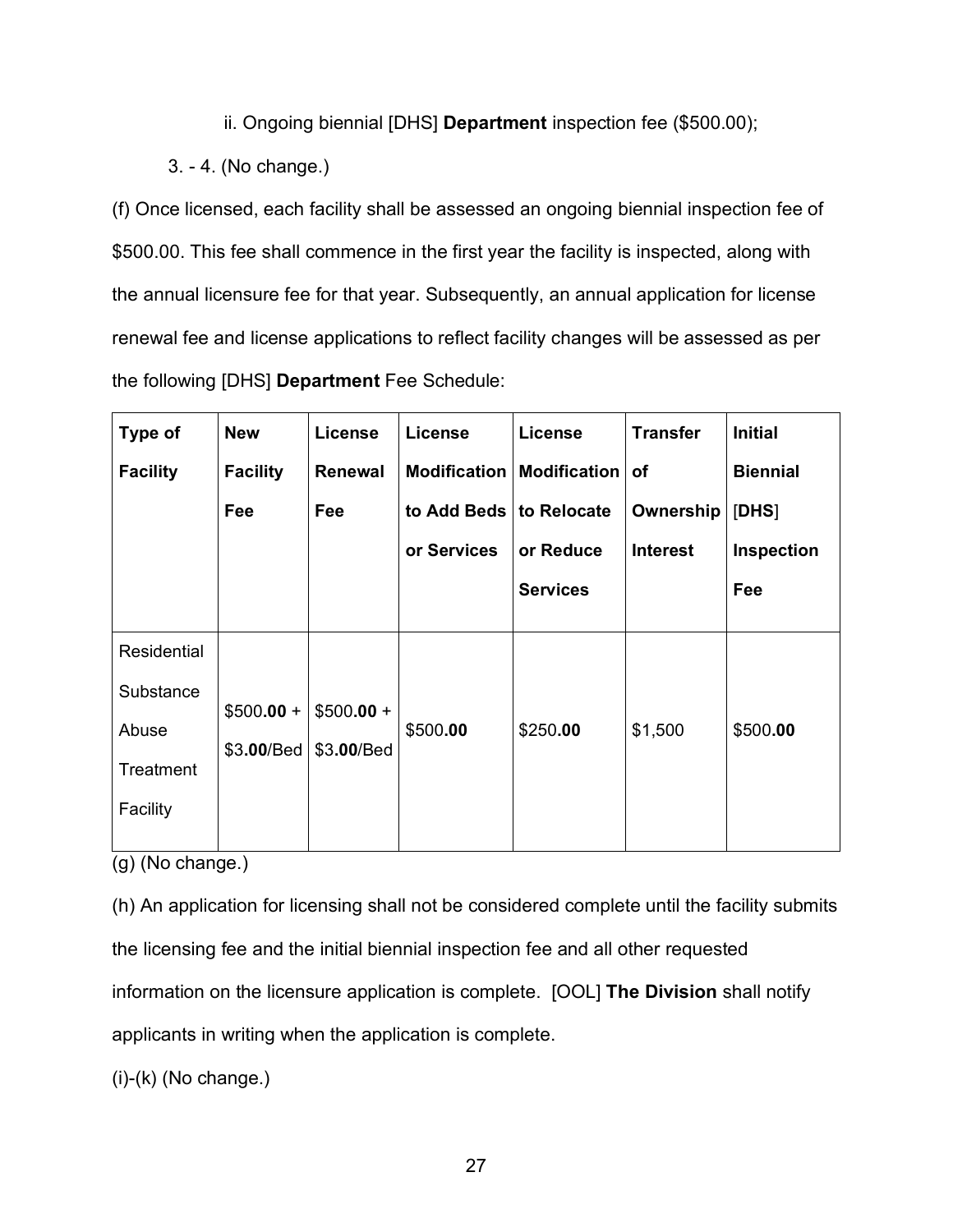(*l*) The license issued by [OOL] **the Division** shall specify the services that the facility is licensed to provide. The facility shall provide only those services [in] **at** (j) and (k) above for which **the Division authorizes or licenses** it [is licensed or authorized by OOL] to provide. Any provision of services not specifically listed on the license shall be considered unlicensed provision of services and [OOL] **the Division** shall take all appropriate enforcement action.

#### [10:161A]**8:111**-2.2 Licenses

(a) (No change.)

(b) Once issued, a license shall be granted for a period of one year (12 consecutive months), and shall be eligible for annual renewal on and up to 30 days following the license anniversary date (each renewal must be dated back to the license anniversary date) upon submission of the appropriate licensing and inspection fees, [providing] **provided that** the [license has not been] **Division has not** suspended or revoked [by OOL] **the license** and the facility otherwise continues to be in compliance with all local rules, regulations**,** and other requirements.

(c) (No change.)

#### [10:161A]**8:111**-2.3 Application requirements

(a) Any person, organization**,** or corporation applying for a license to operate a residential substance use disorders treatment facility shall specify the services [in] **at** N.J.A.C. [10:161A]**8:111**-2.1(j) **that** the facility seeks to provide on the application.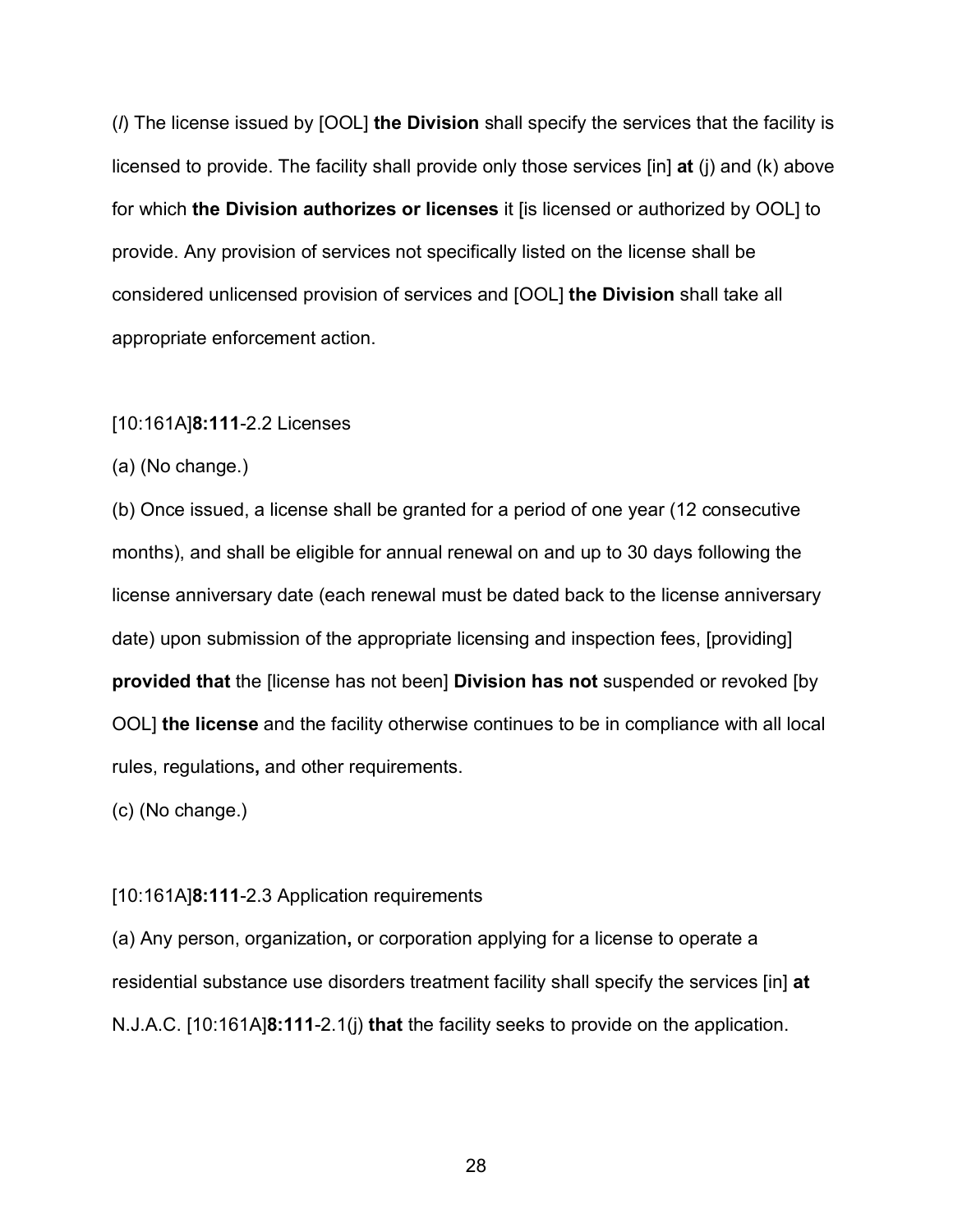(b) No facility shall admit clients until **the Division has issued a license to** the facility [has been licensed by OOL] to operate the specific modality or modalities of treatment as referenced [in] **at** N.J.A.C. [10:161A]**8:111**-2.1(j).

(c) [Survey] **The Division may make survey** and other site visits [may be made] to a facility at any time [by authorized OOL staff]. Such visits may include, but shall not be limited to, the review of all program documents, client records**,** and conferences with clients. Such visits may be announced or unannounced.

(d) [As of July 15, 2013, upon] **Upon** annual renewal of its current license, each facility shall specify the types of services to be provided therein, including if the facility wishes to change the specification of services on the license.

(e) If a facility adds any service listed [in] **at** N.J.A.C. [10:161A]**8:111**-2.1(j) during the annual licensure period, the facility shall submit an application to [OOL] **the Division** for an amended license, as well as adhere to all applicable local, State**,** and Federal approvals prior to providing the additional service. An amended license shall be based upon compliance with this chapter, and may be contingent upon an on-site inspection by [representatives of OOL] **the Division**.

(f) The applicant shall indicate on its application if a facility is new or otherwise innovative, not fitting into any of the categories specified [in] **at** N.J.A.C.

[10:161A]**8:111**-2.1(j), and shall then submit a complete program description with the application, including, at a minimum, the following:

1. - 8. (No change.)

(g) [OOL] **The Division** shall determine [if] **whether** the new and/or innovative facility is effective, safe**,** and does not violate client rights or compromise client health and safety,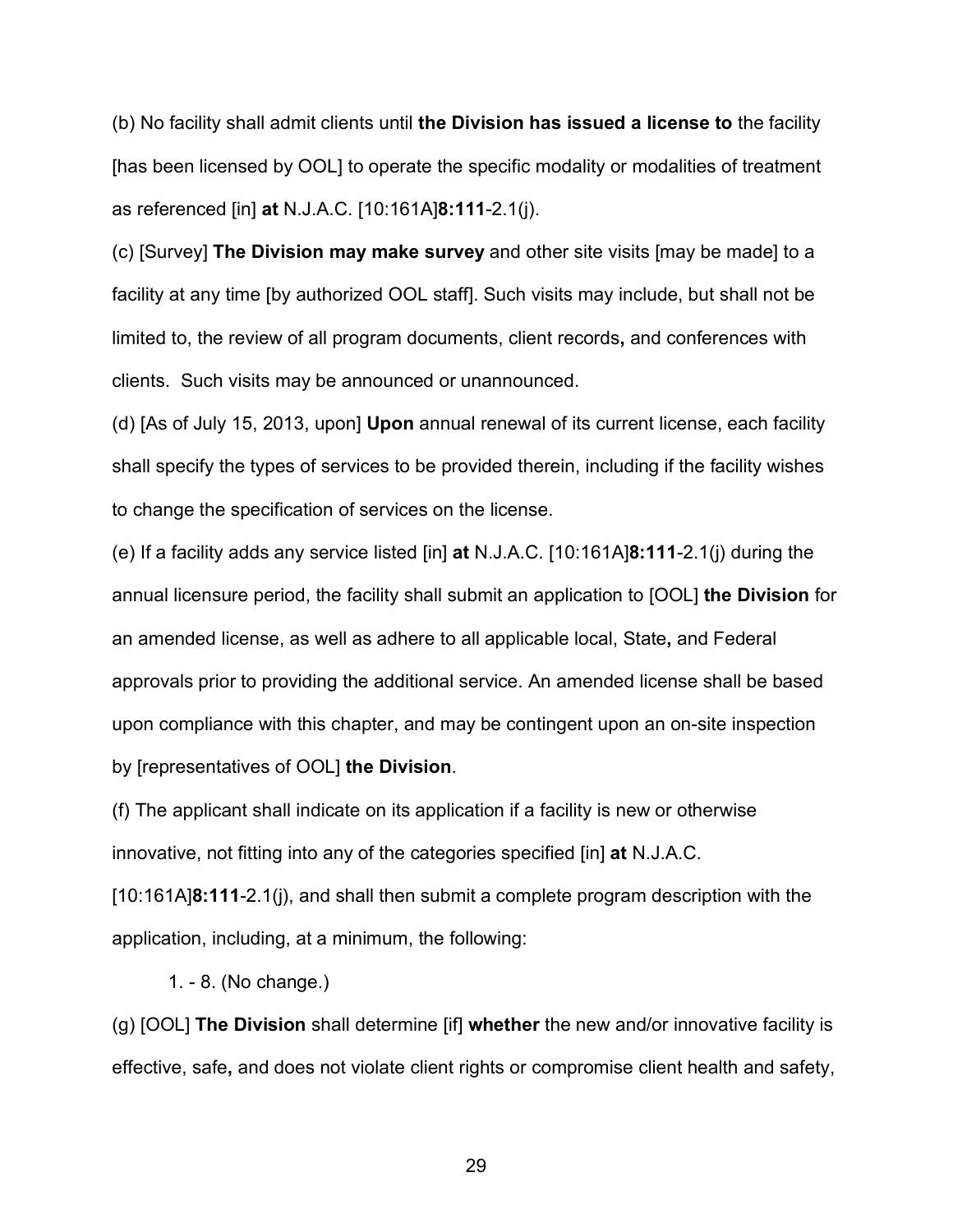and**,** if licensure is granted, shall determine whether the licensed facility is approved in part or whole.

(h)-(i) (No change.)

[10:161A]**8:111**-2.4 Newly constructed, renovated, expanded**,** or relocated facilities (a) (No change.)

[10:161A]**8:111**-2.5 Review and approval of a license application

(a) The applicant or [OOL] **the Division** may request a preliminary review meeting to discuss the applicant's proposed facility[. Such a functional preapplication review]**, which** shall provide the applicant with an opportunity for technical assistance regarding the necessity, feasibility, requirements, costs**,** and benefits of applying for a license. (b) Following receipt of an application, [OOL] **the Division** shall review it for completeness, and **shall confirm its** receipt of relevant fees as set forth [in] **at** N.J.A.C. [10:161A]**8:111**-2.1. If [OOL] **the Division** deems that the application is incomplete, [OOL] **it** shall notify the applicant in writing of any missing information.

1. The applicant shall be permitted to supply any missing information in the application to [OOL] **the Division** within 30 working days of notification. If the application [is not deemed complete by OOL in writing to the applicant within] **remains incomplete after** six months **have elapsed since the issuance pursuant to (b) above of the written incompleteness notice**, [it] **the Division** shall [be denied] **deny** the application as incomplete and the applicant may reapply after 30 days. [OOL] **The**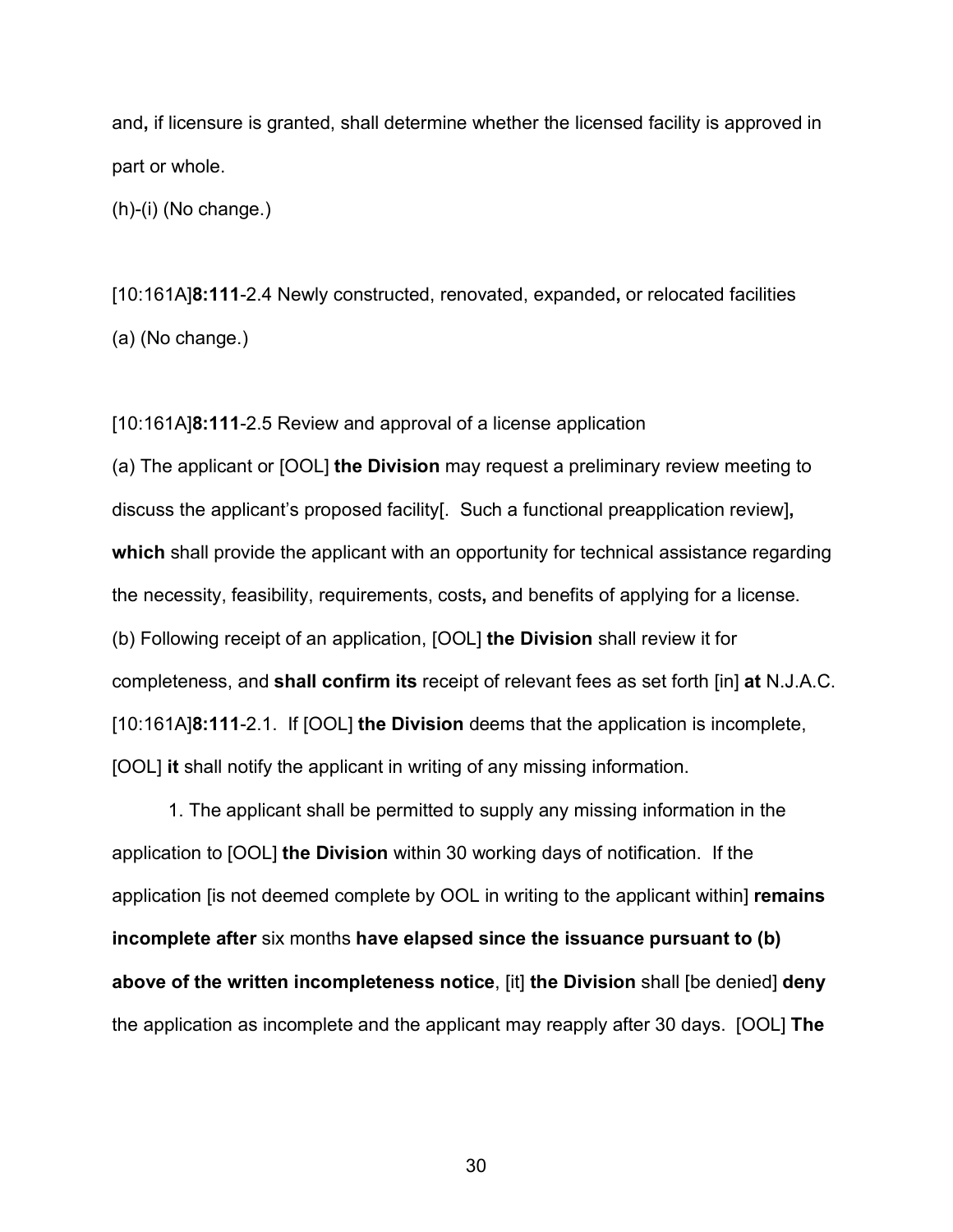**Division** shall not consider any application until it [is deemed as] **deems the application to be** complete [by OOL].

(c) Once the application is deemed complete, [OOL] **the Division** shall review it to determine whether the applicant meets the licensing criteria to operate a facility and whether the facility is safe as demonstrated by the information contained in the application. [OOL] **The Division,** [may also,] at its discretion, **may** consider information obtained from other State agencies and/or agencies in other states, in determining whether to license the facility.

1. [OOL] **Within 30 days of receiving an application, the Division** shall schedule a meeting to conduct a functional review, [as per] **in accordance with** (a) above, with the applicant to explore and define the facility concept, including feasibility and need for proposed services [within 30 days of application receipt by OOL].

2. If [OOL] **the Division** does not schedule a functional review meeting within 30 days **of receiving an application**, the applicant can request one in writing.

3. Within 30 working days after receiving notification from the applicant that the building is ready for occupancy, [OOL] **the Division** shall schedule a survey of the proposed facility to determine if the facility complies with this chapter.

i. Within 45 days after completion of the survey required in this paragraph, [OOL] **the Division** shall notify the applicant in writing of the findings of the survey, including any deficiencies.

ii. If [OOL] **the Division** documents deficiencies, [OOL] **it** shall schedule additional surveys of the residential substance use disorders treatment facility upon notification from the applicant that the documented deficiencies have been corrected.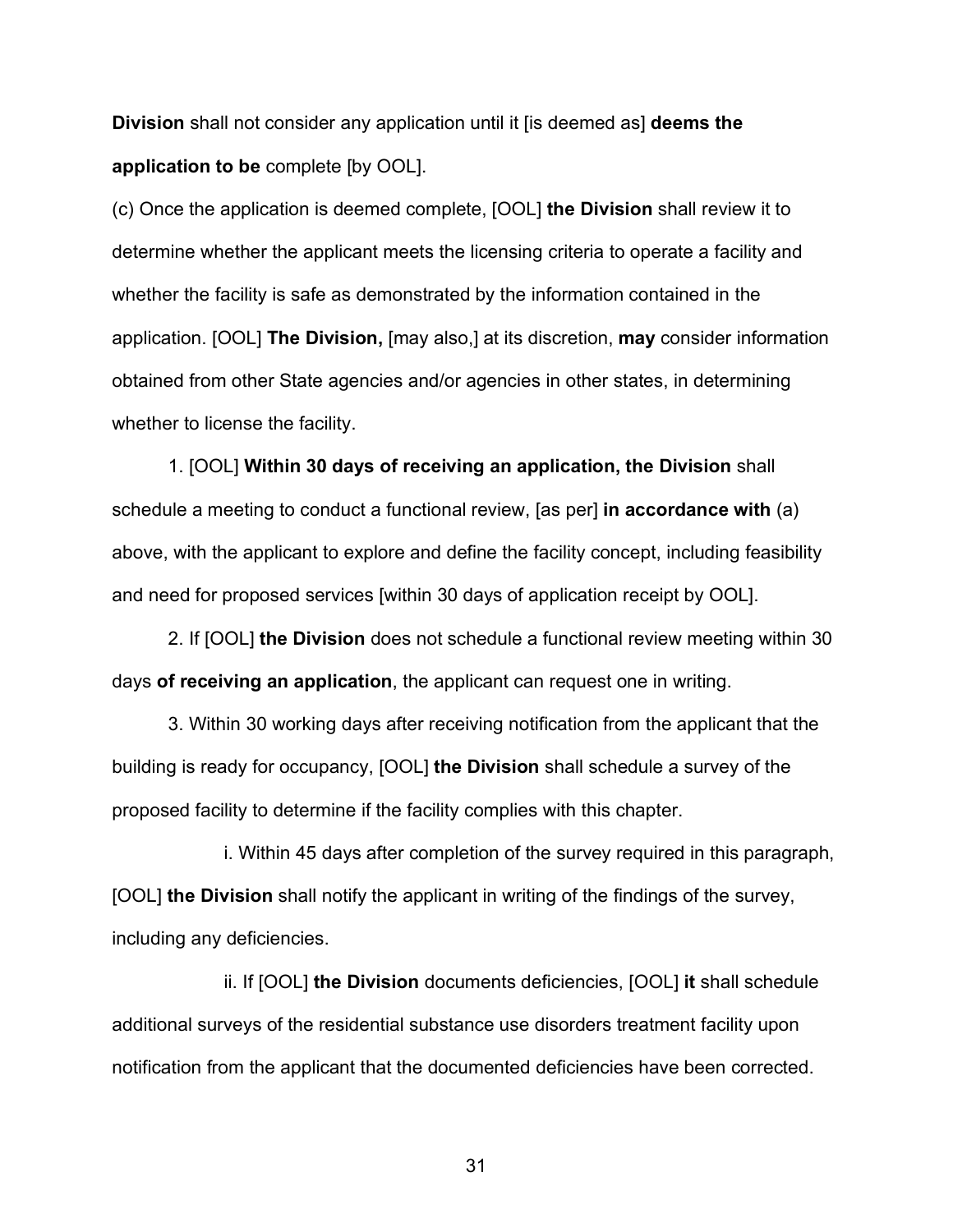[Additional] **The Division shall schedule additional** surveys [shall be scheduled by OOL] **to occur** within 15 working days after receipt of the applicant's notification that the documented deficiencies have been corrected.

(d) [OOL] **The Division** shall approve a complete application for licensure if:

1. [OOL] **The Division** is satisfied that the applicant and its description of the physical plant, finances, hiring practices, management, ownership, operational**,** and treatment procedures and history of prior operations, if any, are in substantial compliance with this chapter and will adequately provide for the life, safety, health**,** or welfare of the clients and/or their families.

i. [Where] **If** applicable, the new or otherwise innovative facility [from] **of the type at** N.J.A.C. [10:161A]**8:111**-2.3(f) does not present significant risk of harm to the life, safety, health**,** or well-being of the clients and the applicant demonstrates that the facility is reasonably within the bounds of accepted practice;

2. (No change.)

3. The applicant has provided [OOL with] **the Division** written approvals for the facility from the local zoning, fire, health**,** and building authorities. When seeking local approvals, any residential substance use disorders treatment facility**,** providing opioid treatment and opioid detoxification or other detoxification where prescription drugs will be dispensed, shall specifically notify the municipality in which the facility is to be located of the full scope of services to be provided therein. Notification to the municipality shall include notification to appropriate and relevant local authorities and/or officials; and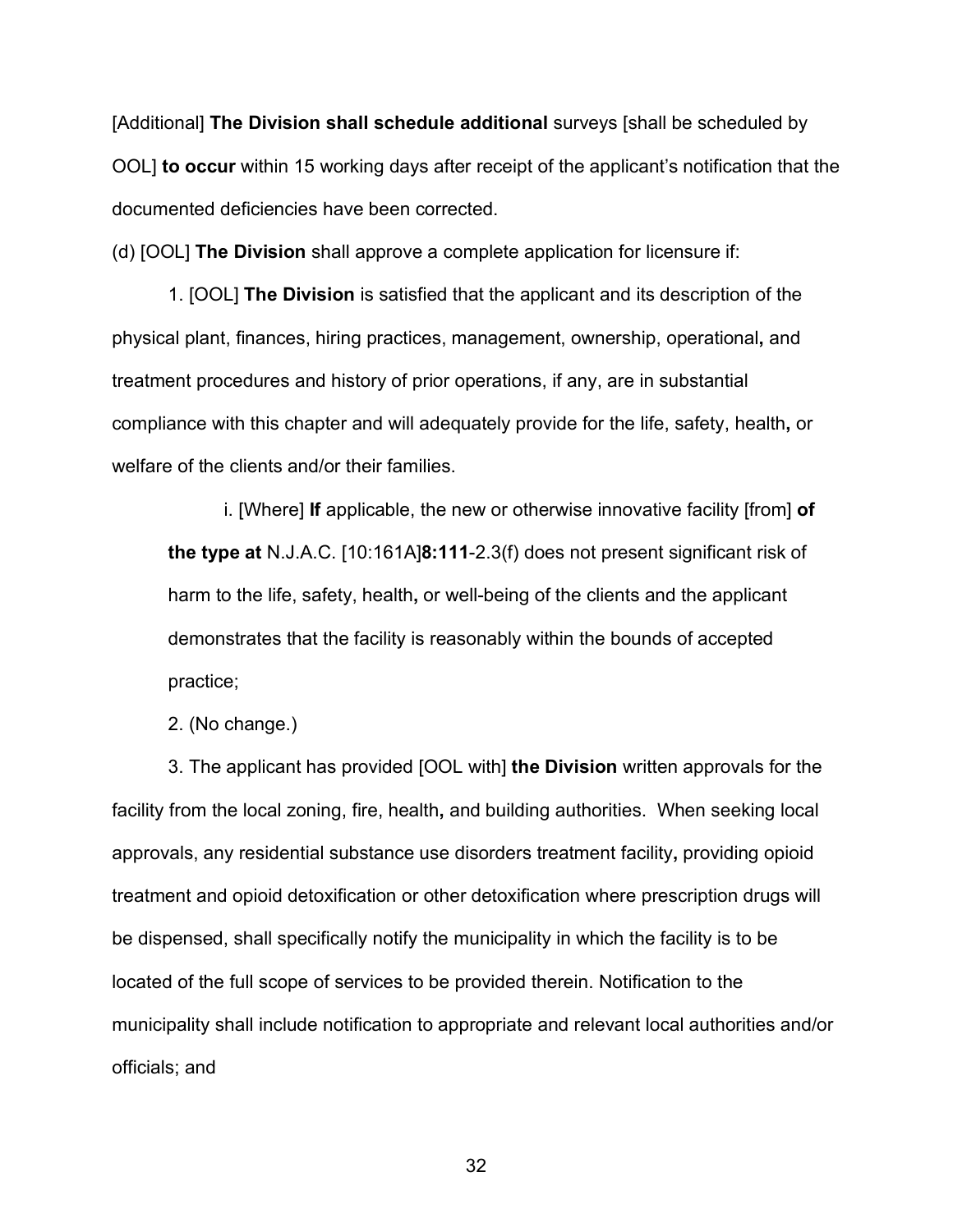4. The applicant has provided [OOL] **the Division** with written approvals for the facility from the local authorities or local official for any water supply and sewage disposal systems not connected to an approved municipal system.

(e) In no instance shall any applicant admit clients to the facility until [OOL] **the Division** issues a license to the applicant for the facility. Any client admissions to the applicant's residential treatment facility prior to the issuance of [an OOL license] **licensure** shall be considered unlicensed admissions and [OOL] **the Division** shall take all appropriate enforcement actions in response thereto.

#### [10:161A]**8:111**-2.6 Surveys

(a) When both the written application for licensure is approved and the building is ready for occupancy, [OOL licensure staff] **the Division** shall conduct a survey of the facility within 30 working days to determine if the facility complies with the rules in this chapter.

1. [OOL] **The Division** shall notify the facility in writing of the findings of the survey, including any deficiencies found, within 20 working days after completion of the survey [by OOL].

2. The facility shall notify [OOL] **the Division,** in writing**,** when the deficiencies have been corrected. Within 30 working days of receiving written notification that the deficiencies have been corrected, [OOL] **the Division** will reschedule at least one resurvey of the facility prior to occupancy; additional resurveys may be scheduled prior to occupancy until all deficiencies are corrected.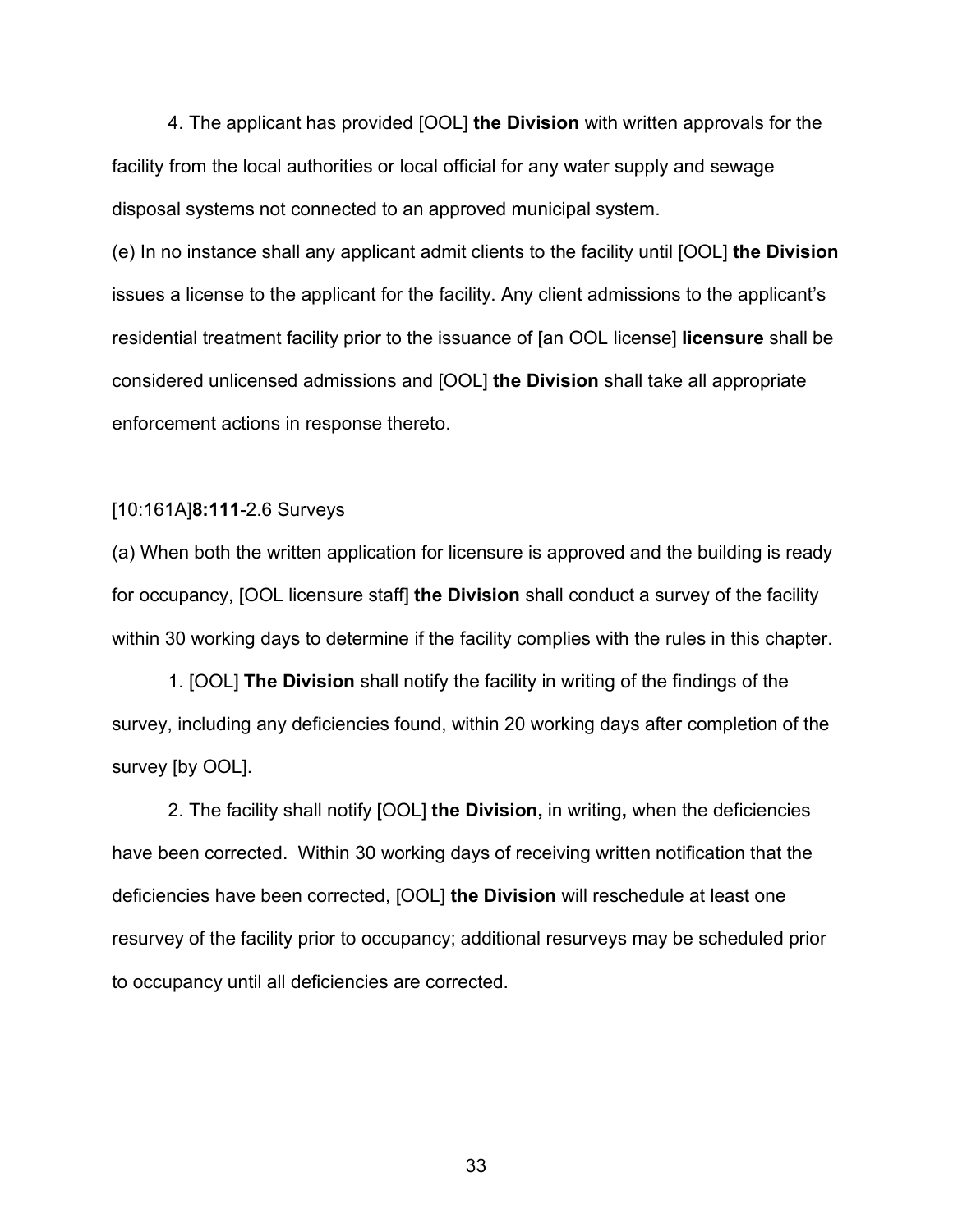#### [10:161A]**8:111**-2.7 Conditional license

(a) [A] **The Division may issue a** conditional license [may be issued by OOL] with specific conditions and standards defined on such license [granted by OOL] when the purposes and intent of the proposed facility are outside the scope of a regular license. All standards within this chapter apply unless specifically mentioned in the conditions of said license.

(b) [OOL] **The Division** may issue a conditional license if [OOL] **it** determines that it is in the best interest of the clients benefiting from the treatment facility in question and in order to preserve and/or improve the proper functioning of the facility.

(c) [OOL] **The Division** may issue a conditional license in order to address contingencies and/or special facility needs that can be addressed by the applicant and monitored by [OOL] **the Division**, as agreed between [OOL] **the Division** and the applicant, with the safety and [well being] **well-being** of the clients and staff of the facility as the overriding priority.

(d) [A] **The Division may issue a** conditional license [may be issued] to a facility providing a type or category of service [not] **that is neither** listed [in] **at** N.J.A.C. [10:161A]**8:111-**2.1(j) and (k) nor otherwise addressed by this chapter.

(e) [A] **The Division may issue a** conditional license [may be issued] to a new facility that was reviewed before it begins to provide services. Within 30 working days of [OOL] **the Division** receiving written notification from the facility that it is fully operational,

[OOL] **the Division** shall schedule a follow-up visit to determine whether the facility is functioning in accordance with this chapter and is eligible to receive a regular license.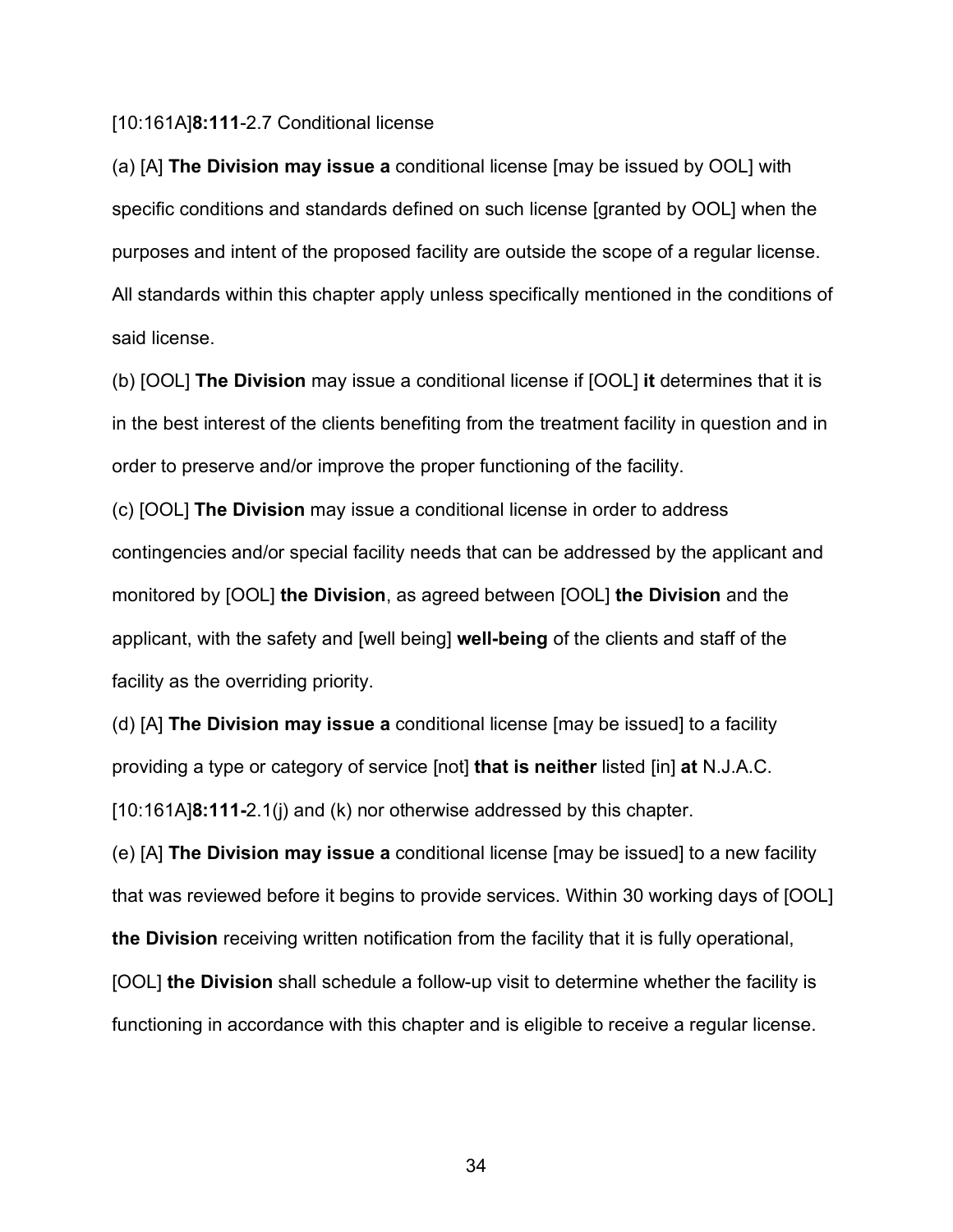(f) The conditional license shall be conspicuously posted in the facility at all times in accordance with N.J.A.C. [10:161A]**8:111-**2.2(c).

(g) (No change.)

#### [10:161A]**8:111**-2.8 Periodic surveys following licensure

(a) [Authorized OOL staff] **The Division** may conduct announced or unannounced visits and periodic surveys of licensed facilities. The **Division shall keep confidential the** identity of clients [shall be kept confidential] on all data [collected by OOL] **it collects** for survey purposes.

(b) (No change.)

(c) In addition to periodic surveys, [OOL] **the Division** may conduct surveys to investigate complaints of possible licensure violations regarding the facility, the facility's physical plant, clients**,** or staff. The identity of a complainant shall be kept confidential and shall not be considered public information.

#### [10:161A]**8:111**-2.9 Deficiency findings

(a) [A] **The Division may cite a** deficiency [may be cited by OOL] upon any single or multiple determination that the facility does not comply with a licensure rule. Such findings may be made as the result of either an on-site survey or inspection or as the result of the evaluation of written reports or documentation submitted to [OOL] **the Division** or the omission or failure to act in a manner required by rule.

(b) At the conclusion of a survey or within 20 business days thereafter, [OOL] **the Division** shall provide a facility [with] a written summary of any factual findings used as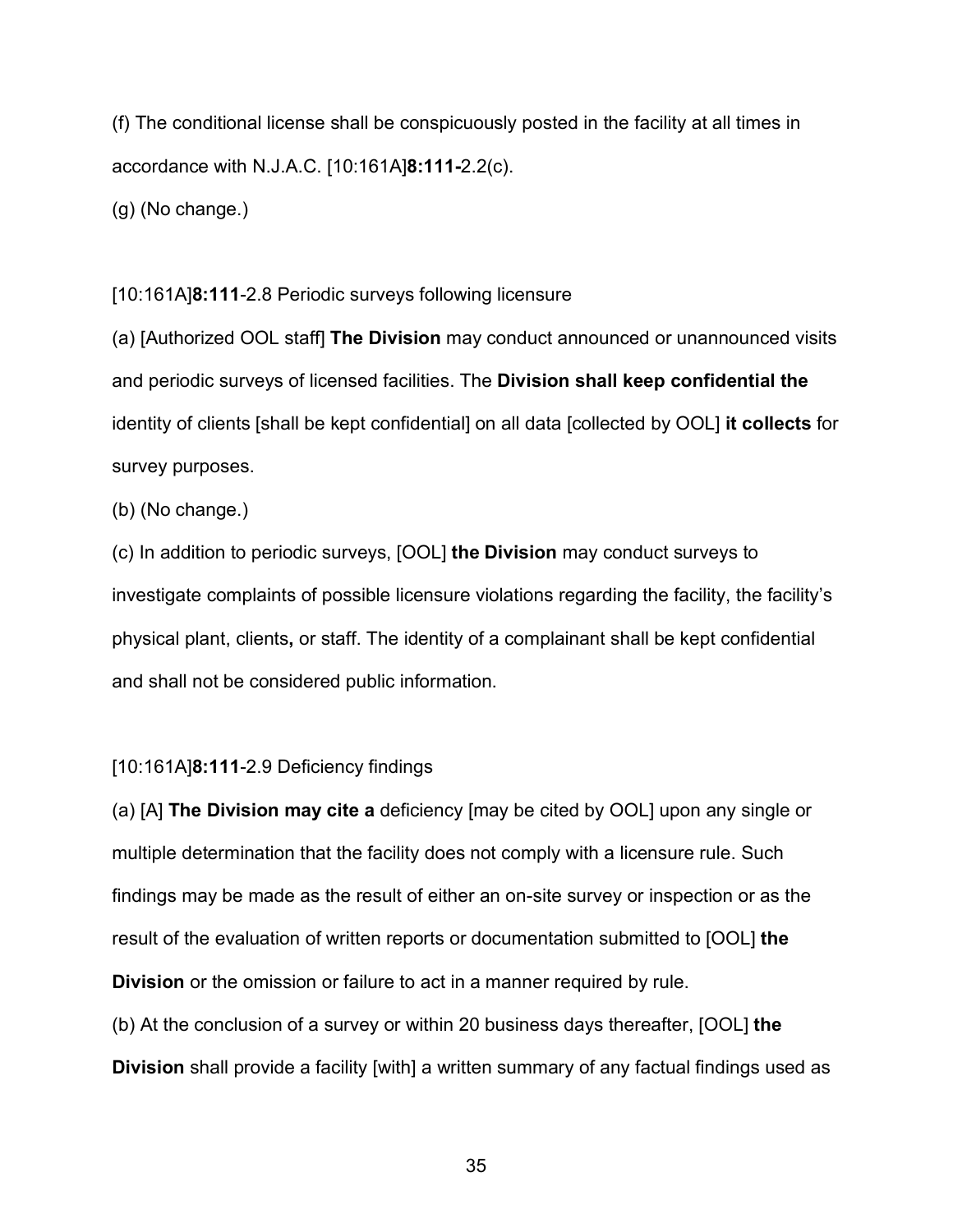a basis to determine that a licensure violation has occurred and a statement of each licensure rule to which the finding of a deficiency relates.

[10:161A]**8:111**-2.10 Informal dispute resolution

(a) A facility may request an opportunity to discuss the accuracy of survey findings with representatives of [DHS] **the Department** in the following circumstances during a survey:

1.-2. (No change.)

(b) Following completion of the survey, a facility may contact the Director of [OOL] **the Division** to request an informal review of deficiencies cited. The request must be made in writing within 10 business days of the receipt of the written survey findings. The written request must include:

1-2. (No change.)

(c) The review will be conducted within 20 business days of the request by staff of [DHS] **the Department** who did not directly participate in the survey. The review can be conducted in-person at the offices of [DHS] **the Department**, by teleconference, or, by mutual agreement, solely by review of the documentation as submitted.

(d) A decision will be issued by [DHS] **the Department** within 20 business days of the conference or the review. If the determination is to affirm the facility's elements of the dispute, it will result in removal of the deficiency from the report. When a [DHS]

**Department** decision does not affirm the facility's elements of the dispute, a written plan of correction must be submitted within 10 business days of notification of the decision.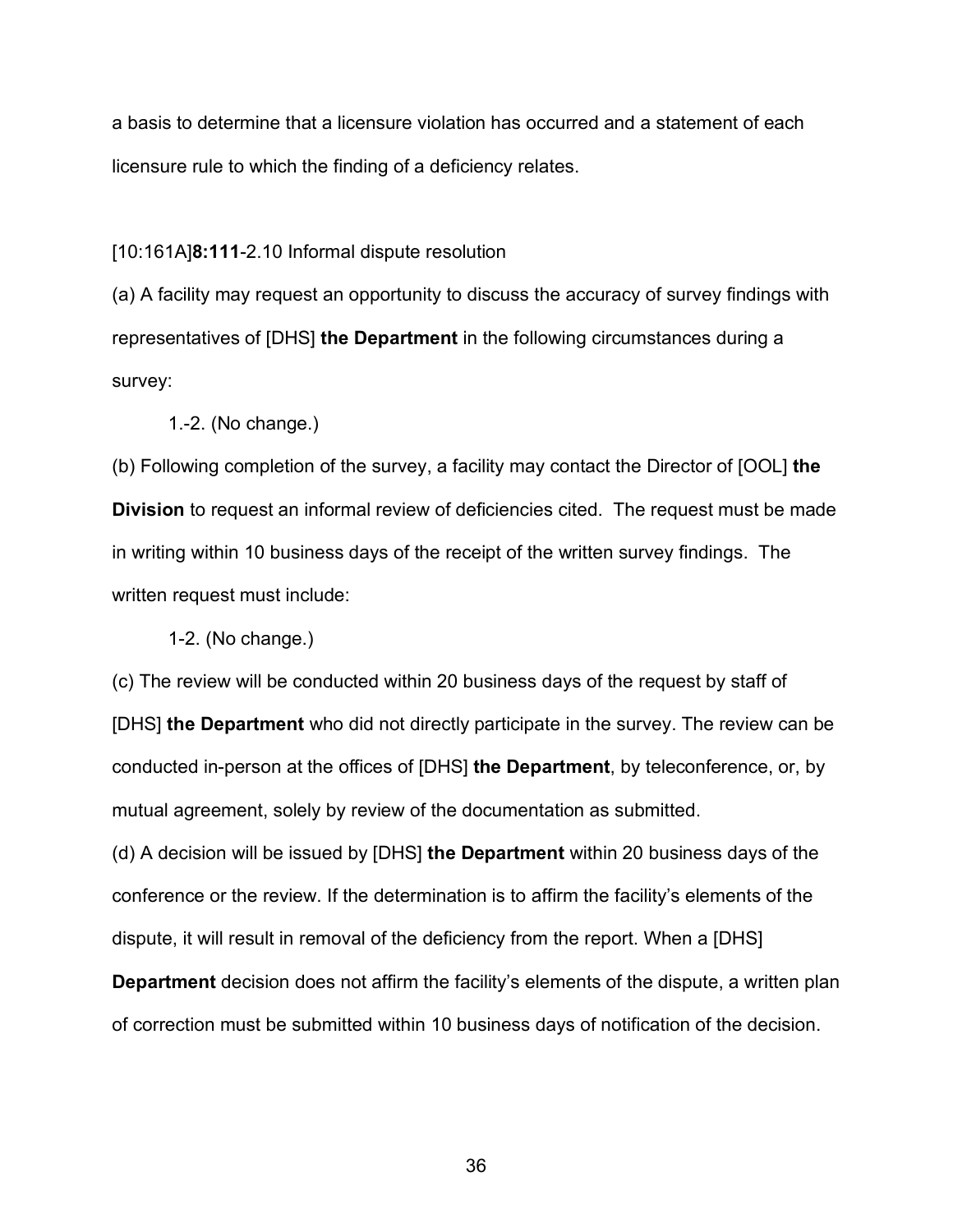The facility retains all other rights to appeal deficiencies and enforcement actions taken pursuant to this chapter.

#### [10:161A]**8:111**-2.11 Plan of correction

(a) [OOL] **The Division** may require that the facility submit a written plan of correction specifying how each deficiency that has been cited will be corrected, along with the timeframes for completion of each corrective action. A single plan of correction may address all events associated with a given deficiency.

(b) The plan of correction shall be submitted within 10 business days of the facility's receipt of the notice of violations, unless [OOL] **the Division** specifically authorizes an extension for cause. [Where] **If** deficiencies are the subject of informal dispute resolution pursuant to N.J.A.C. [10:161A]**8:111**-2.10, the extension shall pertain only to the plans of correction for the deficiencies under review.

(c) [OOL] **The Division** may require that the facility's representatives and/or board of directors appear at an office conference to review findings of serious or repeated licensure deficiencies and to review the causes for such violations and the facility's plan of correction.

1. Each facility shall provide [OOL] **the Division** with the current mailing addresses for all members of the board of directors.

(d) The **Division shall review the** plan of correction [shall be reviewed by OOL] and will [be approved where] **approve it if** the plan demonstrates that compliance will be achieved in a manner and time that ensures the health and safety of clients or residents. If the **Division does not approve the** plan**,** [is not approved, OOL] **it** may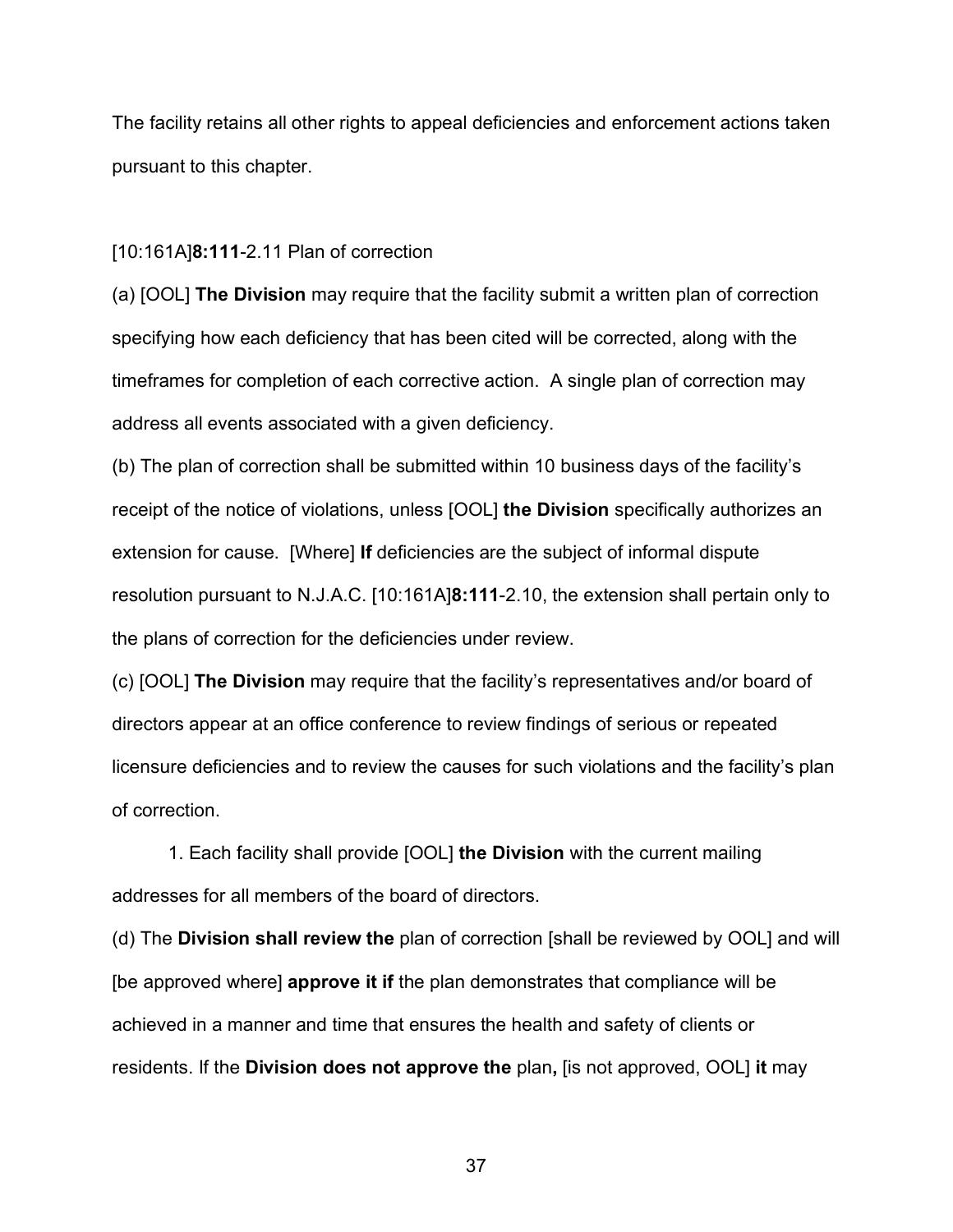request that an amended plan of correction be submitted within 10 business days. In relation to violations of [resident] **residents'** or [clients] **clients'** rights, [OOL] **the Division** may direct specific corrective measures that must be implemented by facilities.

#### [10:161A]**8:111**-2.12 Surrender of a license

(a) When a facility elects to voluntarily surrender a license, it shall provide written notice of its intention to do so and the specific date on which it shall surrender its license, as follows:

1. The facility shall provide [OOL with] **the Division** at least 45 [days] **days'** notice prior to the license surrender date;

2. The facility shall provide each client, prescribing physician(s)**,** and primary substance abuse counselor(s) [with] at least 30 [days] **days'** prior notice of its intention to surrender its license. In consultation with [OOL] **the Division**, the facility shall arrange for each client to be transferred to a licensed facility or other licensed program capable of providing the appropriate level of client care;

3.-4. (No change.)

(b) When a facility is ordered by [OOL] **the Division** to surrender its license, the facility administrator named in the original license application, the person(s) currently acting in their capacity, and/or the facility's appropriate legal representative shall provide written notice of the surrender as required [by] **at** (a)2, 3, and 4 above, unless the order sets forth other or additional notice requirements.

(c) All notices to [OOL] **the Division** regarding voluntary or ordered surrender of a license, and the physical license, shall be sent to the address set forth at N.J.A.C.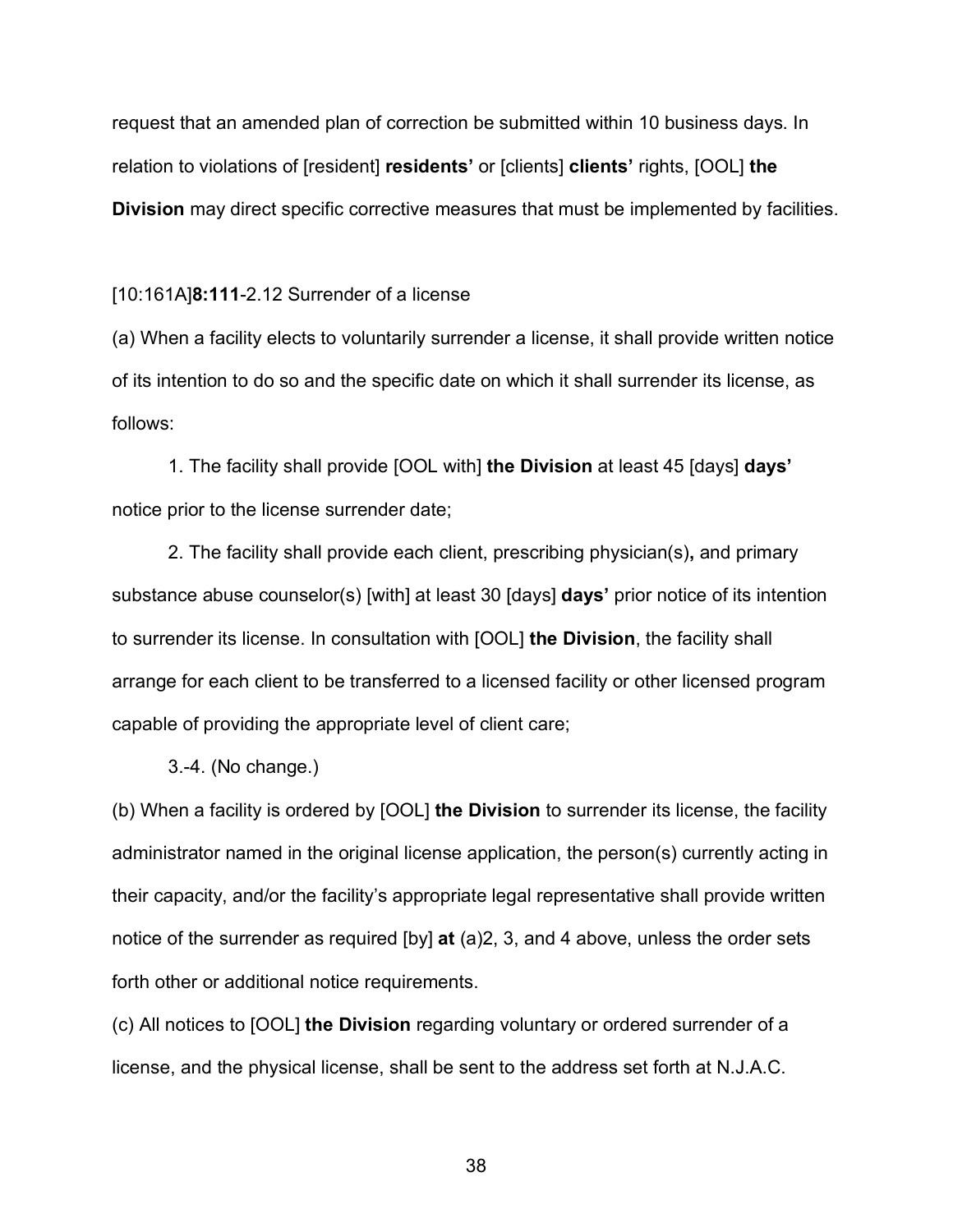[10:161A]**8:111**-2.1(b). All notices and the original license must be sent to [OOL] **the Division** within seven working days of the date that such decision is announced by the agency director, verbally or otherwise, to clients and/or facility staff and/or seven days from the postmarked receipt date of the [OOL] **Division's** written licensure surrender request.

#### [10:161A]**8:111**-2.13 Waiver

(a) An applicant for licensure or a current licensee may seek a waiver of one or more provisions of this chapter, provided that the applicant or licensee demonstrates that compliance represents an unreasonable hardship for the applicant or licensee and such a waiver is determined by [OOL] **the Division** to be consistent with the general purpose and intent of its enabling statute and this chapter; is consistent with prevailing [OOL] policy and procedure **of the Division**; and would not otherwise jeopardize recovery, endanger the life, safety, health**,** or welfare of the client populations to be served, their families, personnel who work or would work at the facility**,** or the public.

(b) An applicant or a current licensee seeking a waiver shall submit the request in writing to the address set forth at N.J.A.C. [10:161A]**8:111**-2.1(b), and shall include the following:

1.-5. (No change.)

6. Such other additional information that [OOL] **the Division** may determine necessary and appropriate for evaluation and review of the waiver request on a caseby-case basis, including timeframes within which the waiver will no longer be needed; [OOL] **the Division** shall determine whether the requested timeframes are reasonable.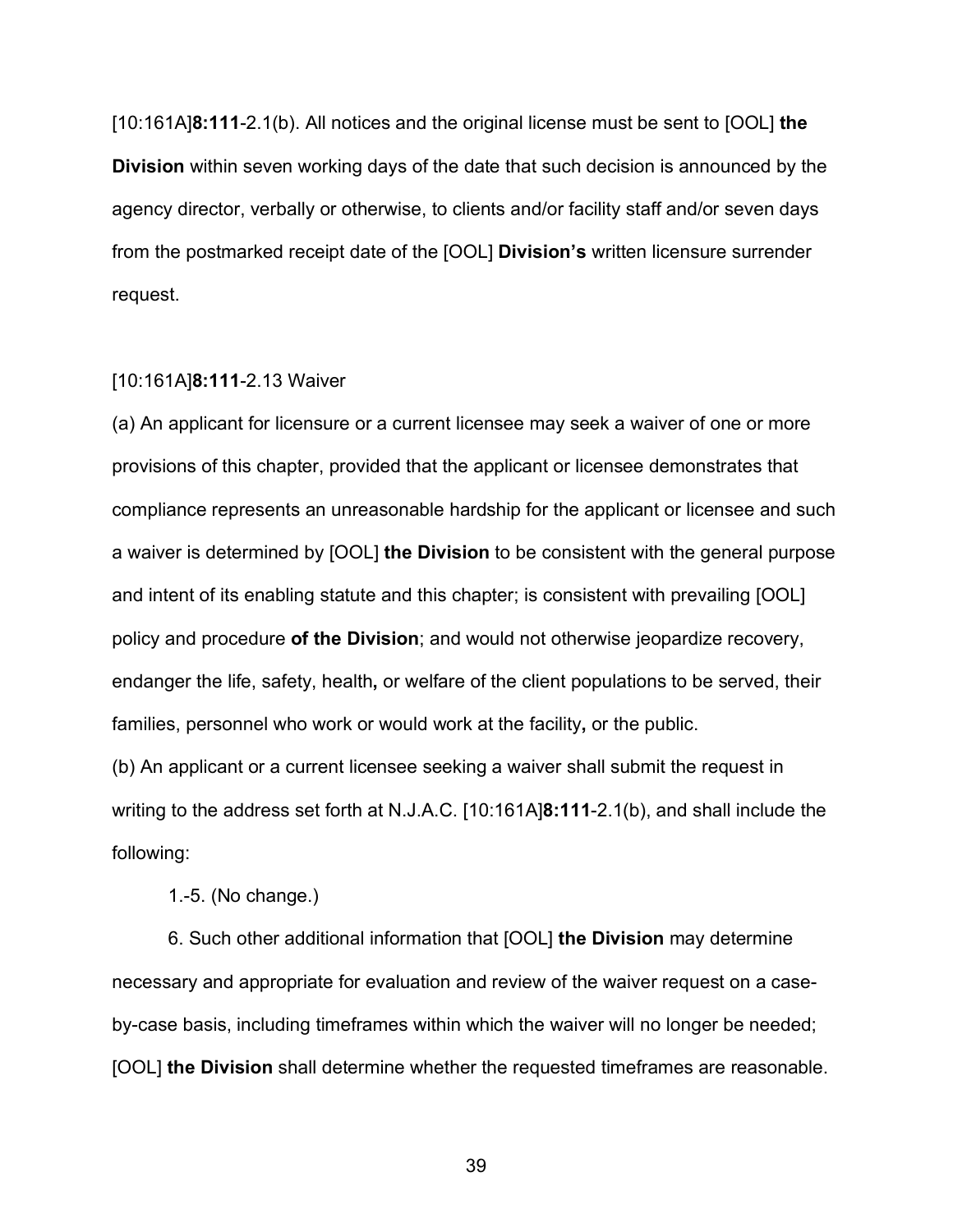(c) [OOL] **The Division** may revoke a waiver at any time if [OOL] **the Division** determines that the waiver no longer fulfills the purpose and intent of this chapter or that continuing the waiver would jeopardize client recovery or endanger the life, safety, health**,** or welfare of the client, personnel**,** or the public.

Recodify exisitng 10:161A-2.14 and 2.15 as **8:111-2.14 and 2.15** (No change in text.)

#### [10:161A]**8:111**-2.16 Effective date of enforcement actions

The assessment of civil monetary penalties, revocation of a license**,** or the placement of a license on provisional status shall become effective 30 business days after the date of mailing or the date personally served on a licensee, unless the licensee shall file with [OOL] **the Division** a written answer to the charges and give written notice to [OOL] **the Division** of its desire for a hearing, in which case the assessment, suspension, revocation**,** or placement on provisional license status shall be held in abeyance until the administrative hearing has been concluded and a final decision is rendered by the Commissioner, or designee thereof. Hearings shall be conducted**,** in accordance with N.J.A.C. [10:161A]**8:111**-2.

#### [10:161A]**8:111**-2.17 Enforcement actions

(a) The Commissioner[, or designee thereof,] may assess a penalty for violation of licensure rules according to the following standards:

1. (No change.)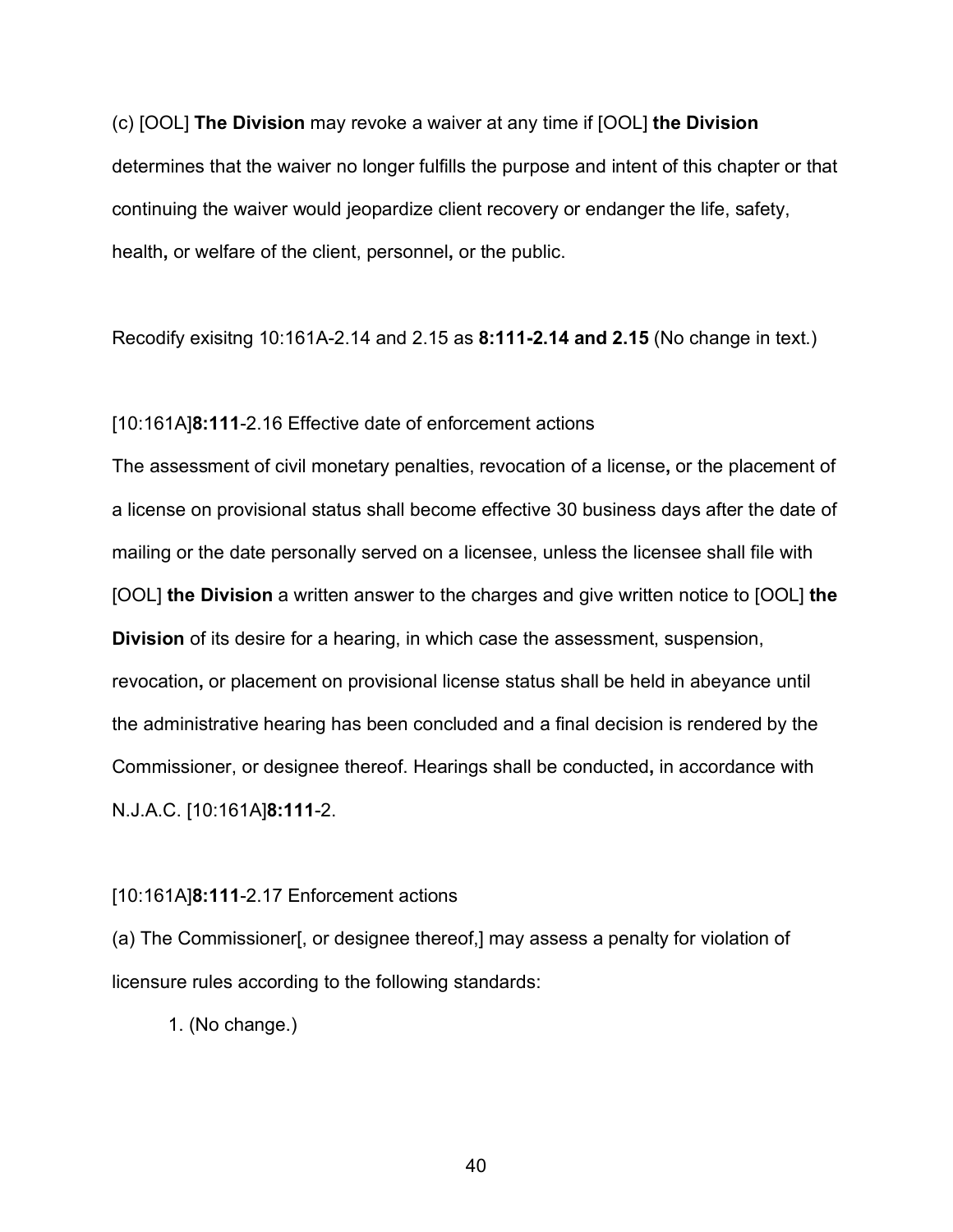2. For a violation of an order for curtailment of admissions, [OOL] **the Division** shall construe the order for curtailment of admissions as an order of revocation and shall impose penalties consistent with (a)1 above;

3. Failure to obtain prior approval from [OOL] **the Division** for occupancy of a new or renovated area, or initiation of a new or enhanced service, shall be considered operation of a facility without a license and [OOL] **the Division** shall impose penalties consistent with (a)1 above;

4. Construction or renovation of a facility without the New Jersey Department of Community Affairs' approval of construction plans shall be considered operation of an unlicensed facility and [OOL] **the Division** shall impose penalties consistent with (a)1 above, until the newly constructed or renovated facility is determined by [OOL] **the Division** to be in compliance with licensure standards. This determination shall take into account any waivers granted by [OOL] **the Division**; and

5. Operation of a licensed facility following the transfer of ownership of a substance use disorders treatment facility without prior approval of [OOL] **the Division** shall be considered operation of an unlicensed facility and [OOL] **the Division** shall impose penalties consistent with (a)1 above. Such penalties may be assessed against each of the parties at interest.

(b) The Commissioner[, or designee thereof,] may take the following additional enforcement actions:

1. For violations of licensure rules related to client care or physical plant standards that represent a risk to the health, safety**,** or welfare of clients of a facility or the general public, [OOL] **the Division** shall reduce the facility's license to provisional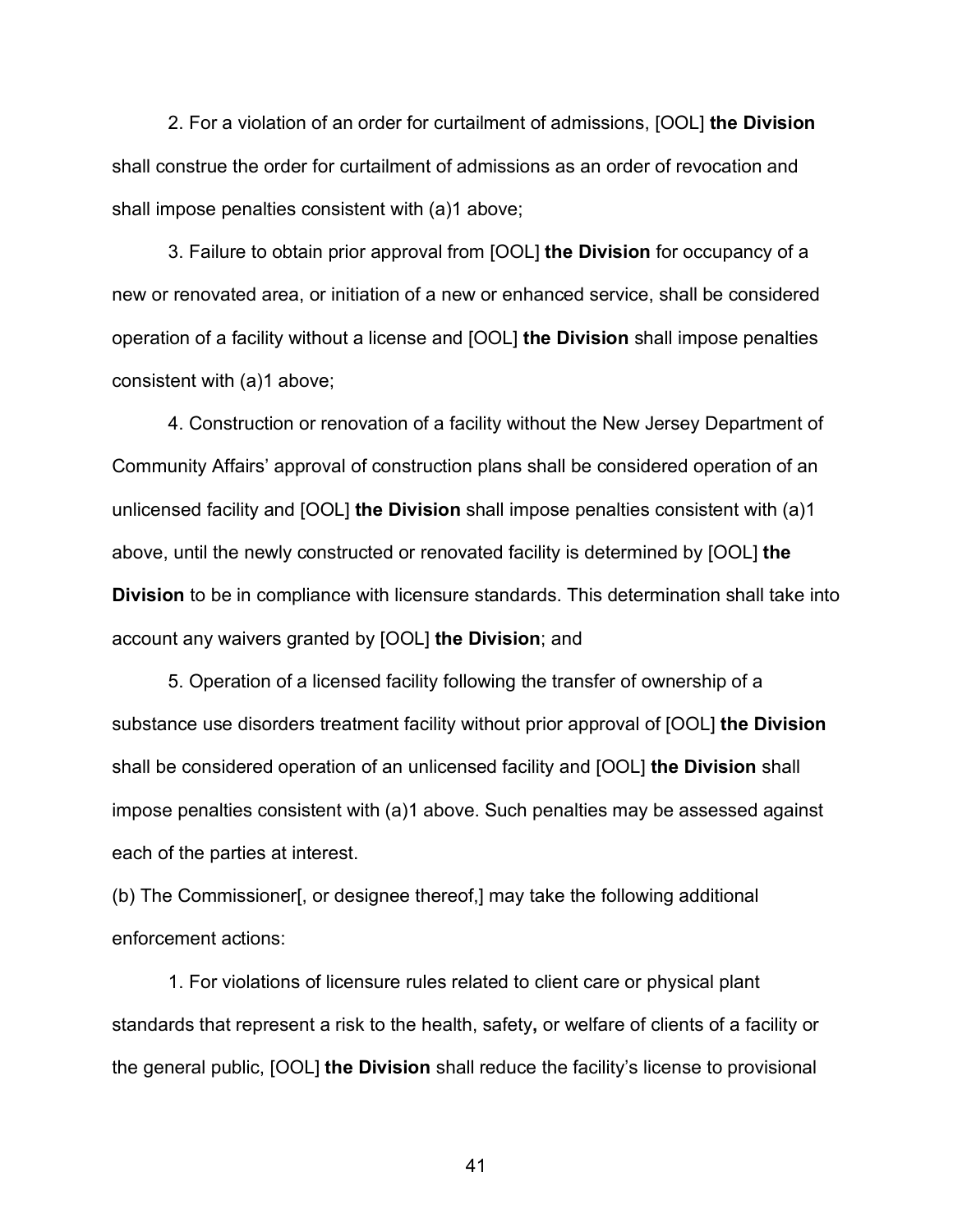status pursuant to N.J.A.C. [10:161A]**8:111**-2.20(a) to allow the facility to correct all rule violations;

2. [Where] **If** there are multiple deficiencies related to client care or physical plant standards throughout a facility and/or such violations represent a direct risk that a client's physical or mental health will be compromised or where an actual violation of a client's rights is found, [OOL] **the Division** shall begin the process to suspend or revoke the license and may seek an injunction pursuant to N.J.S.A. 26:2G-29 and 30:1-12. Any further operation of the facility shall be construed as operation of an unlicensed facility and [OOL] **the Division** shall impose fines consistent with (a)1 above;

3. For repeated violations of any licensing rule within a 12-month period or on successive annual inspections, or failure to implement an approved plan of correction, where such violation was not the subject of a previous penalty assessment, [OOL] **the Division** may, at its discretion, reduce the license to provisional status, or move to suspend or revoke the license. In doing so, the following factors will be considered:

i.-viii. (No change.)

4. For violations resulting in either actual harm to a client, or in an immediate and serious risk of harm, [OOL] **the Division** shall reduce the license to provisional status or move to suspend or revoke the license and may seek an injunction pursuant to [N.J.S.A.](https://advance.lexis.com/document/documentslider/?pdmfid=1000516&crid=26d54ede-3388-40e6-95de-f324309a2fe1&pdistocdocslideraccess=true&config=&pddocfullpath=%2Fshared%2Fdocument%2Fadministrative-codes%2Furn%3AcontentItem%3A5XKV-PWC1-JWR6-S3RS-00009-00&pdcomponentid=237260&pdtocnodeidentifier=AAOAHOAADAAR&ecomp=9s39k&prid=5d311ef6-b9a2-4dfb-a376-64fbb086094b)  [26:2G-29](https://advance.lexis.com/document/documentslider/?pdmfid=1000516&crid=26d54ede-3388-40e6-95de-f324309a2fe1&pdistocdocslideraccess=true&config=&pddocfullpath=%2Fshared%2Fdocument%2Fadministrative-codes%2Furn%3AcontentItem%3A5XKV-PWC1-JWR6-S3RS-00009-00&pdcomponentid=237260&pdtocnodeidentifier=AAOAHOAADAAR&ecomp=9s39k&prid=5d311ef6-b9a2-4dfb-a376-64fbb086094b) and [30:1-12;](https://advance.lexis.com/document/documentslider/?pdmfid=1000516&crid=26d54ede-3388-40e6-95de-f324309a2fe1&pdistocdocslideraccess=true&config=&pddocfullpath=%2Fshared%2Fdocument%2Fadministrative-codes%2Furn%3AcontentItem%3A5XKV-PWC1-JWR6-S3RS-00009-00&pdcomponentid=237260&pdtocnodeidentifier=AAOAHOAADAAR&ecomp=9s39k&prid=5d311ef6-b9a2-4dfb-a376-64fbb086094b) and

5. For failure to report information to [OOL] **the Division** as required by statute or licensing rule, after reasonable notice and an opportunity to cure the violation, the facility shall be subject to a fine of not more than \$500.00 pursuant to N.J.S.A. 26:2B-14.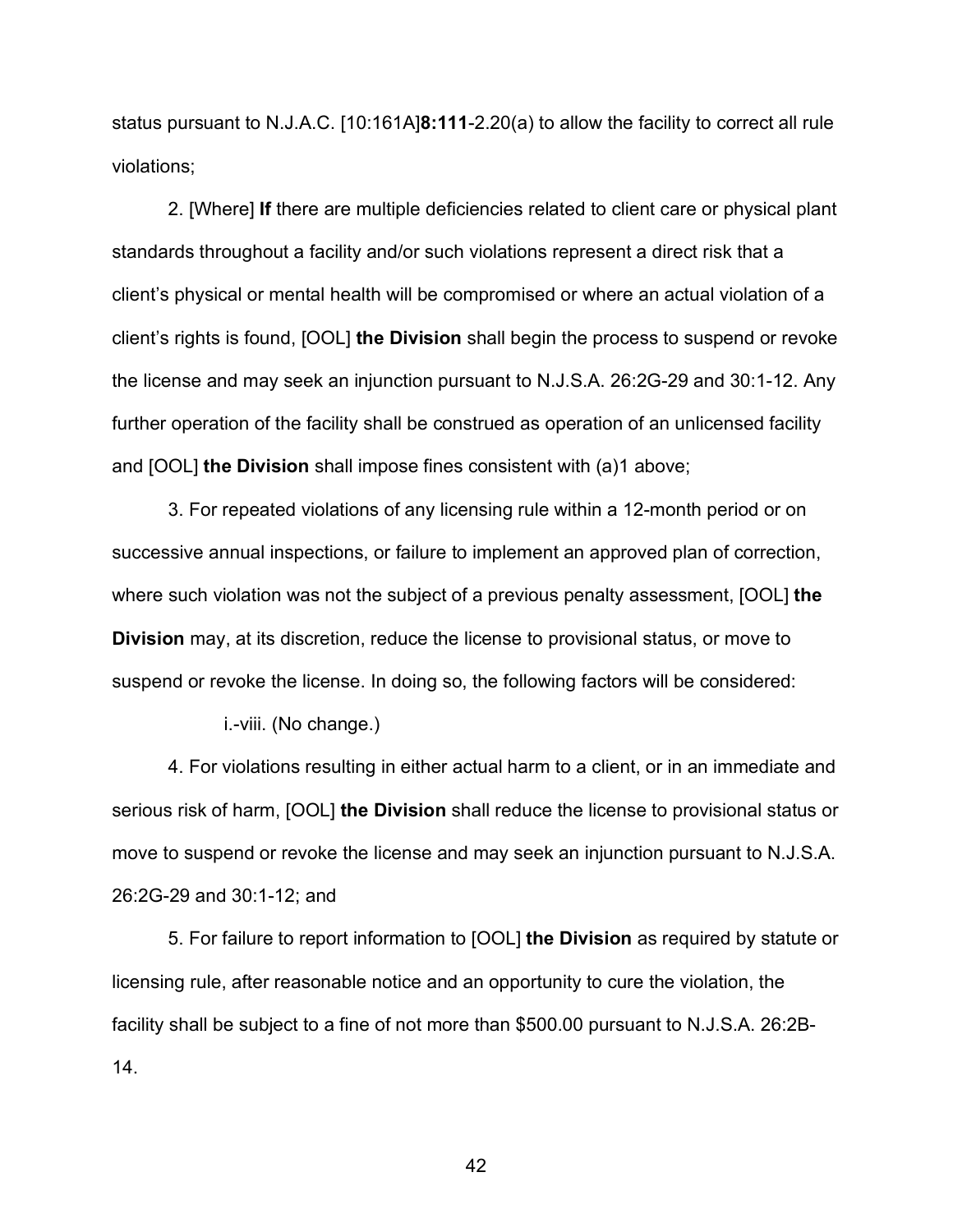(c) Except for violations deemed to be immediate and serious threats, [OOL] **the Division** may decrease the penalty assessed**,** in accordance with (a)1 above, based on the following factors:

1.-8. (No change.)

(d) In addition to the imposition of penalties**,** in accordance with (a)1 above, [OOL] **the Division** may also curtail admissions consistent with N.J.A.C. [10:161A]**8:111**-2.19.

[10:161A]**8:111**-2.18 Failure to pay a penalty; remedies

(a) Within 30 days after the mailing date of a Notice of Proposed Assessment of a Penalty, a facility that intends to challenge the enforcement action shall notify [OOL] **the Division** of its intent to request a hearing pursuant to the Administrative Procedure Act, N.J.S.A. 52:14B-1 et seq.

(b) The penalty becomes due and owing upon the 30th day from mailing of the Notice of Proposed Assessment of Penalties, if a notice requesting a hearing has not been received by [OOL] **the Division**. If a hearing has been requested, the penalty is due 45 days after the issuance of a final agency decision by the Commissioner, or designee thereof, if [OOL's] **the** assessment **of the Division** has not been withdrawn, rescinded**,** or reversed, and an appeal has not been timely filed with the New Jersey Superior Court, Appellate Division pursuant to New Jersey Court Rule 2:2-3.

(c) (No change.)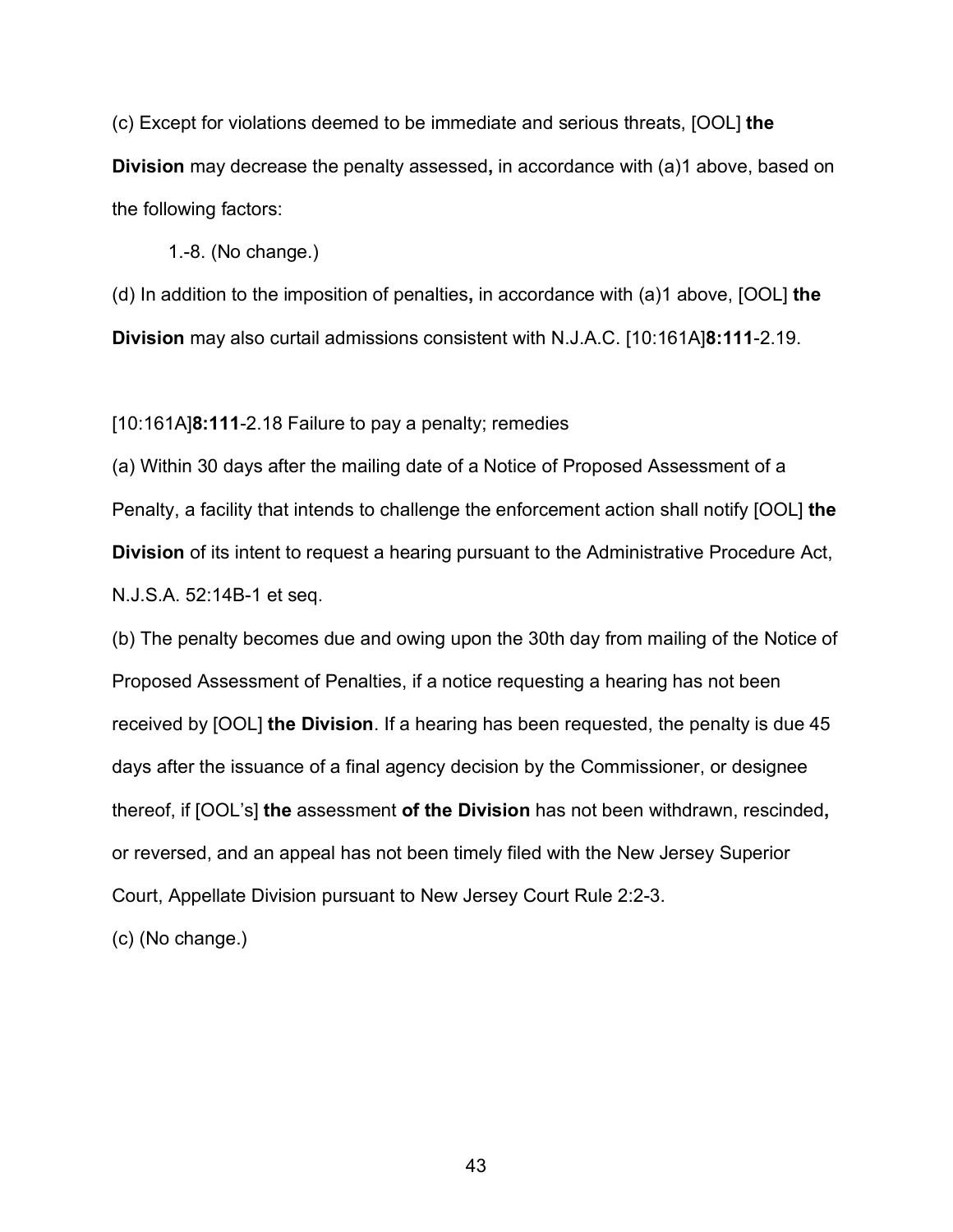[10:161A]**8:111**-2.19 Curtailment of admissions

(a) [OOL] **The Division** may issue an order curtailing all new admissions and readmissions to a substance use disorders treatment facility including, but not limited to, the following circumstances:

1. (No change.)

2. For the purpose of limiting the census of a facility if clients must be relocated upon closure; when [OOL] **the Division** has issued a Notice of Proposed Revocation; or suspension of a substance use disorders treatment facility license;

3. (No change.)

4. For exceeding the licensed or authorized bed or service capacity of a substance use disorders treatment facility, except in those instances where exceeding the licensed or authorized capacity was necessitated by emergency conditions and where immediate and satisfactory notice was provided to [OOL] **the Division**. (b) The order for curtailment may be withdrawn upon [an OOL] **a** finding **of the Division** that the facility has achieved substantial compliance with the applicable licensing rules or Federal certification requirements and that there is no immediate and serious threat to client safety; or in the case of providers exceeding licensed capacity, has achieved a census equivalent to licensed and approved levels. Such order to lift a curtailment may reasonably limit the number and priority of clients to be admitted by the facility in order to protect client safety. The facility shall be notified that the order for curtailment has been withdrawn within 20 working days after the [OOL] **issuance of the** finding **by the Division**.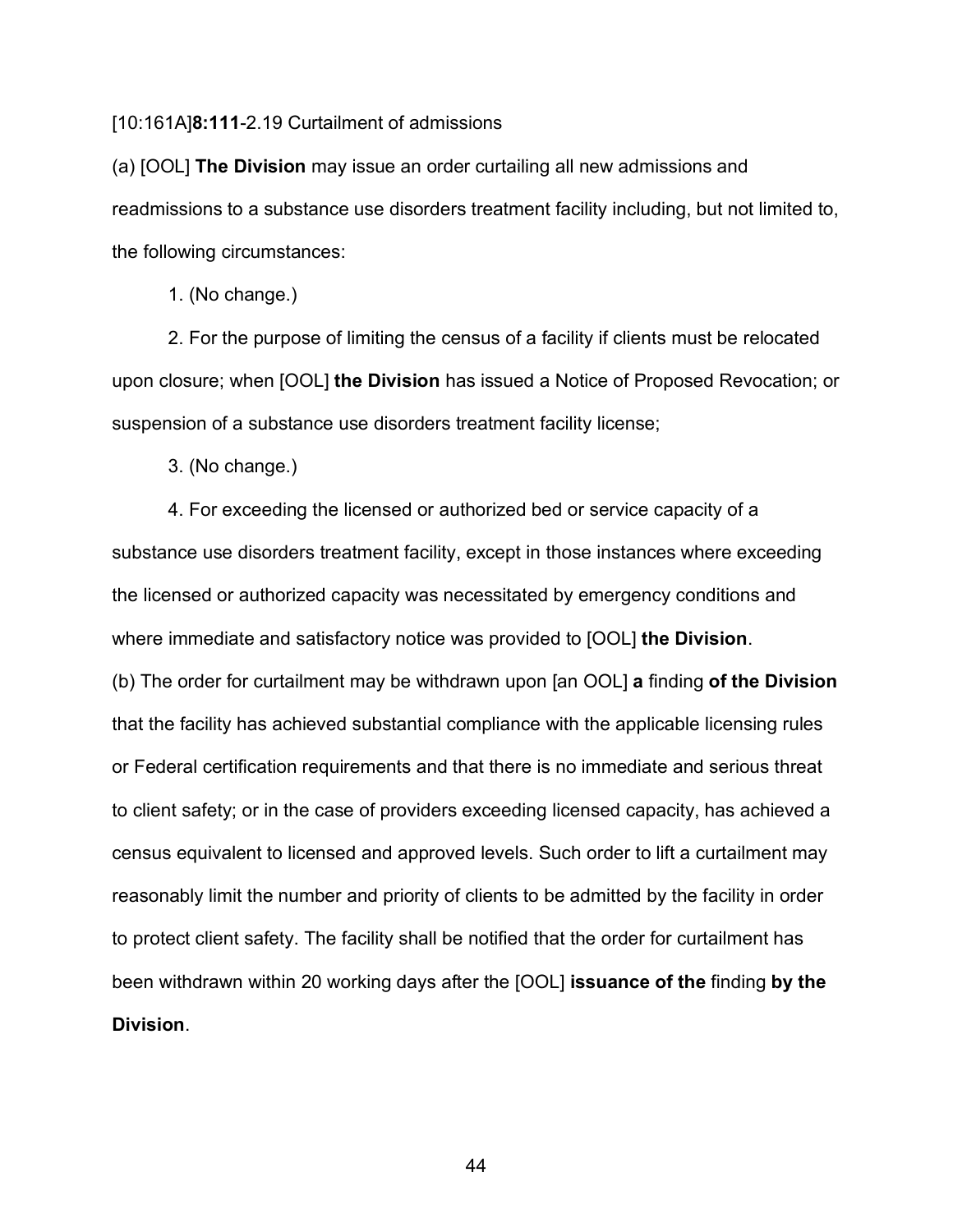#### [10:161A]**8:111**-2.20 Provisional license

(a) [OOL] **The Division** may place a substance use disorders treatment facility on provisional license status when the following circumstances apply:

1. Upon issuance of a Notice of Revocation of a License or a Notice of Suspension of a License, pursuant to N.J.A.C. [10:161A]**8:111**-2.18 or 2.19**,** for a period extending through final adjudication of the action;

2. Upon issuance of an order for curtailment of admissions pursuant to N.J.A.C. [10:161A]**8:111**-2.16, until [OOL] **the Division** finds the facility has achieved substantial compliance with all applicable licensing rules;

3. -4. (No change.)

(b) [A] **The Division shall notify a** facility [placed] **when it places the facility** on provisional license status [shall be provided notice of same], in accordance with the notice requirements set forth at N.J.A.C. [10:161A]**8:111**-2.15. Provisional license status is effective upon receipt of the notice, although the facility may request a hearing to contest provisional license status in accordance with [the requirements set forth in] N.J.A.C. [10:161A]**8:111**-2.22. [Where] **If** a facility chooses to contest provisional license status by requesting a hearing in accordance with [the provisions set forth in] this section and [in] N.J.A.C. [10:161A]**8:111**-2.24**,** provisional license status remains effective at least until the final decision or adjudication (as applicable) of the matter, or beyond in instances where [OOL's] **the** action **placing the facility on provisional license status** is upheld, in accordance with this section. In addition, provisional license status remains effective in cases where the underlying violations that caused the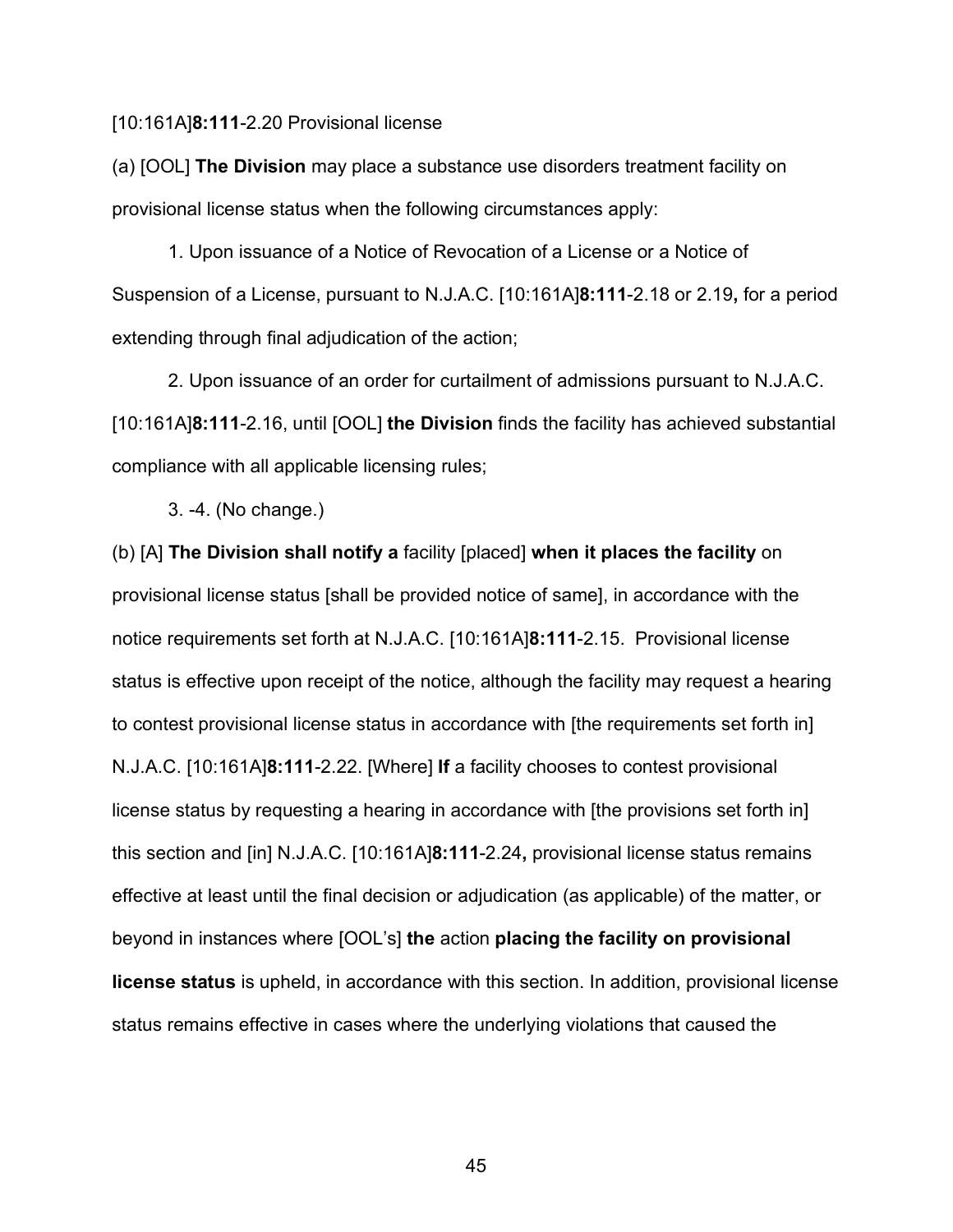issuance of provisional licensure status are the subject of an appeal and/or litigation, as applicable, in accordance with this section.

(c) While a facility is on provisional license status, the following shall occur:

1. [OOL] **The Division** shall not authorize or review any application for approval of additional beds or services filed by the facility with [OOL] **the Division**;

2. [OOL] **The Division** shall notify any government agency that provides funding or third-party reimbursement to the facility or that has statutory responsibility for monitoring the quality of care rendered to clients that the facility's license has been deemed provisional and the reasons therefor. Upon resolution favorable to the facility, [DHS] **the Department** shall notify the same government agencies and third parties; and

3. (No change.)

(d) While on provisional license status, [DHS] **the Department** may place specific conditions on the facility's continued operation, including that the facility seek qualified professional and/or clinical assistance to bring itself into compliance with this chapter. (e) (No change.)

#### [10:161A]**8:111**-2.21 Suspension of a license

(a) (No change.)

(b) Upon a finding described [in] **at** (a) above, the Commissioner shall serve notice inperson or by certified mail to the facility or its registered agent of the nature of the findings and violations and the proposed order of suspension. Such notice shall be served within five days of the finding. The notice shall provide the facility with a 30-day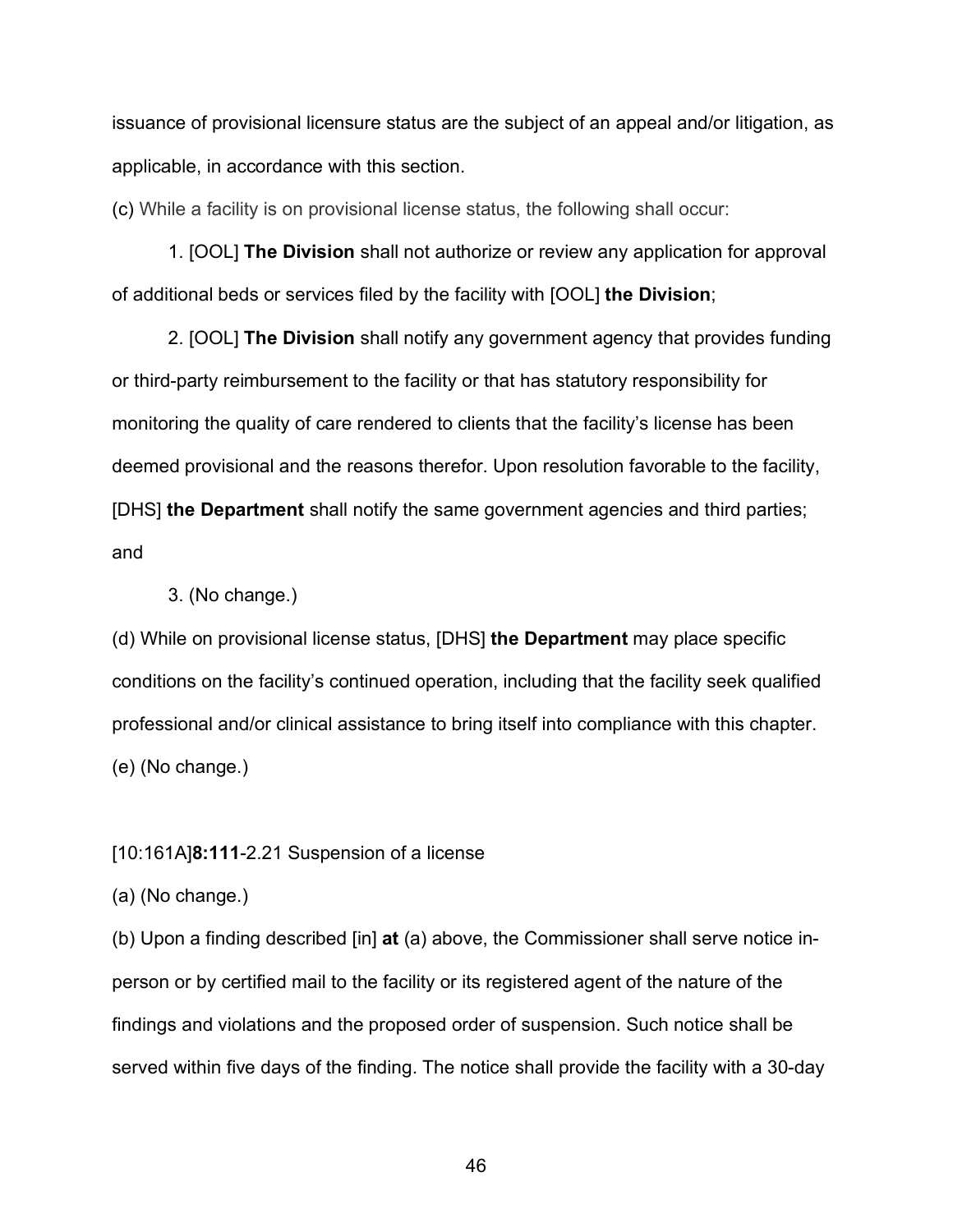period from receipt to correct the violations and provide proof to [OOL] **the Division** of such correction or to request a hearing.

(c) If [OOL] **the Division** determines that the violations have not been corrected, and the facility has not filed notice within 30 days of receipt of the Commissioner's notice pursuant to (e) below requesting a hearing to contest the notice of suspension, then the license shall be deemed suspended. Upon the effective date of the suspension, the facility shall cease and desist from the provision of substance use disorders treatment services and effect an orderly transfer of clients to licensed facilities or other approved services and shall document all transfers.

(d) Within five working days, [OOL] **the Division** shall approve and coordinate the process to be followed during an evacuation of the facility or cessation of services pursuant to an order for suspension or revocation.

(e) If the facility requests a hearing within 30 days of receipt of the Notice of Proposed Suspension of License, [DHS] **the Department** shall arrange for an immediate hearing to be conducted by the Office of Administrative Law (OAL), and a final agency decision shall be issued by the Commissioner as soon as possible, adopting, modifying**,** or rejecting the initial decision by the OAL. If the Commissioner affirms the proposed suspension of the license, the order shall become final.

(f) Notwithstanding the issuance of an order for proposed suspension of a license,

[DHS] **the Department** may concurrently or subsequently impose other enforcement actions pursuant to this chapter.

(g) [DHS] **The Department** may rescind the order for suspension upon a finding that the facility has corrected the conditions that were the basis for the action.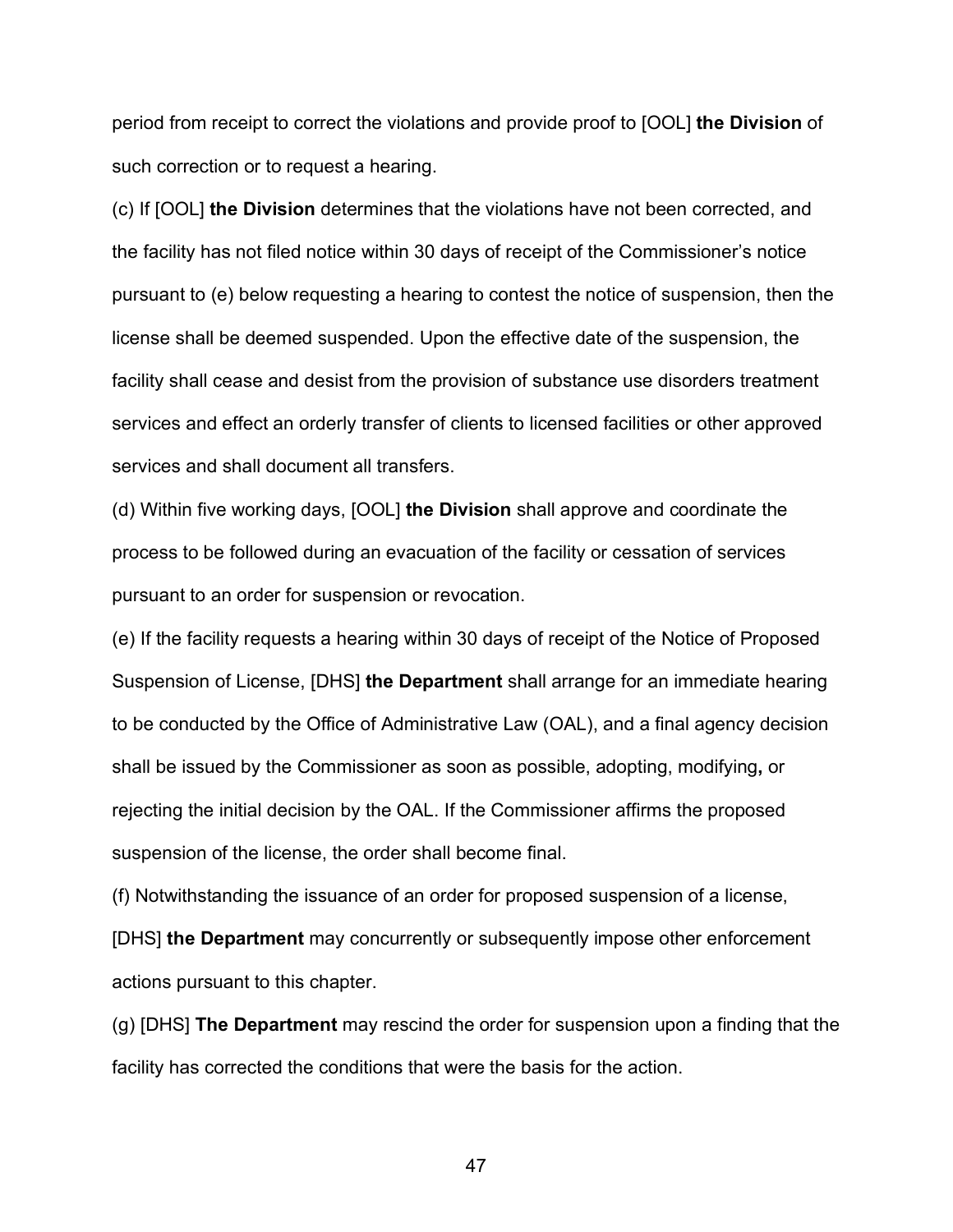#### [10:161A]**8:111**-2.22 Revocation of a license

(a) (No change.)

(b) The notice shall be served in accordance with N.J.A.C. [10:161A]**8:111**-2.12 and the facility has a right to request a hearing pursuant to N.J.A.C. [10:161A]**8:111**-2.24.

#### [10:161A]**8:111**-2.23 Injunction

(a)-(b) (No change.)

€ Within five working days, [DHS] **the Department** shall approve and coordinate the process to transfer/relocate all of the facility's current clients. Upon the court issuing an injunction or temporary restraint the facility shall cease and desist the provision of substance use disorders treatment services and effect an orderly transfer of clients to substance use disorders treatment facilities or other services approved by [DHS] **the Department** and the facility shall document all transfers.

(d) Notwithstanding the issuance of an injunction and/or temporary restraint, [DHS] **the Department** may concurrently or subsequently impose other enforcement actions pursuant to this chapte€(e) [DHS] **The Department** shall seek to lift the injunction [and or] **and/or** temporary restraint upon its determination that the facility has corrected the conditions that were the basis for the action.

#### [10:161A]**8:111**-2.24 Hearings

(a) Notice of a proposed enforcement action shall be afforded to a facility pursuant to N.J.A.C. [10:161A]**8:111**-2.15.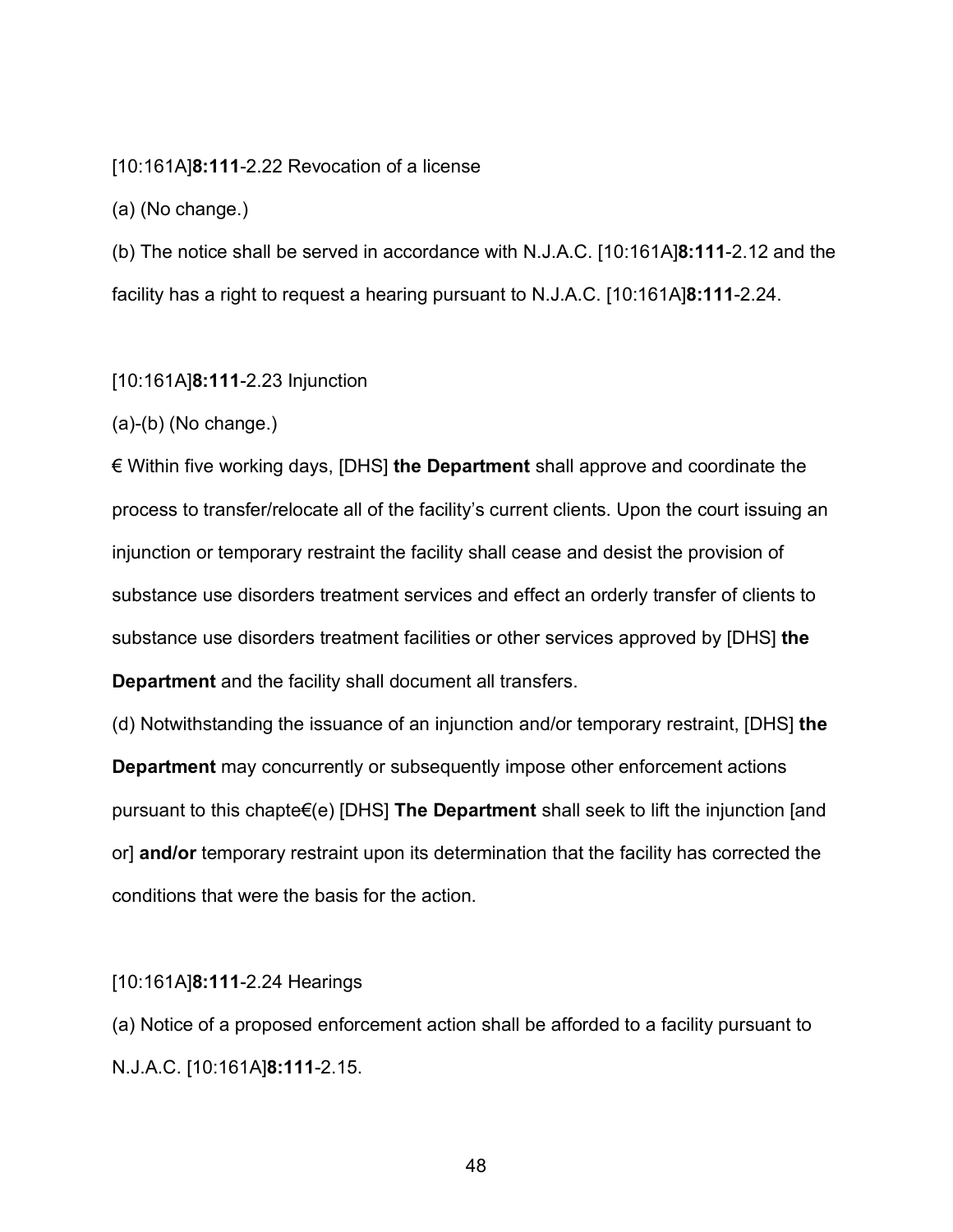(b) (No change.)

(c) [DHS] **The Department** shall transmit the hearing request to the New Jersey Office of Administrative Law (OAL) within seven working days of [the] **its** receipt [thereof by DHS].

(d) (No change.)

[10:161A]**8:111**-2.25. Settlement of enforcement actions

(a) (No change.)

(b) [DHS] **The Department** shall schedule a settlement conference within 30 days but

[DHS] **the Department** and the party may extend that time if both parties agree.

(c) [DHS] **The Department** has the discretion to settle the matter as it deems appropriate. Settlement terms may include [DHS's] **the Department's** agreement to accept payment of penalties over a schedule not exceeding 18 months where a facility demonstrates financial hardship.

(d) (No change.)

# SUBCHAPTER 3. GENERAL REQUIREMENTS

Recodify existing 10:161A-3.1 and 3.2 as **8:111-3.1 and 3.2** (No change in text.)

# [10:161A]**8:111**-3.3 Ownership

(a) [OOL] **The Division** shall hold the licensee for a facility responsible for ensuring that the facility is and remains in compliance with all applicable statutes, rules**,** and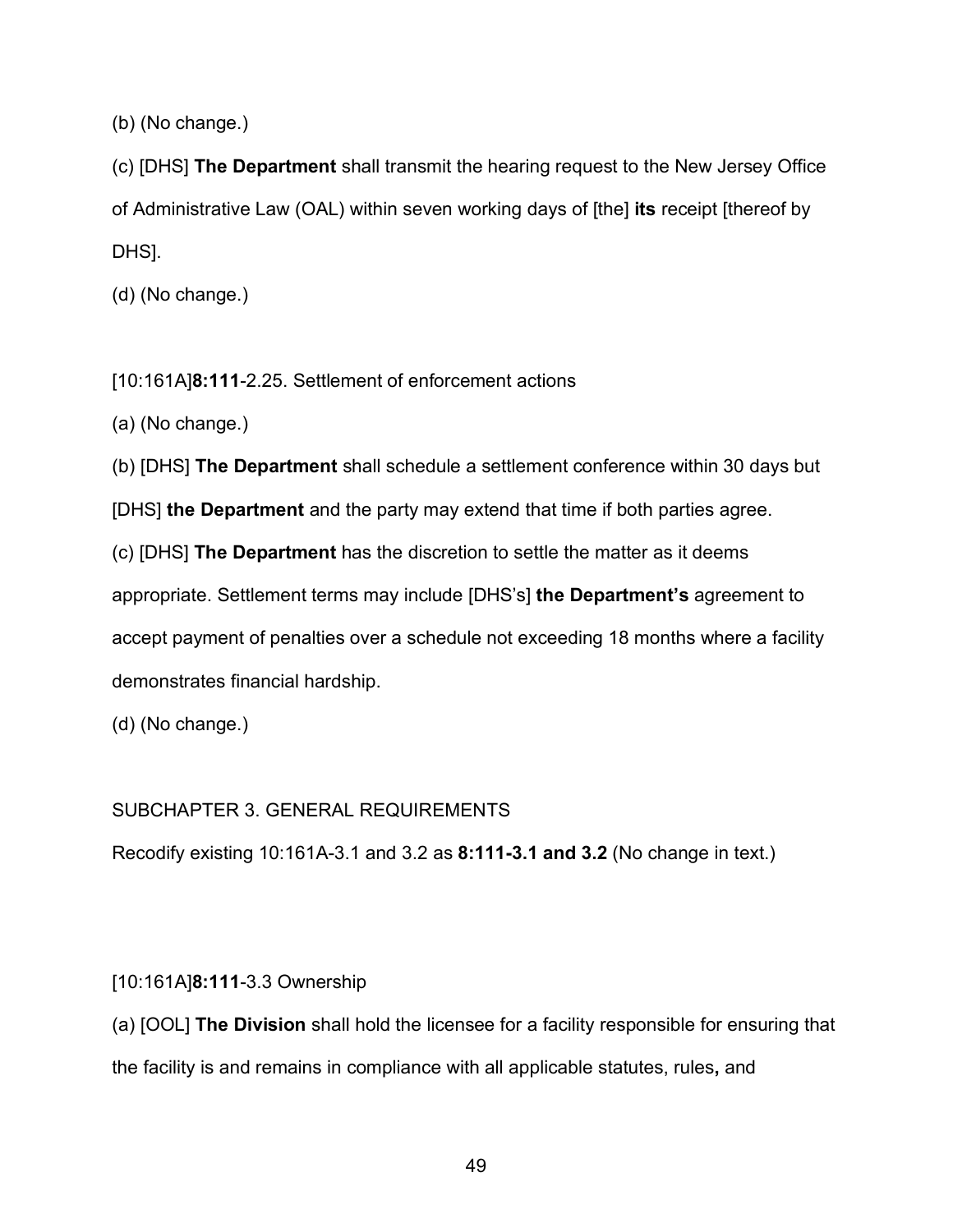regulations related to the construction and maintenance of the physical plant, regardless of whether the licensee owns the physical plant.

(b) Facilities in which ownership of the physical plant, and/or the property on which it is located is by an entity other than the licensee for the facility, shall provide notice of the current ownership of the property(ies), upon request.

1. (No change)

2. The facility shall provide [OOL] **the Division** written notice of any change in ownership of the physical plant or land on which it is located at least 30 days prior to such change[, at the address set forth at N.J.A.C. 10:161A-2.1(b)].

© (No change.)

### [10:161A]**8:111**-3.4 Submission of documents and data

(a) Upon request, the facility shall submit to [DMHAS] **the Department** any documents required to be maintained by the facility**,** in accordance with this chapter. Information identifying clients shall be kept confidential at all times by [DMHAS] **the Department** as required by Federal confidentiality regulations at 42 CFR Part 2 and Federal HIPAA requirements at 45 CFR Part 160.

(b) The facility shall report monthly to [DMHAS] **the Department** all client admissions to, and discharges from the facility, and such additional client and service data as [DMHAS] **the Department** may require, on the NJSAMS or other [DMHAS] **Department**-designated reporting systems.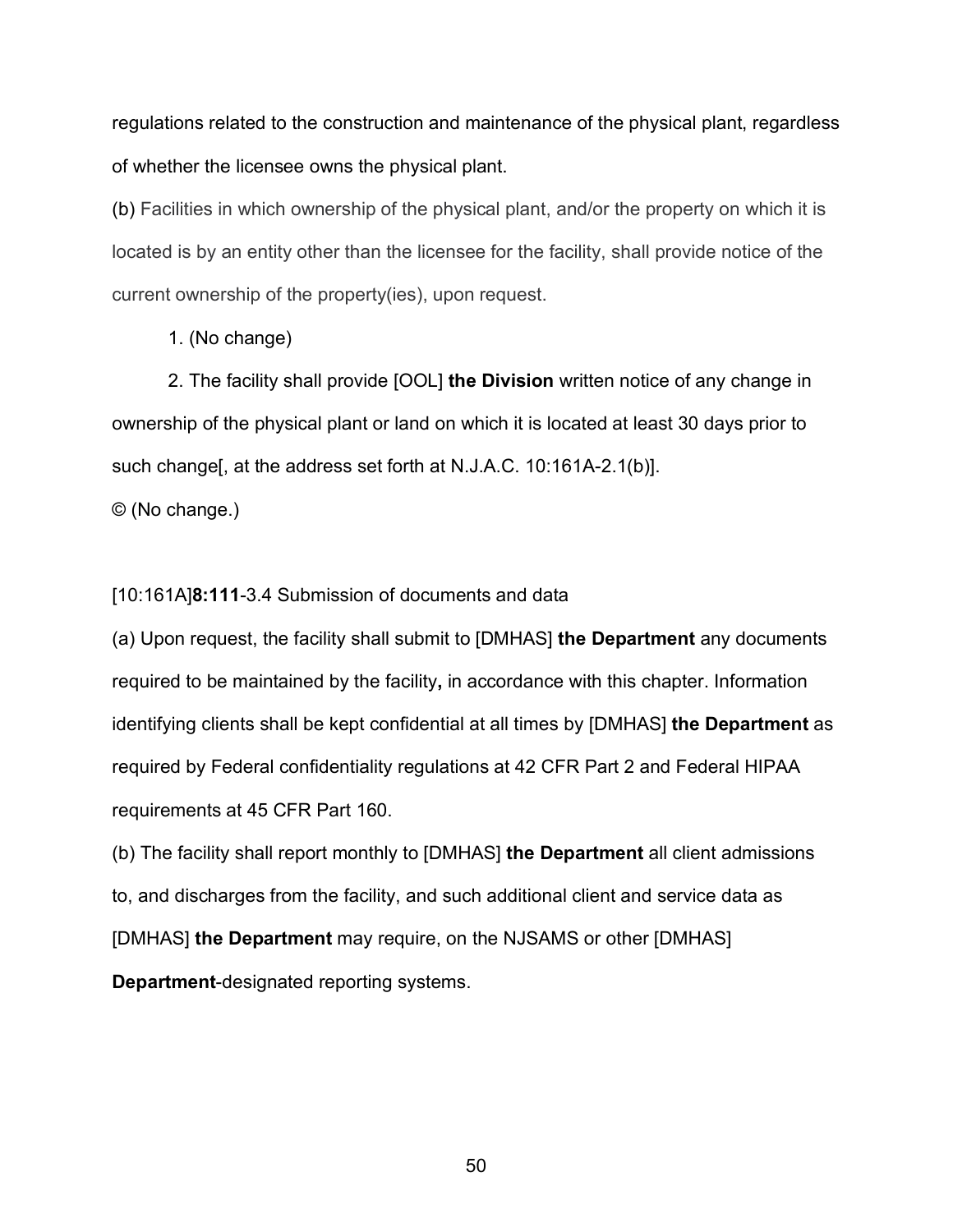#### [10:161A]**8:111**-3.5 Personnel

(a) (No change.)

(b) The facility administrator shall establish written policies and procedures addressing the period of time during which staff in recovery are determined to be continuously substance-free (alcohol and/or other drug) before being employed in the facility, and which address the consequences of employee use of alcohol, tobacco**,** or illegal substances during working hours or when representing the treatment facility. The facility shall establish written policies precluding illegal substance, alcohol use and tobacco use, or showing evidence of use (for example, paraphernalia, cigarette packs**,** or other tobacco products) within the facility, on the grounds of the facility or when representing the facility.

1. (No change.)

2. Facilities shall immediately comply with the New Jersey Smoke-Free Air Act, [P.L. 2005, c. 383] **N.J.S.A. 26:3D-55, et seq.**, [in] which **prohibits** the smoking of tobacco products [is prohibited] within all buildings.

 $(c)-(d)$  (No change.)

(f) Facilities shall maintain a staff-to-client ratio as follows:

1. Notwithstanding the counselor-to-client ratios specified [in] **at** N.J.A.C. [10:161A]**8:111**-10.1, facilities serving adults shall have at least one staff member responsible for the supervision of each 24 adult clients during waking hours, and at least one staff member responsible for each 30 adult clients during sleeping hours, except that during waking or sleeping hours no less than two staff shall be present and awake at all times.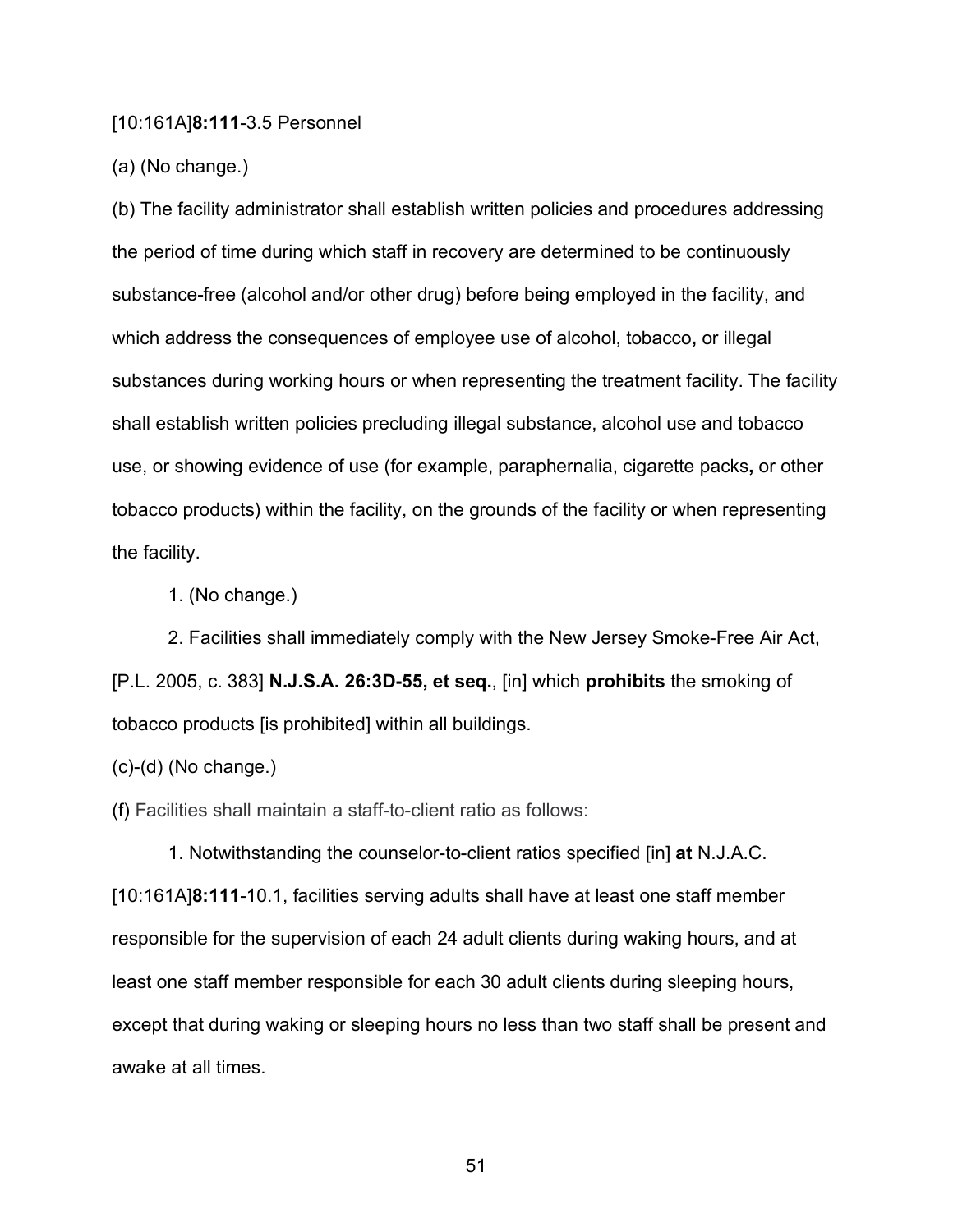# (i) (No change.)

2.-4. (No change.)

(g)-(h) (No change.)

## [10:161A]**8:111**-3.6 Policy and procedure manual

(a) The administrator shall develop, implement**,** and ensure the review, at least annually, of a policy and procedure manual(s) about the organization and operation of the facility.

1.-2. (No change.)

3. The policy and procedure manual shall be maintained on-site at the facility and available for review at all times by clients, staff, [DHS] **the Department**, and the public. (b) The facility shall ensure that, at a minimum, the following is contained in the policy and procedure manual(s):

1.- 8. (No change.)

9. Policies and procedures that ensure the accessibility of and use of telephone(s) by clients.

i.-ii. (No change.)

iii. Such policies and procedures shall not prevent clients from contacting the local police in the event of an emergency or from contacting [DHS] **the** 

**Department** to issue a complaint regarding the facility;

10. Policies and procedures for answering and responding to incoming telephone calls for clients at times other than the facility's designated business hours.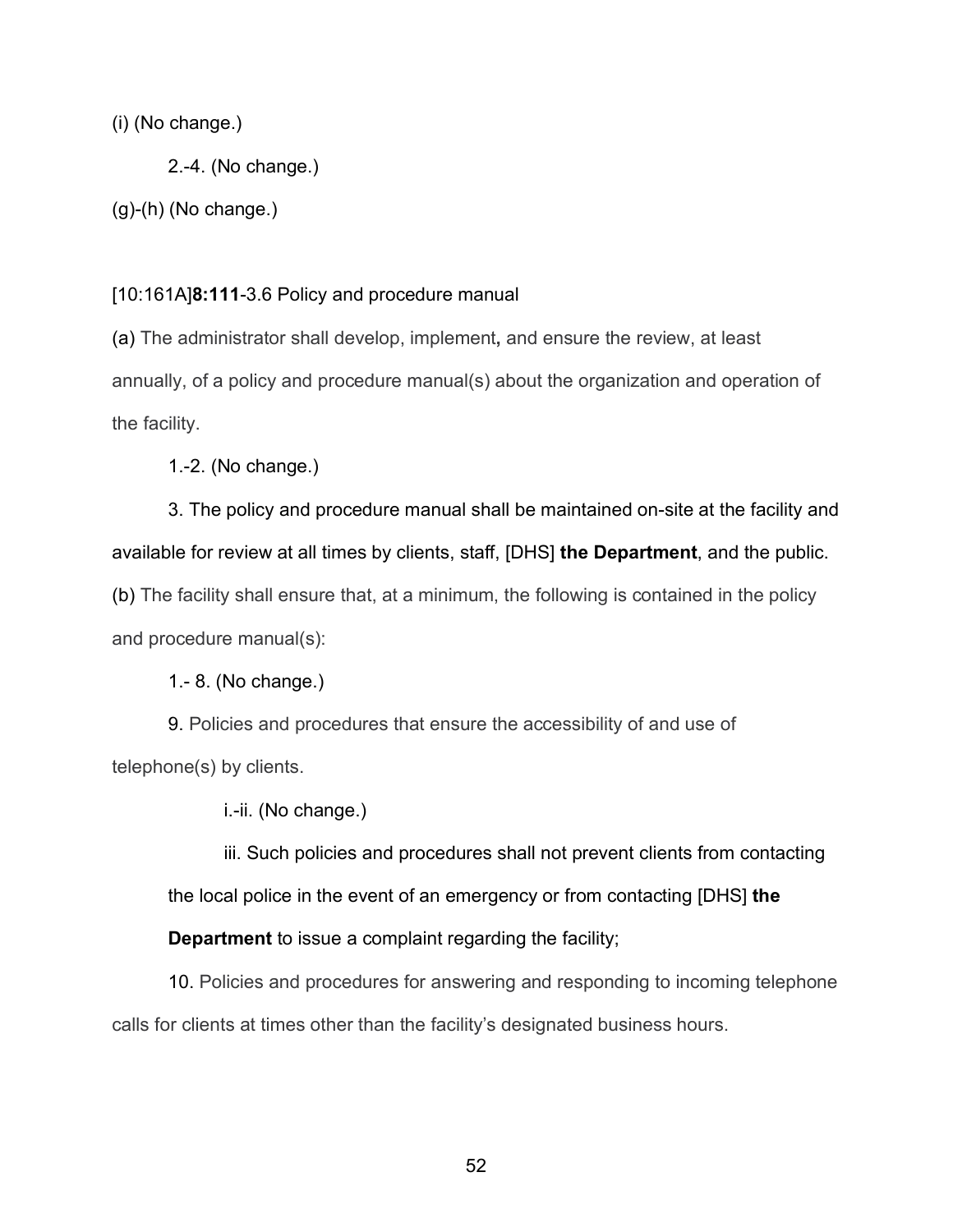i. The facility must use [either] an answering service, [or] assign a designated on-call staff**,** or provide an alternative method approved by [OOL] **the Division**, to ensure that clients have access to emergency incoming telephone calls on a 24-hour-a-day basis, seven days a week.

11. Policies and procedures addressing the use of sanctions in the facility.

i. The following practices are expressly forbidden in facilities serving adolescents:

(1)-(2) (No change.)

(3) Use of a behavior management room, unless such a room is permitted and regulated under the auspices of the Department of Children and Families (DCF) or [OOL] **the Division**; and

(4) (No change.)

12.-16. (No change.)

# [10:161A]**8:111**-3.7 Employee health

(a)-(c) (No change.)

(d) The facility shall require all employees, including medical staff members, to submit to tuberculosis testing using a two-step Mantoux in accordance with the Tuberculosis Surveillance Procedures for Substance Abuse Treatment Facilities [published by [DMHAS], [and] incorporated herein by reference as N.J.A.C. [10:161A] **8:111** Appendix A.

```
1.-7. (No change.)
```

```
(e)-(f) (No change.)
```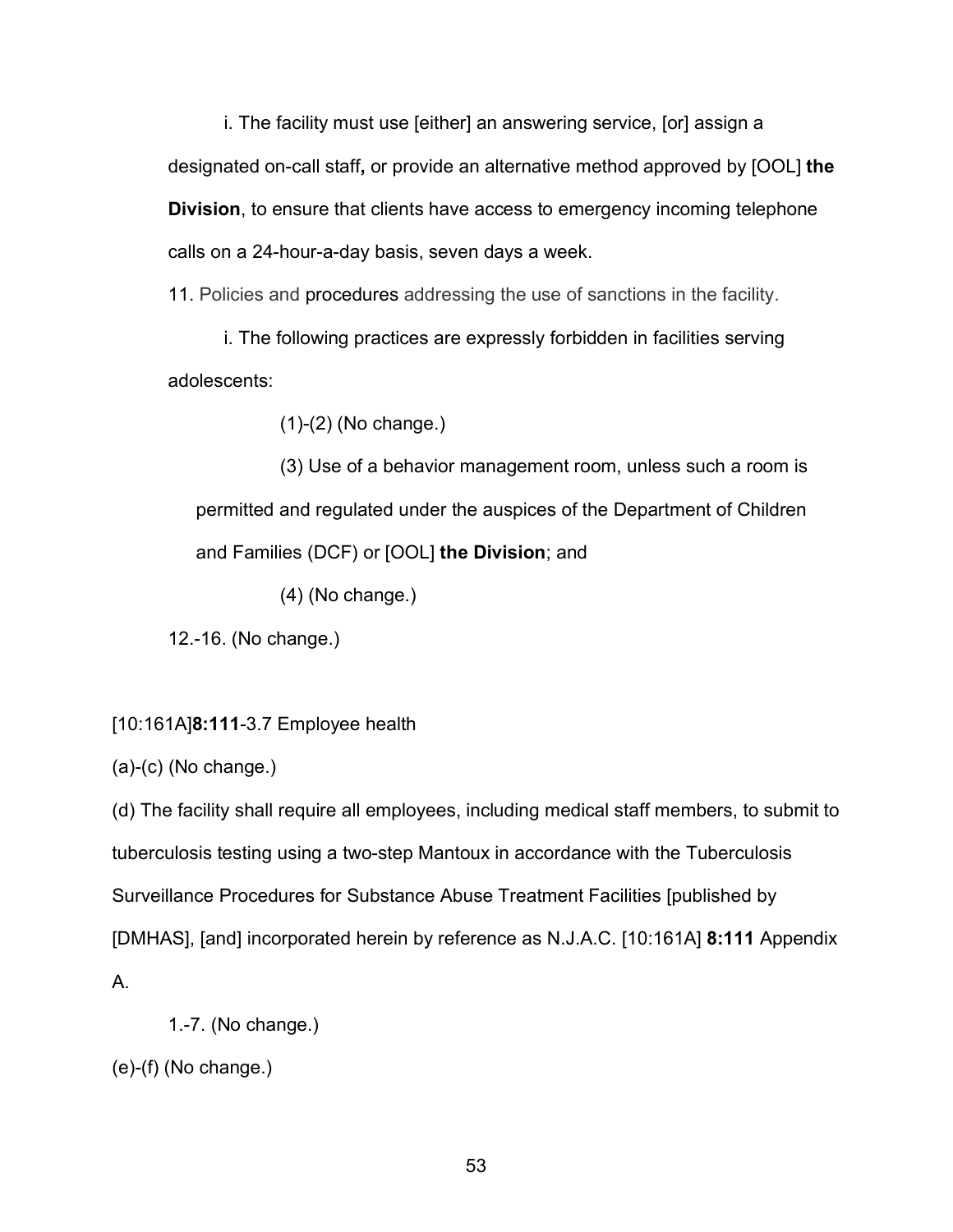[10:161A]**8:111**-3.8 Reportable events

(a) (No change.)

(b) The facility shall immediately notify [DHS] **the Department** at **(**609[-292-5760]**) 530- 7473**, [or after hours at 866-666-8108,] as well as immediately fax a report to [DHS] **the Department** at **(**609[-292-3816]**) 530-4850,** regarding any event occurring within the facility that jeopardizes the health, safety**,** or welfare of clients or staff as set forth in this subchapter, including, but not limited to, the following:

1.-6. (No change.)

€ The facility shall provide [DHS with] **the Department** a written report **by** no later than five business days after the event or circumstances listed [in] **at** (b) above. This written report does not replace the required immediate telephone contact and faxed report to

# [DHS] **the Department**.

1. (No change.)

(d) The facility shall notify [OOL] **the Division** in writing of the resignation or termination of employment of the administrator, medical director, director of nursing or the director of substance abuse counseling services and the name(s) and qualifications of the replacement(s) or acting replacement(s) no later than seven days following the date of resignation(s) or termination(s).

(e) (No change.)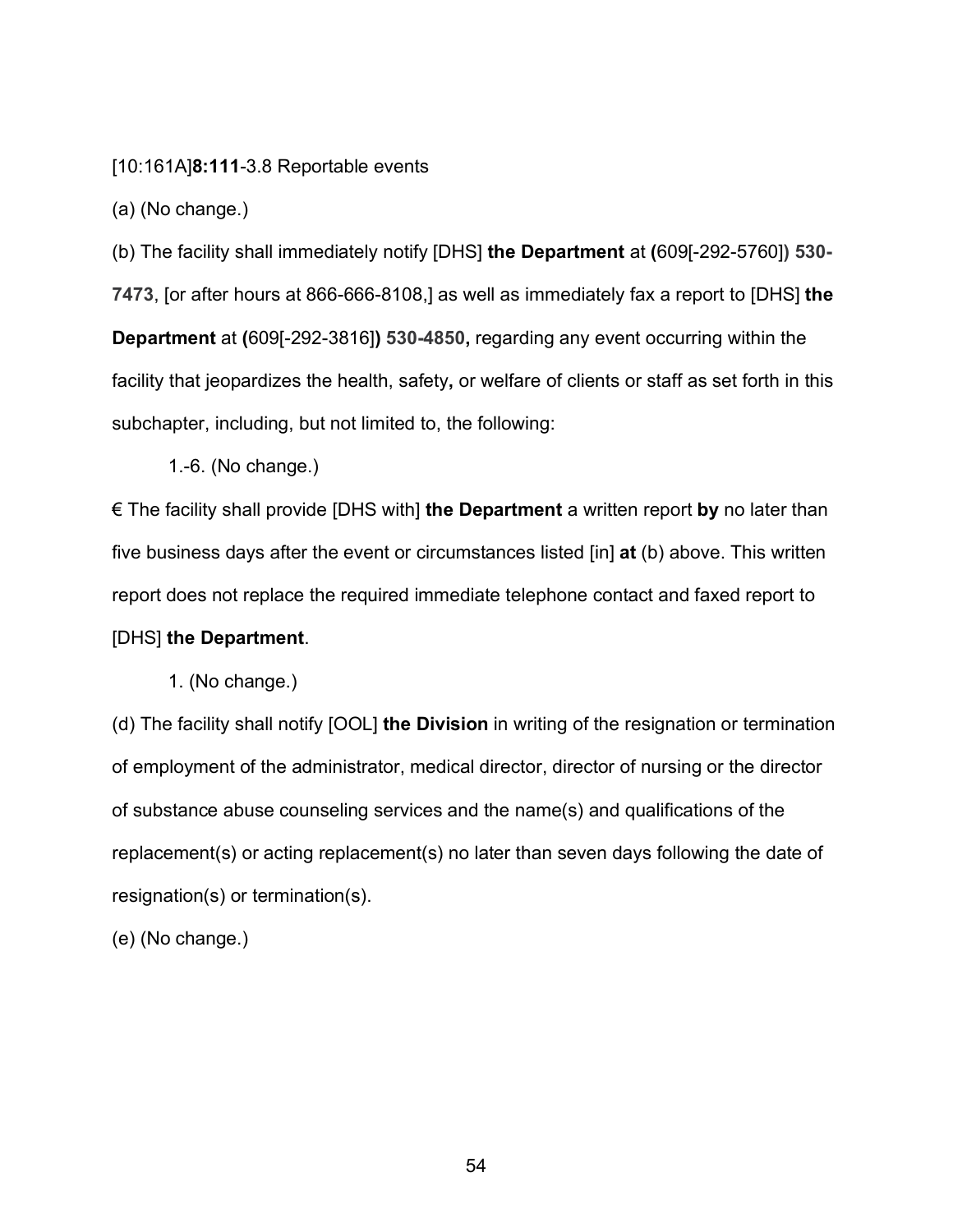# [10:161A]**8:111**-3.9 Notices

(a) The facility shall conspicuously post a notice that the following information is available in the facility during its normal business hours for clients and the public:

1. All waivers granted by [OOL] **the Division**;

2.-5. (No change.)

6. [DHS] **The** complaint telephone number **of the Department, which is 1 (877) 712-1868**; and

7. (No change.)

Recodify existing 10:161A-3.10, 3.11, and 3.12 as **8:111-3.10, 3.11, and 3.**12 (No change in text.)

# SUBCHAPTER 4. GOVERNING AUTHORITY

# [10:161A]**8:111**-4.1 Responsibility of the governing authority

(a) Every facility shall have a governing authority, which shall assume legal responsibility for the management, operation**,** and financial viability of the facility. The governing authority shall have written policies and protocols for the following:

1.-14. (No change.)

15. Establishing client complaint procedures that support client rights, that are conspicuously posted and accessible to clients in client service areas and are understood by clients from point of service admission to discharge, as per N.J.A.C. [10:161A]**8:111**-6;

16. (No change.)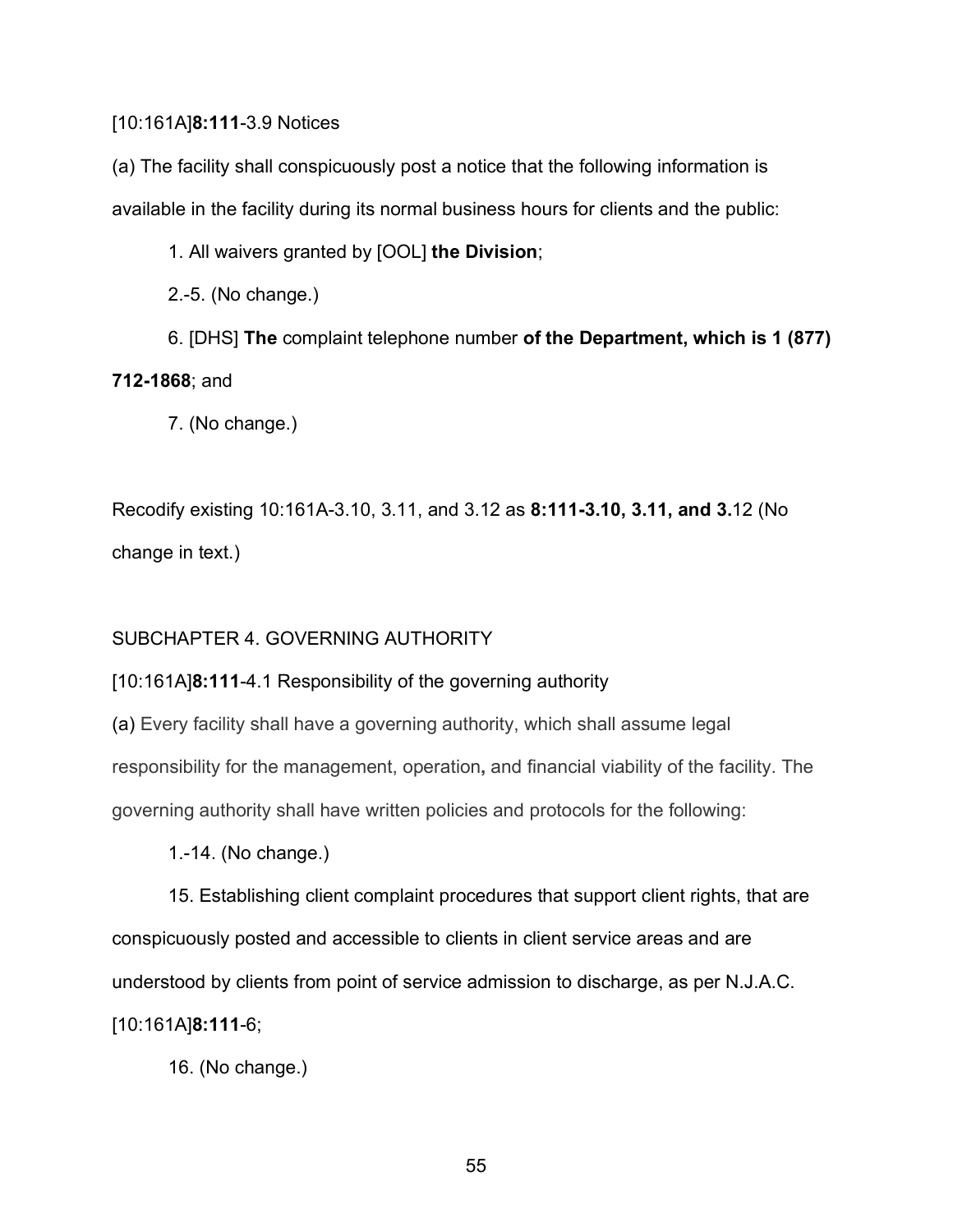17. Ensuring that the client care policies required [in] **at** N.J.A.C. [10:161A]**8:111**- 6 are developed and maintained;

18. Establishing a pharmacy and therapeutic committee, if so required at N.J.A.C. [10:161A]**8:111**-14.1(b);

19.-24. (No change.)

25. Reviewing any notices issued by [OOL] **the Division** regarding non-

compliance with any requirements of this chapter or any violations of law by the facility, staff, volunteers**,** or consultants, ensuring corrective measures have been taken, and where appropriate, advising [OOL] **the Division** of such corrective measures;

26.-28. (No change.)

(b) The governing authority shall act in accordance with a plan of operation or bylaws that shall set forth policies and procedures for its conduct and oversight of the operation of the residential substance use disorders treatment facility, including:

1.-5. (No change.)

6. The authority and responsibilities of the administrator and designee as described at N.J.A.C. [10:161A]**8:111**-1.7, including his or her reporting responsibilities to the governing authority;

7.-10. (No change.)

# SUBCHAPTER 5. ADMINISTRATION

[10:161A]**8:111**-5.1 (No change in text.)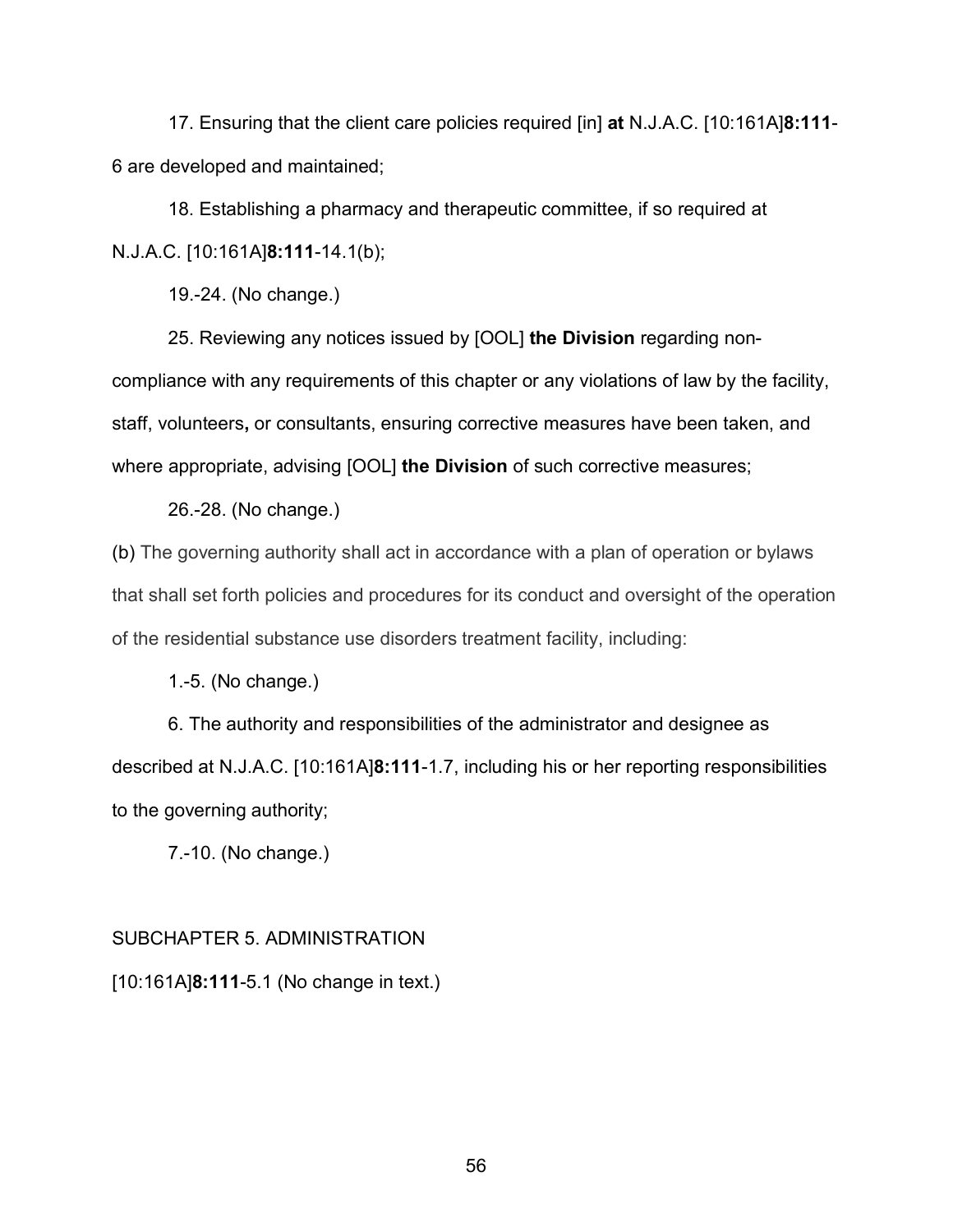# SUBCHAPTER 6. CLIENT CARE POLICIES AND PROCEDURES

## [10:161A]**8:111**-6.1 (No change in text.)

#### [10:161A]**8:111**-6.2 Client continuity of care and client safety

(a) Client care policies shall facilitate continuity of care and client safety, and shall include, but need not be limited to, the following:

1.-22. (No change.)

23. Care and documentation of deceased clients, including notification of local law enforcement and [DHS] **the Department**, pronouncement of death, recording of death in the client's clinical record, immediate notification of the deceased client's family, guardian**,** or legal representative, if not present at the time of death, and person responsible for the deceased.

(b)-(d) (No change.)

[10:161A]**8:111**-6.3 Standards for preadmission, admission**,** and retention of clients  $(a)$ – $(c)$  (No change.)

(d) Only facilities licensed by [OOL] **the Division** to provide medically monitored detoxification services or hospitals providing medical detoxification services in a designated unit or facility shall admit clients requiring medically monitored detoxification. (e) A facility shall adhere to N.J.A.C. [10:161A]**8:111**-24.5 and comply with the Federal ADA requirements governing the provision of reasonable accommodations for persons with physical disabilities.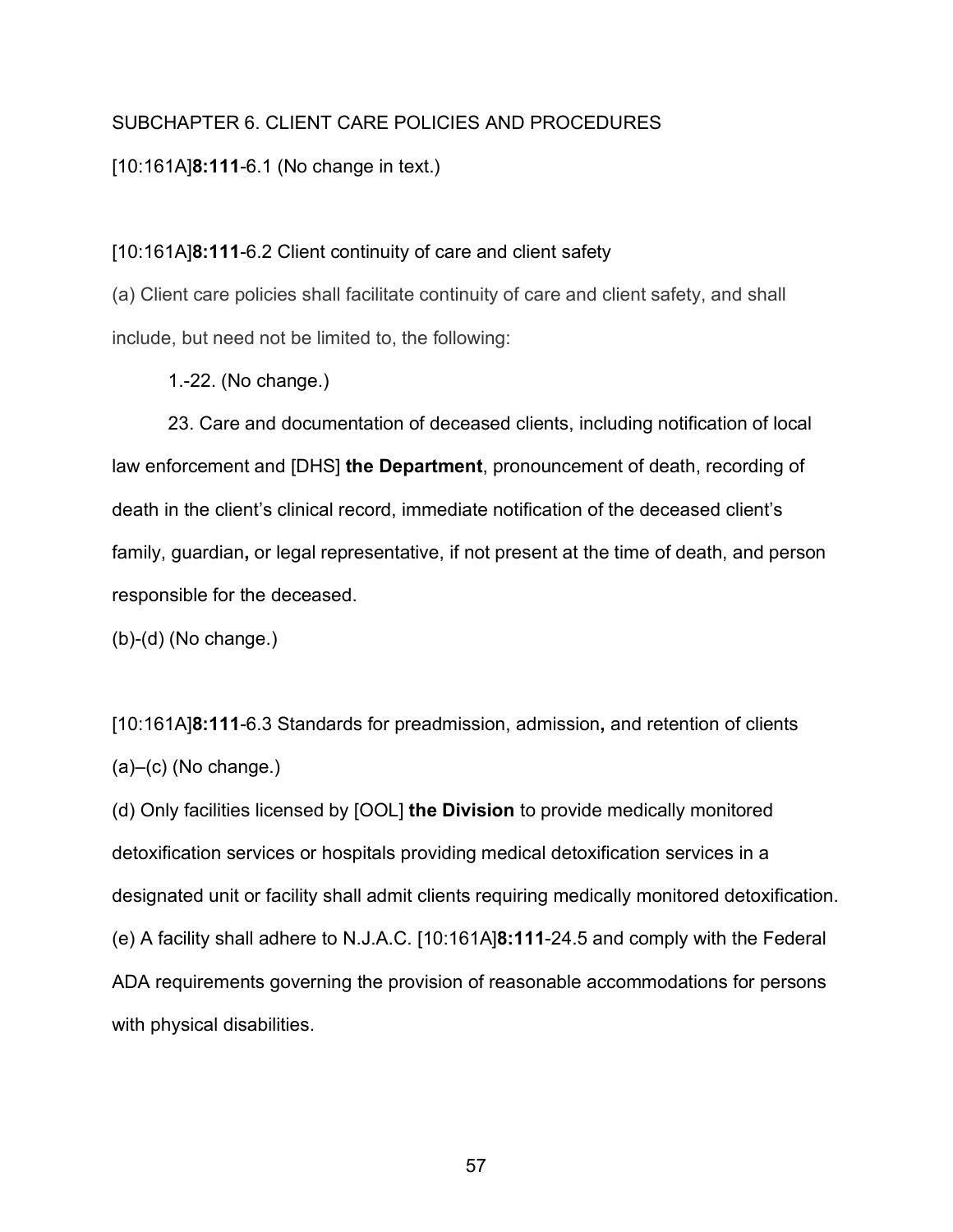(f) Upon admission, the facility shall ensure that each client has received a physical examination, according to the medical standards at N.J.A.C. [10:161A]**8:111**-7.1 and 9.1(b). In addition, a physician shall certify that the client is:

1.-3. (No change.)

 $(g)-(h)$  (No change.)

[10:161A]**8:111**-6.4 (No change in text.)

[10:161A]**8:111**-6.5 Use of restraints

(a) Pharmacological restraints shall only be used in a facility licensed by [OOL that provides] **the Department to provide** medical detoxification services. No other types of restraints (for example, physical or medical devices) are permitted in [OOL-licensed] **Department-licensed** substance use disorders treatment facilities.

1. (No change.)

(b) (No change.)

(c) Any serious incident (for example, client or staff injury or death) occurring as a result of administering a pharmacological restraint shall be reported immediately to the medical director, the administrator, the governing authority, [DHS] **the Department,** and the police.

Recodify existing 10:161A-6.6 and 6.7 as **8:111-6.6 and 6.7** (No change in text.)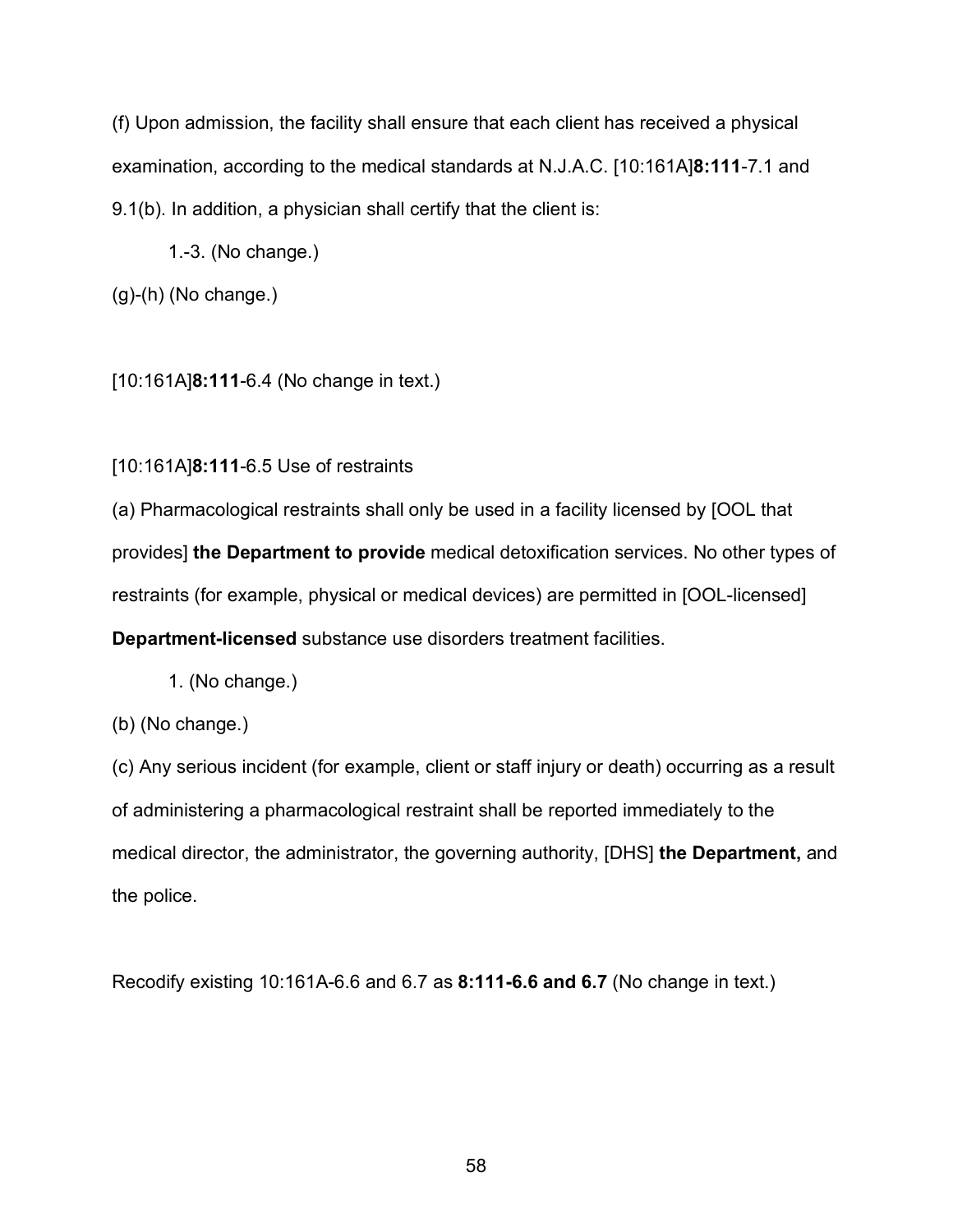#### SUBCHAPTER 7. MEDICAL SERVICES

[10:161A]**8:111**-7.1 Provision of medical services

(a) Every residential substance use disorders facility shall provide for the rendering of medical services to clients. All residential substance use disorders treatment facilities governed by this chapter shall comply with all guidelines issued from CSAT that mandate any Federal Food and Drug Administration-approved medications for detoxification and maintenance. All facilities shall also comply with the [DMHAS] Buprenorphine Guidelines[, Administrative Bulletin 4-2007], incorporated herein by reference as chapter Appendix B and with the [DMHAS] Vivitrol**®** Injectable Guidelines, [Administrative Bulletin (issued November 30, 2010)],

incorporated herein by reference, as chapter Appendix C.

1.-2. (No change.)

(b) Prior to a client's admission, facilities shall perform or have performed:

1. A physical examination of the client upon admission that meets the standards of N.J.A.C. [10:161A]**8:111**-9.1(b).

i. The physical examination requirements for a client at admission may be waived if the facility verifies and documents that a physical examination meeting those requirements [in] **at** N.J.A.C. [10:161A]**8:111**-9.1(b) were performed within 30 days prior to admission;

2.-3. (No change.)

 $(c)$ - $(f)$  (No change.)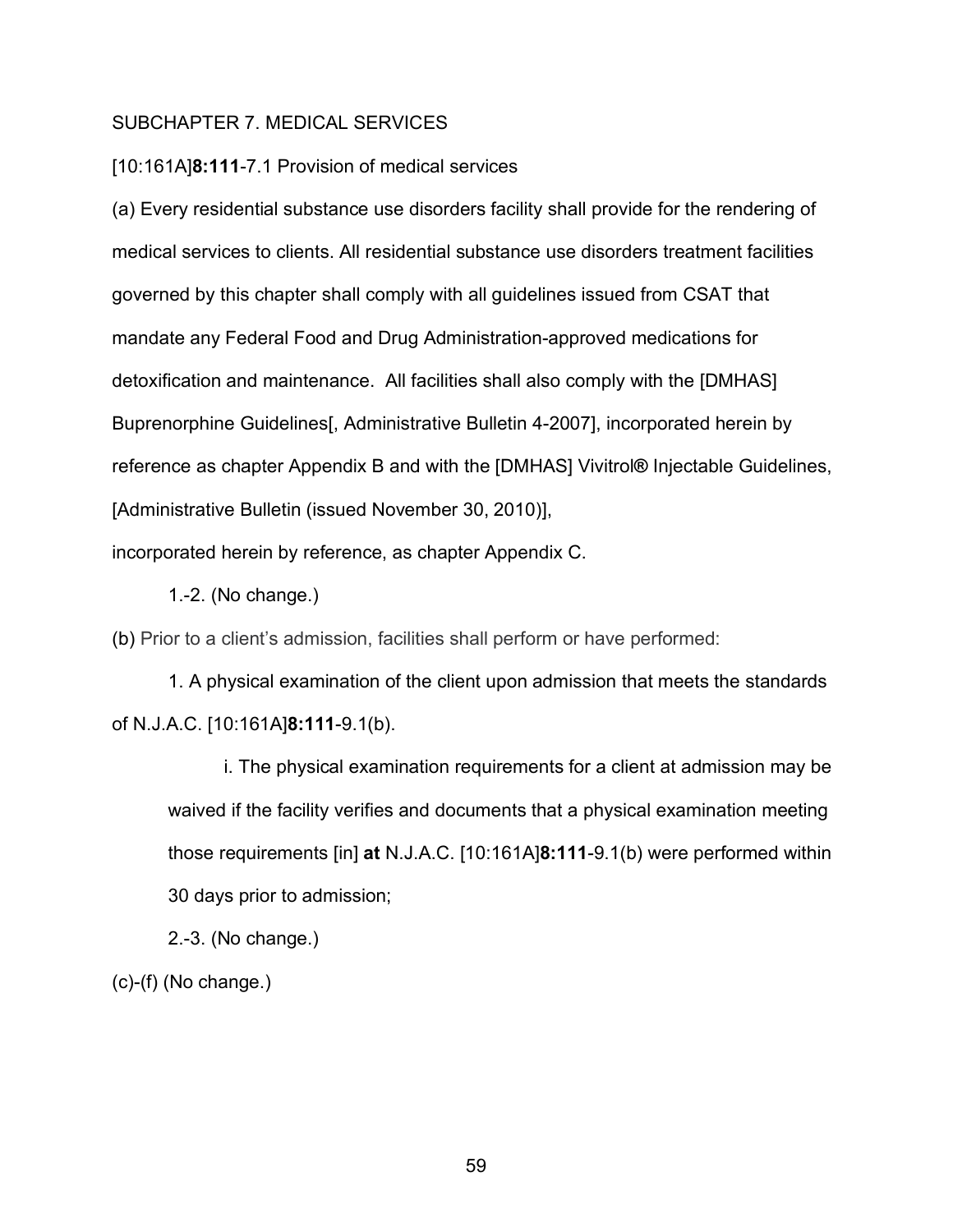[10:161A]**8:111**-7.2 (No change in text.)

# SUBCHAPTER 8. NURSING SERVICES

[10:161A]**8:111**-8.1 Provision of nursing services

(a) Every hospital-based (medical) detoxification facility, non-hospital-based (medical) detoxification facility, short-term residential facility, long-term residential facility**,** and extended care facility shall provide nursing services, as follows:

1.-3. (No change.)

4. Extended care facilities shall have nursing services on-site a minimum of two hours daily.

i. Extended care facilities shall comply with N.J.A.C. [10:161A]**8:111**-1.5(f).

ii. (No change.)

5. (No change.)

(b) (No change.)

# SUBCHAPTER 9. CLIENT ASSESSMENTS AND TREATMENT PLAN

# [10:161A]**8:111**-9.1 Client assessment

(a) A residential substance use disorders treatment facility shall provide within 72 hours of admission, a comprehensive biopsychosocial assessment of all clients using the Addiction Severity Index or a similar standardized validated assessment instrument that assesses medical status, employment and support, tobacco, drug and alcohol use, legal status, family status/social status, psychiatric status, including diagnosis, as well as behavioral risk factors for HIV and Hepatitis. In order to ensure that the client is placed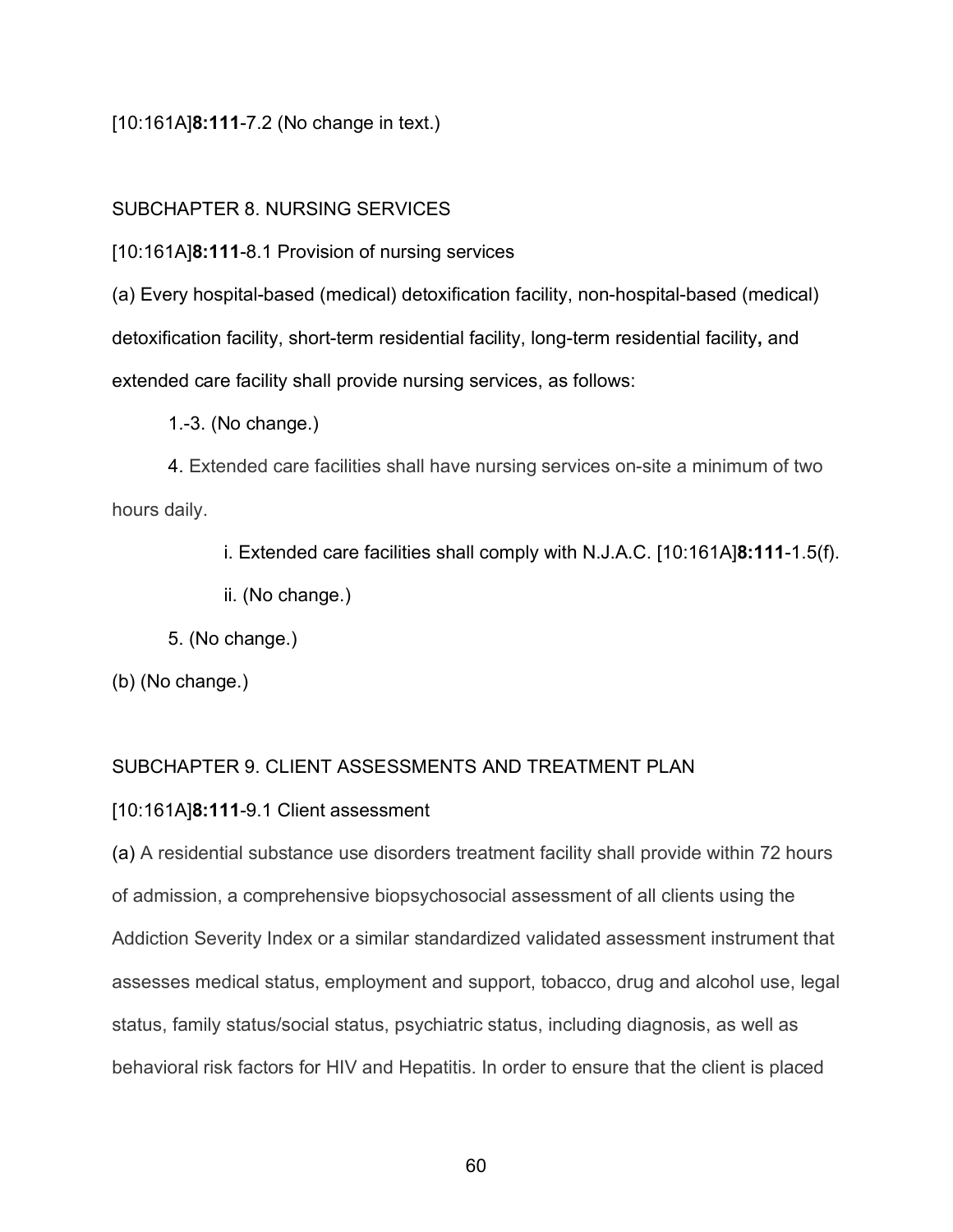in the appropriate treatment facility, the client must be assessed for level of care determination based upon the ASAM [PPC-2R] **PPC**.

1.-3. (No change.)

4. If the physical examination and clearance is not conducted prior to admission, the client shall be assessed at admission by a registered professional nurse, licensed physician**,** or other licensed medical practitioner to ensure that the client does not exhibit potential symptoms of communicable disease, such as persistent coughing, fever, etc. The full physical examination shall be completed within 72 hours of admission, except as otherwise required for clients receiving detoxification services, or if conducted within 30 days pre-admission and waived [per] **pursuant to** N.J.A.C. [10:161A]**8:111**-7.1(b)1.

(b) (No change.)

### [10:161A]**8:111**-9.2 Client treatment planning

(a) The facility shall establish a client treatment plan that is specific, measurable**,** and outcomes-focused for every client, which shall be developed based on the assessments made of the client in accordance with N.J.A.C. [10:161A]**8:111**-9.1**.**

1. The facility shall initiate development of a measurable client treatment plan upon the client's admission, and shall enter the client's treatment plan into the client record within 72 hours following the client's admission.

i. (No change.)

ii. Clients shall be continually assessed, using the ASAM [PPC-2R] **PPC**, to assess level of care and needs.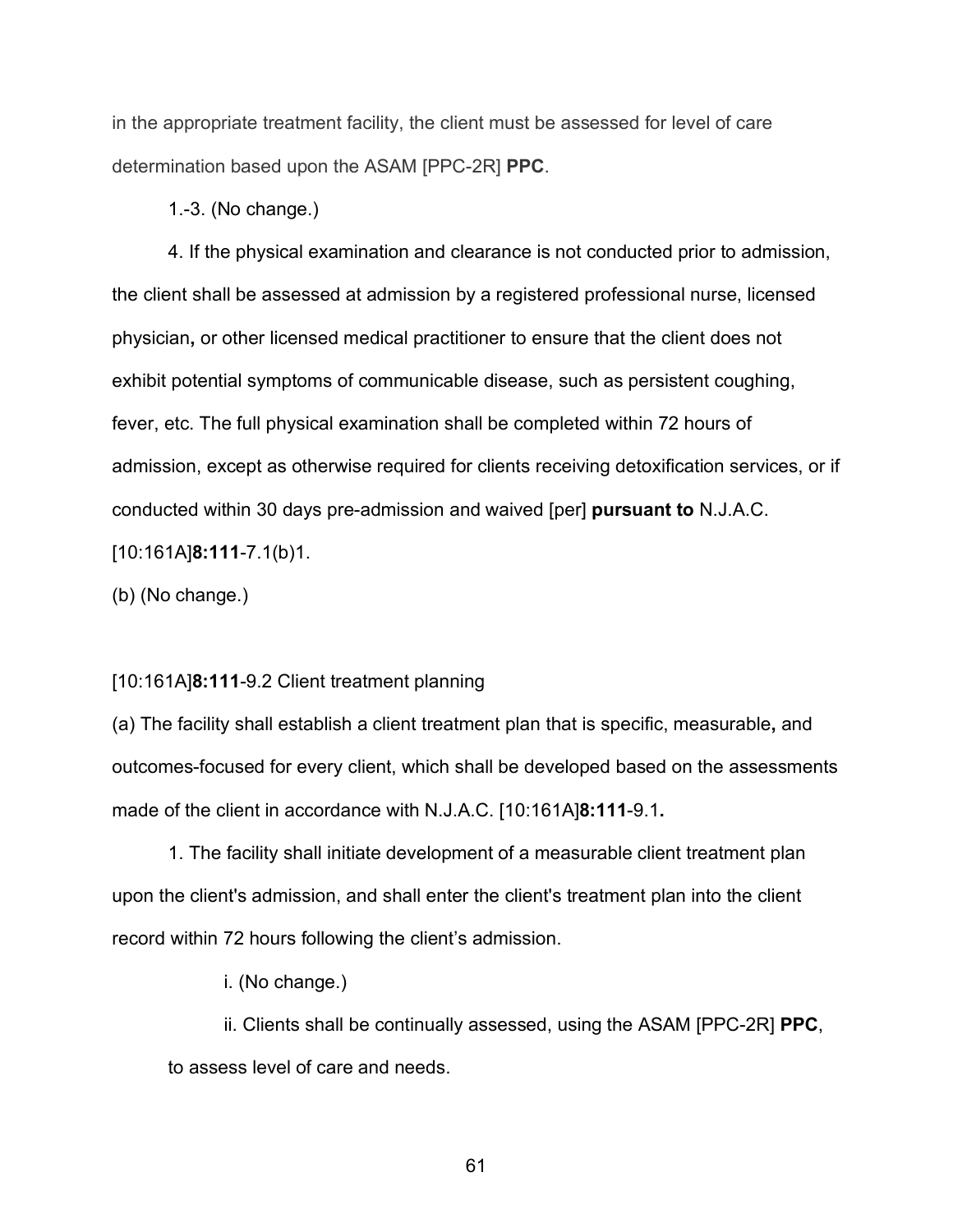### 2. (No change.)

(b)-(f) (No change.)

# SUBCHAPTER 10. SUBSTANCE ABUSE COUNSELING AND SUPPORTIVE **SERVICES**

[10:161A]**8:111**-10.1 (No change in text.)

# [10:161A]**8:111**-10.2 Director of substance abuse counseling services

Every facility shall appoint a director of substance abuse counseling services with the qualifications and responsibilities specified in N.J.A.C. [10:161A]**8:111**-1.8.

# [10:161A]**8:111**-10.3 Supportive services

(a) Every facility shall provide or coordinate the following services for each client as appropriate to the client's treatment plan:

1.-4. (No change.)

5. Name**s**, address**es,** and telephone numbers of offices where information concerning Medicaid coverage may be obtained; and

6. [DMHAS] **The Department's** address and telephone number **shall be conspicuously posted throughout the facility and, at a minimum,** in the admissions waiting area or room, in the client service area of the business office, and in other public areas [shall be conspicuously posted throughout the facility].

(b) Every facility shall provide support services in accordance with its client care policies governing financial arrangements established pursuant to N.J.A.C. [10:161A]**8:111**-6.2.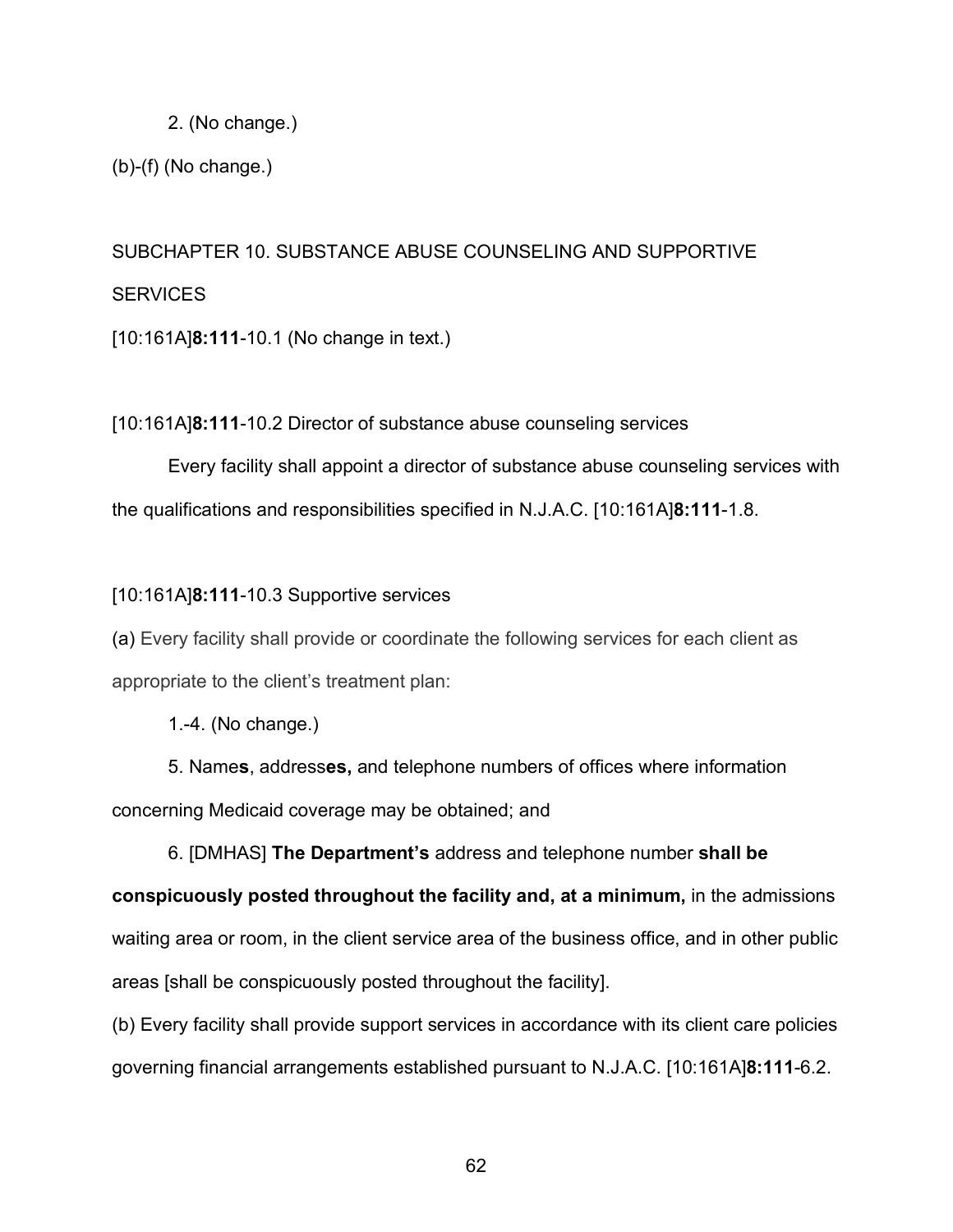(c)-(d) (No change.)

[10:161A]**8:111**-10.4 (No change in text.)

Recodify exisiting 10:161A-11, 12, and 13 as **8:111-11, 12, and 13** (No change in text.)

## SUBCHAPTER 14. PHARMACEUTICAL SERVICES

[10:161A]**8:111**-14.1 Provision of pharmaceutical services

(a) Residential substance use disorders treatment facilities shall make pharmaceutical services available to clients 24 hours a day, seven days a week, directly or through written affiliation agreements.

1. (No change.)

2. If the facility has an institutional pharmacy, the pharmacy shall comply with all laws applicable to any pharmacy operated in this State, including N.J.A.C. 13:39[,] State Board of Pharmacy [Rules] **rules**, and current registration with the Federal Drug Enforcement Administration and [DMHAS] **the Department,** in accordance with N.J.S.A. 24:21-1 et seq. (New Jersey Controlled Dangerous Substance Act). (b)-(d) (No change.)

[10:161A]**8:111**-14.2 Standards for drug administration

(a) The facility's policies and procedures shall ensure that medication(s), in the correct strength and dosage and at the correct time intervals, are administered to the correct client through the prescribed route of administration. The facility's policies and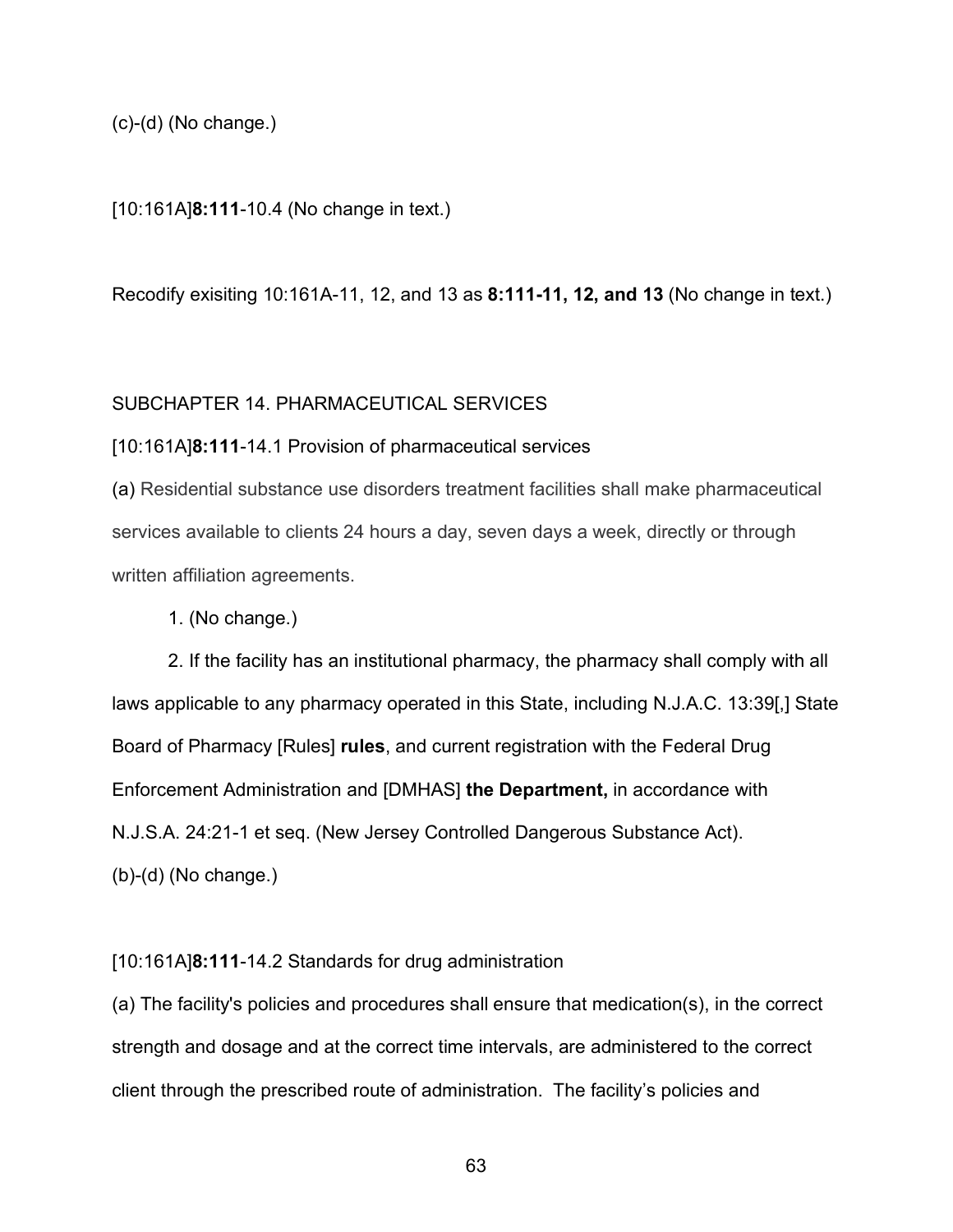procedures shall ensure a method of tracking the line of possession of the medications while in the facility and shall describe the facility's plan to ensure the adequate maintenance of supplies, including at least the following:

1.-5. (No change.)

6. Procedures for documenting and reporting adverse medication reactions, medication errors and medication defects, subject to the following:

i. (No change)

ii. Medication product defects shall be reported in accordance with the [United States Pharmacopoeia, USP27NF22 (2004), incorporated herein by reference, as amended and supplemented, published by the US Pharmacopeia Convention, 12601 Twinbrook Parkway, Rockville, MD 20852] **USP-NF Online**; 7.-13. (No change.)

14. Data to be maintained on each medical unit, including:

i. (No change.)

ii. Specific information on medications and other drugs, including indications, contraindications, actions, reactions, interactions, cautions, precautions that should be taken, toxicity and dosages that is, Physician's Desk Reference (PDR), [United States Pharmacopeia (USP)] **USP-NF Online**; and

iii. Antidote information and the telephone number of the State Poison Information and Education System Center [1-800-POISON-1] **1 (800) 222-1222**. 15.-16. (No change.)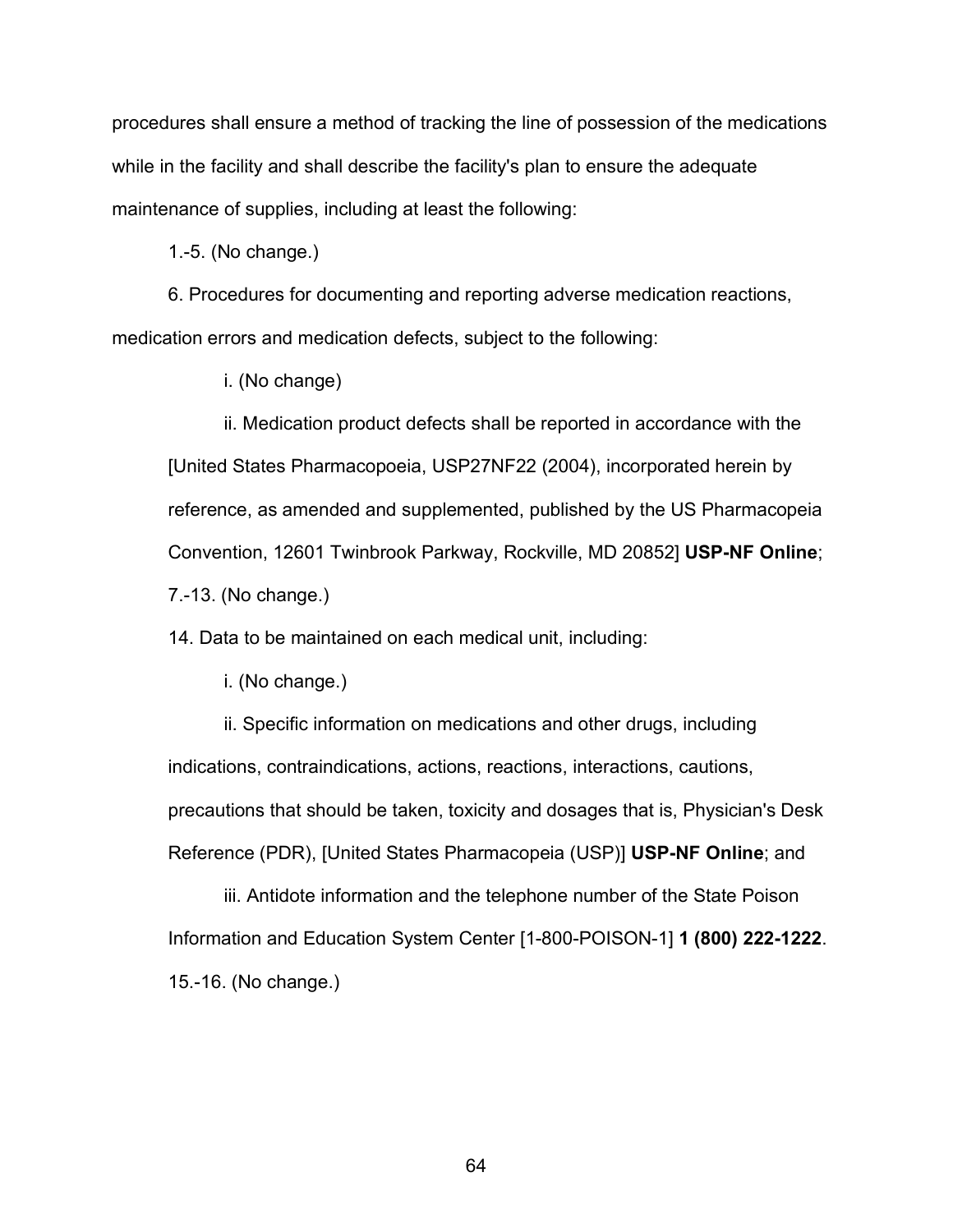[10:161A]**8:111**-14.3 Standards for storage of medications

(a) The facility shall keep all medications in locked storage areas, stored in accordance with manufacturer's instructions at or near the medical unit(s).

1. The facility shall store all medications that require refrigeration in a locked box within a refrigerator, in the locked medication room, at temperatures that conform with [United States Pharmacopoeia] **USP-NF Online** requirements of 36 to 46 degrees Fahrenheit.

2.-5. (No change.)

(b) (No change.)

[10:161A]**8:111**-14.4 Additional standards for facilities that provide medically monitored detoxification services

 $(a)-(b)$  (No change.)

(c) Every facility that provides detoxification services shall have a unit dose medication distribution system that complies with the following:

1. (No change.)

2. Each medication shall be individually wrapped, labeled with its generic name, trade name (if appropriate), strength, lot number or reference code, expiration date, manufacturer's or distributor's name**,** and ready for administration to the client.

i. If the facility repackages medications in single unit packages, the facility shall establish written standards for labeling packages to assure identification of the lot number or reference code and the manufacturer's or distributor's name in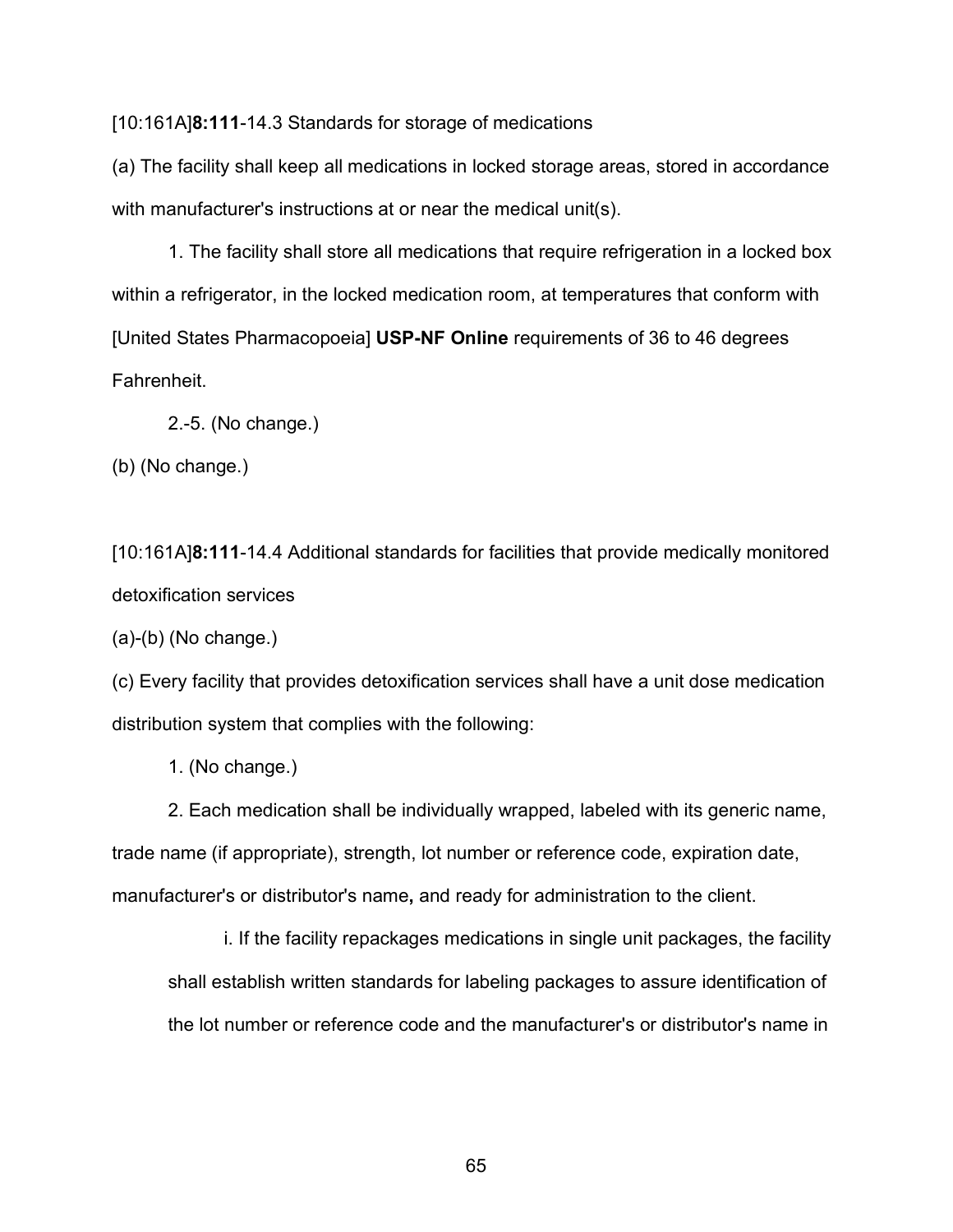accordance with the [United States Pharmacopeia (USP)] **USP-NF Online** or generally accepted pharmacy practices.

3.-4. (No change.)

Recodify existing 10:161A-15 as **8:111-15** (No change in text.)

SUBCHAPTER 16. EMERGENCY SERVICES AND PROCEDURES

[10:161A]**8:111**-16.1 (No change in text.)

[10:161A]**8:111**-16.2 Drills, tests**,** and inspections

(a)-(b) (No change.)

 $\epsilon$  The facility shall examine its fire extinguishers annually and maintain or replace them in accordance with manufactu'er's requirements[,]**;** National Fire Protection Association (NFPA) 10, [2002] **2018** edition, incorporated herein by reference, as amended and supplemented; N.J.S.A. 52:27D-198, the Uniform Fire Safety Act; and N.J.A.C. 5:70, the New Jersey Uniform Fire Code. NFPA publications are available from the NFPA, One Battery March Park, [P.O.] **PO** Box 9101, Quincy, MA 02269-9101, [1-]**(**800[-]**)** 344- 3555, [http://www.nfpa.org.](http://www.nfpa.org/)

(d) The facility shall conduct the following inspections:

1.-5. (No change.)

6. Annual elevator inspection in [accord] **accordance** with N.J.A.C. 5:23-12.3, Elevator safety subcode[, Reference Standard ASME A17.1-96]; and

7. (No change.)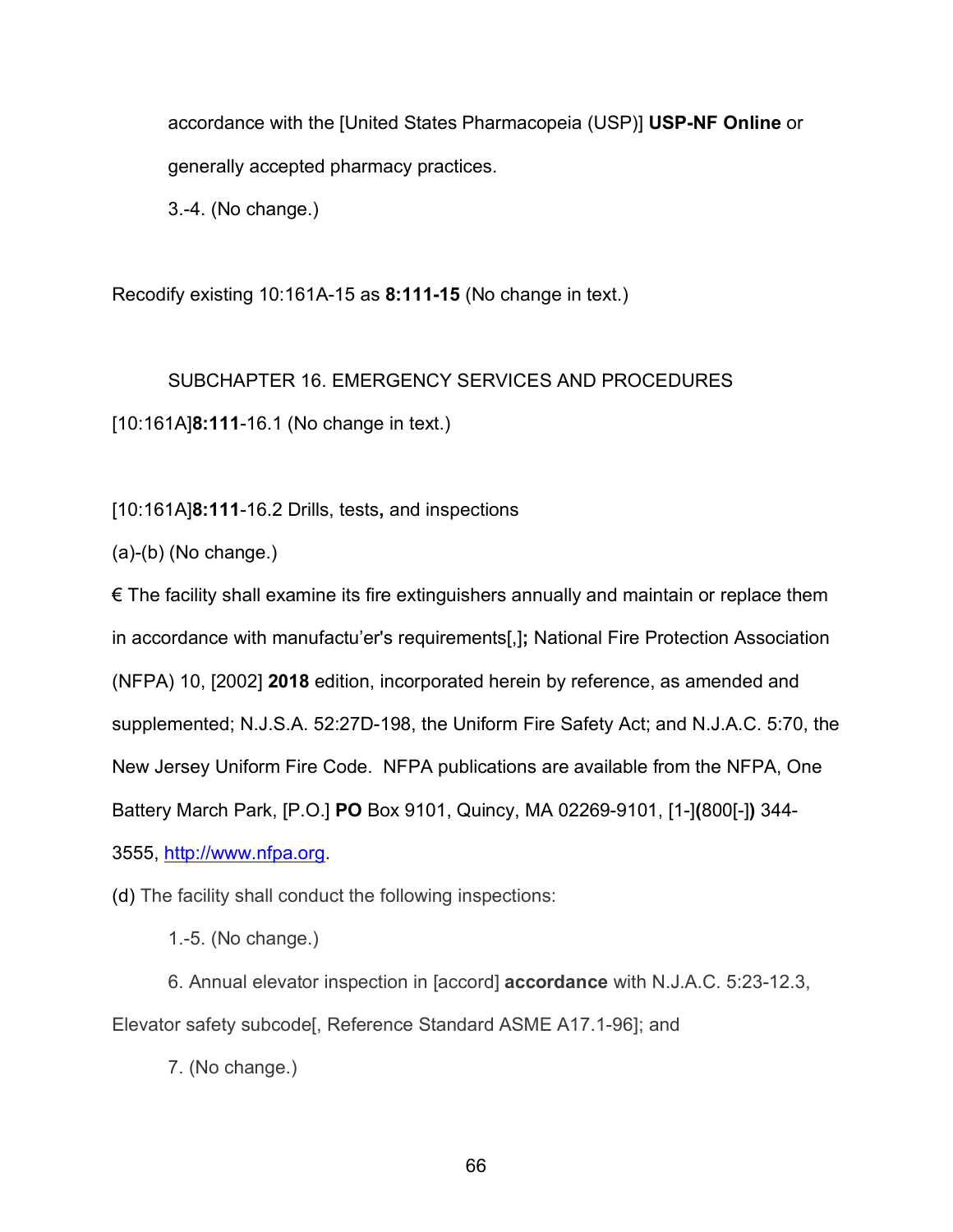(e) (No change.)

[10:161A]**8:111**-16.3 (No change in text.)

SUBCHAPTER 17. CLIENT RIGHTS

[10:161A]**8:111**-17.1 (No change in text.)

[10:161A]**8:111**-17.2 Rights of each client

(a) Each client receiving services shall have:

1.- 8. (No change.)

9. The right to be free from mental, sexual, and physical abuse, exploitation, coercive acts by staff and other clients and from the use of restraints unless restraints are authorized pursuant to N.J.A.C. [10:161A]**8.111**-6.5.

i. (No change.)

10. The right to confidential treatment of information about the client.

i. Information in the client's clinical record shall not be released to anyone outside the program without the client's written consent to release the information in accordance with Federal statutes and rules for the Confidentiality of Alcohol and Drug Abuse Client Records at 42 U.S.C. §§ 290dd-2 and 290ee-2 and 42 CFR Part 2 and the provisions of the HIPAA, unless the release of the information is required and permitted by law, a third-party payment contract, a peer review or the information is needed by [DMHAS] **the Department** for statutorily authorized purposes.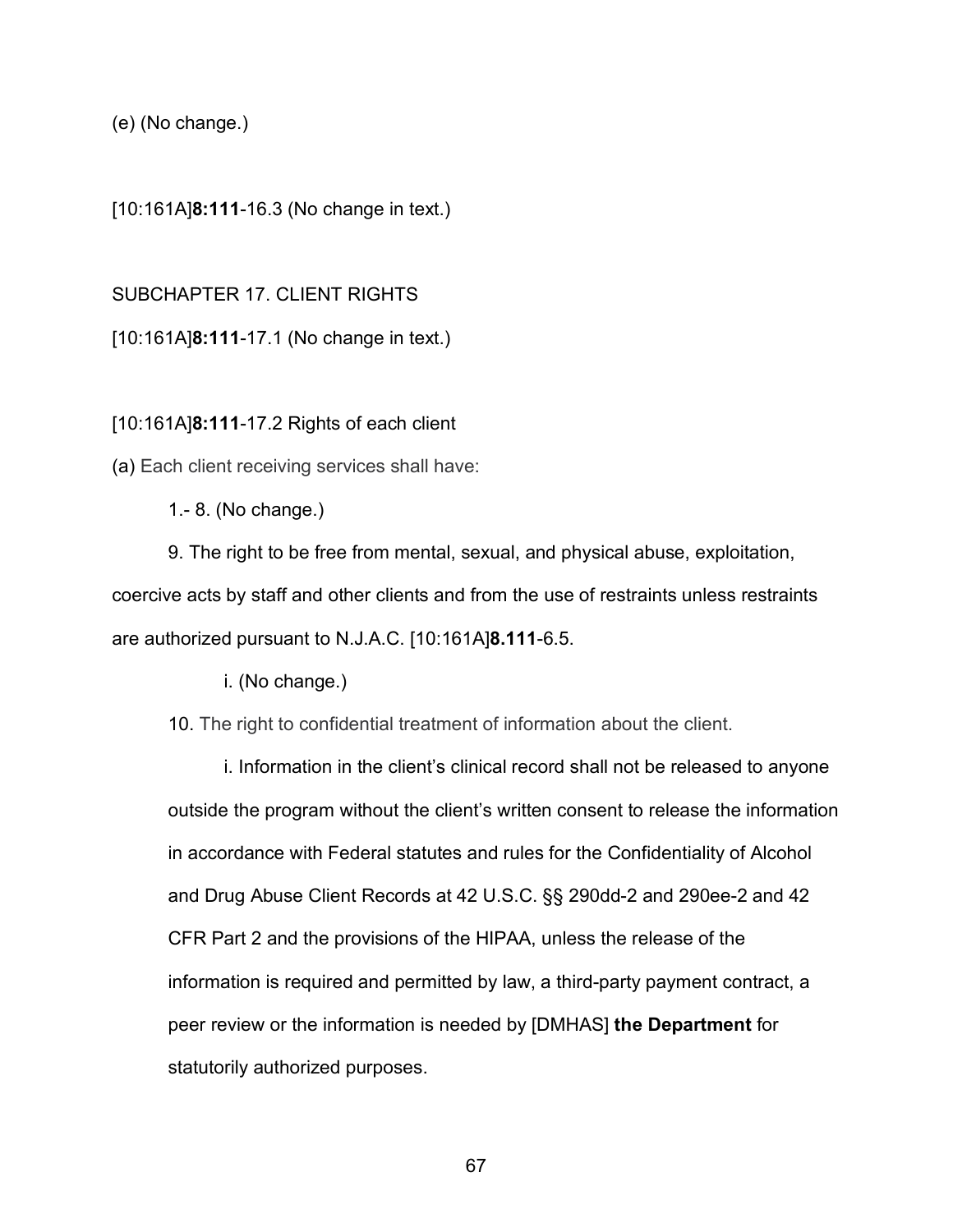ii. (No change.)

11.-19. (No change.)

(f) [10:161A]**8:111**-17.3 Complaina) The administrator shall provide all clients and their families with the name, address**,** and telephone number of the following State office [where] **to which** clients and their families may submit complaints:

> New Jersey State Department of Human Services Office of Program Integrity and Accountability [Attention: Office of Licensing P.O.] **PO** Box [707] **700** Trenton, [New Jersey] **NJ** 08625-[0707] **0700** Telephone: toll-free 1-877-712-1868

(b) (No change.)

Recodify exisiting 10:161A-18 as **8:111-18** (No change in text.)

# SUBCHAPTER 19. CLINICAL RECORDS

# [10:161A]**8:111**-19.1 Maintenance of clinical records

(a) The residential substance use disorders treatment facility shall establish and implement policies and procedures for production, maintenance, retention**,** and destruction of clinical records (including electronic records), which shall be reviewed at least annually by the administrator. The policy and procedure manual shall address the written objectives, organizational plan**,** and quality assurance program for all clinical records, subject to the following: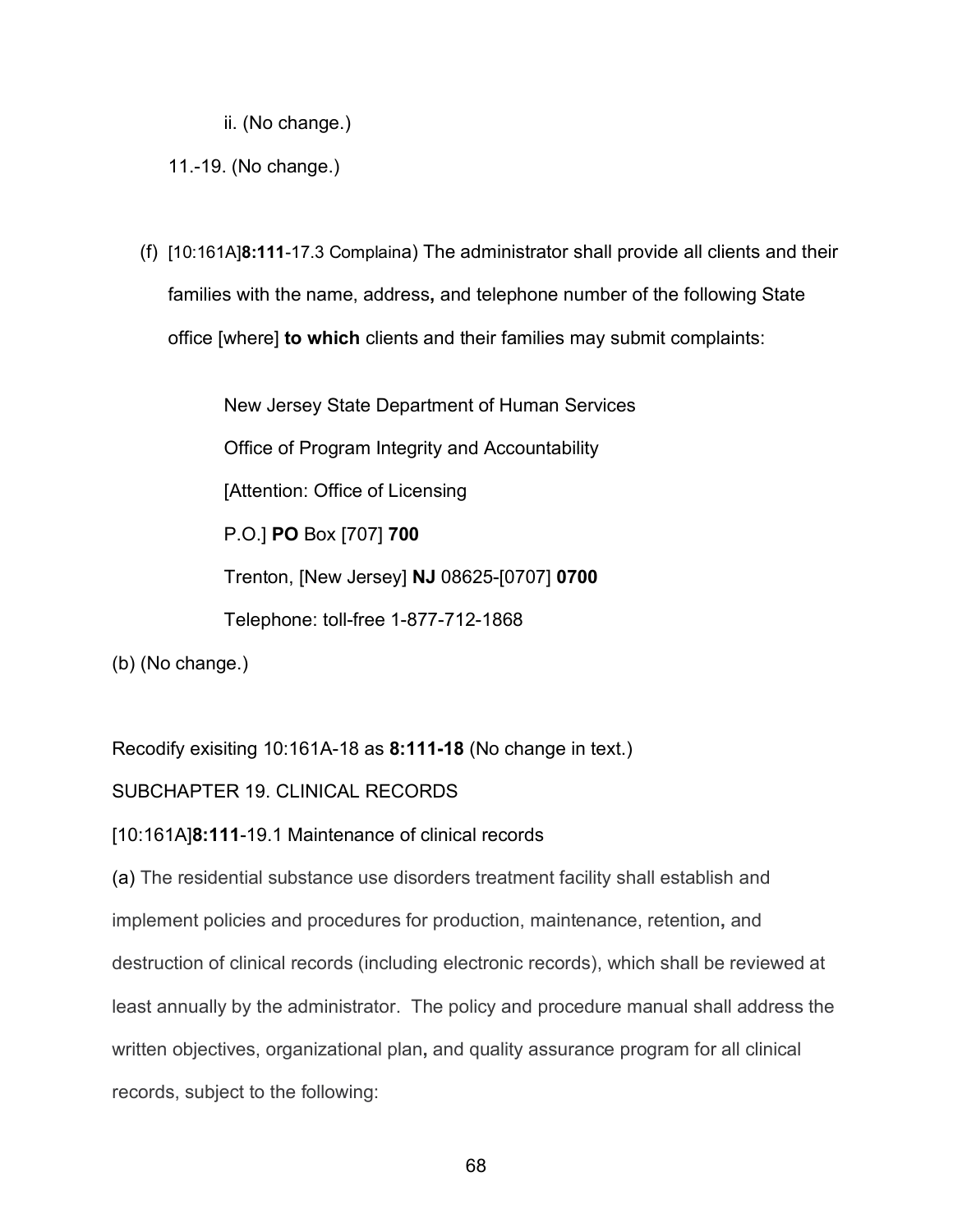1.-2. (No change.)

3. The facility shall maintain all clinical records and components thereof on-site at all times unless:

i.-ii. (No change.)

iii. Off-site storage of clinical records is approved by [OOL] **the Division** pursuant to N.J.A.C. [10:161A]**8:111**-19.6; and

4. (No change.)

(€€ (No change.)

(f) The facility shall establish policies and procedures to provide copies of a client's clinical record to the client, his or her legally authorized representative**,** or a third-party payer where permitted by law or otherwise authorized in writing by the client, consistent with N.J.A.C. [10:161A]**8:111**-19.5.

[10:161A]**8:111**-19.2 (No change in text.)

# [10:161A]**8:111**-19.3 Contents of clinical records

(a) The facility shall require, at a minimum, the following to be included in the clinical record:

1.-14. (No change.)

15. Reports of accidents or incidents required to be reported to the administrator, governing authority, and/or [DHS] **the Department**;

16.-23. (No change.)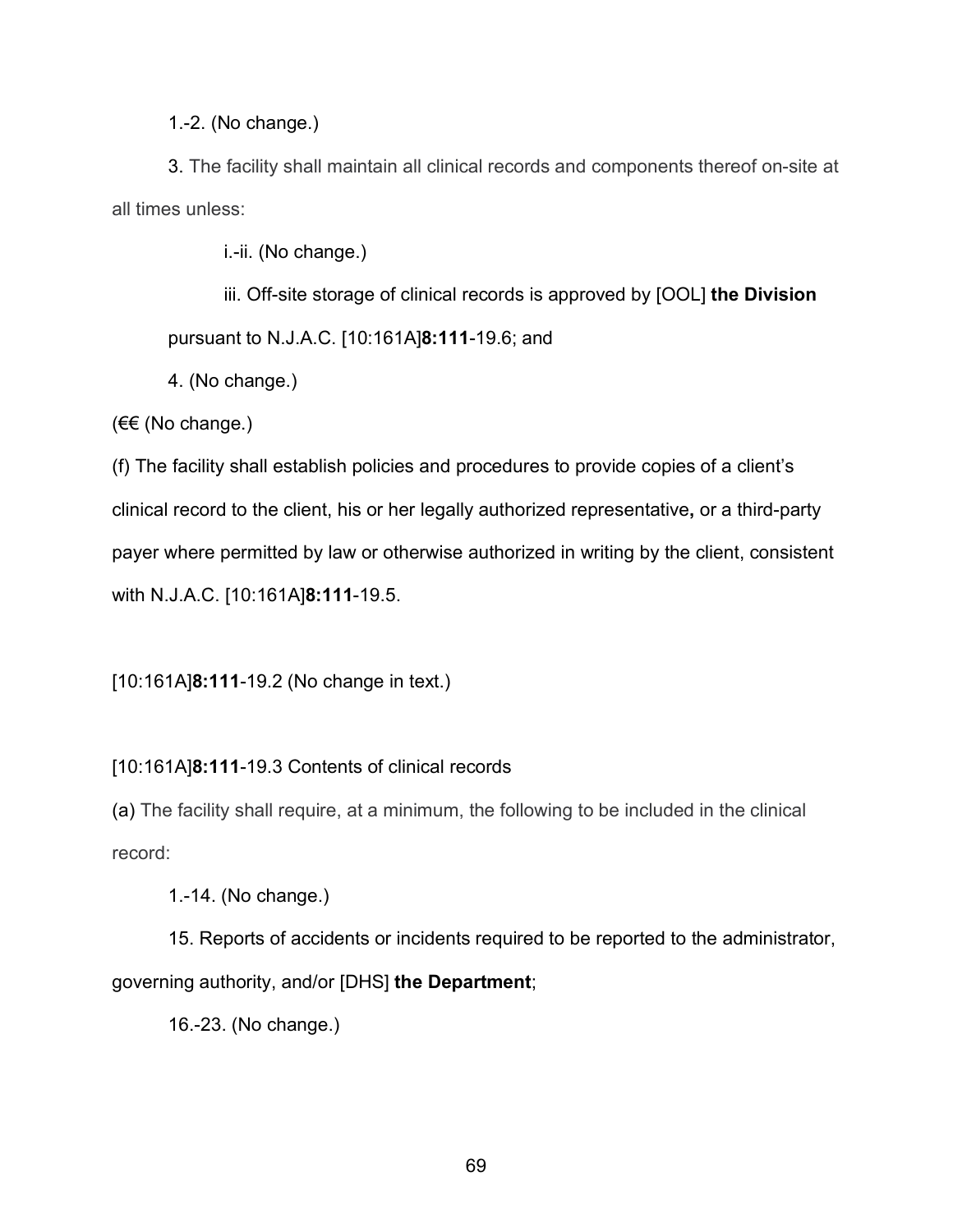Recodify existing 10:161A-19.45 and 19.5 as **8:111-19.4 and 19.5** (No change in text.)

[10:161A]**8:111**-19.6 Preservation, storage, and retrieval of clinical records

(a) (No change.)

(b) If the facility plans to cease operation, it shall notify [OOL] **the Division,** in writing, at least 14 days before cessation of operation, of the location where clinical records shall be stored and of methods for their retrieval.

1. The facility shall store all clinical records on-site unless off-site storage is approved by [OOL] **the Division**.

2. [OOL] **The Division** shall approve off-site storage if the notice from the facility requesting approval ensures that off-site storage shall maintain:

i.-ii. (No change.)

# SUBCHAPTER 20. INFECTION PREVENTION AND CONTROL

[10:161A]**8:111**-20.1 Infection prevention and control

(a)-(b) (No change.)

(c) The infection control committee, in consultation with each service in the facility, shall develop, implement**,** and annually review and revise as necessary written policies and procedures regarding infection prevention and control, addressing at least the following:

1.-2. (No change.)

3. The facility's infection and control practices shall be in compliance with the CDC infection control guidelines [in] **at** (c)2 above, and with the Occupational Safety and Health Administration (OSHA) rules at 29 CFR 1910.1030, Bloodborne Pathogens,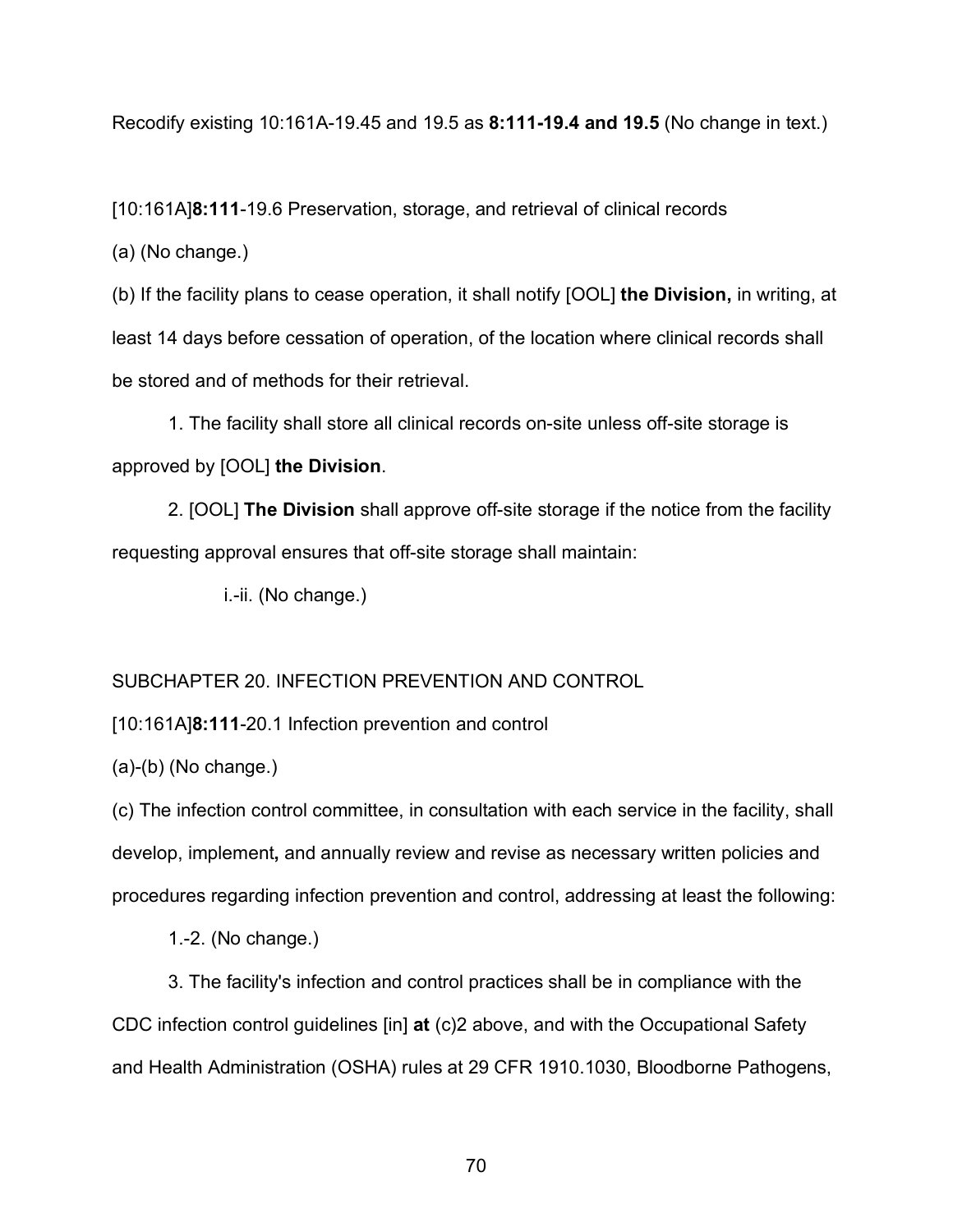incorporated herein by reference, [issued under 29 U.S.C. § 653,] available from the OSHA website, www.osha.gov;

4.-11. (No change.)

[10:161A]**8:111**-20.2 (No change in text.)

Recodify existing 10:161A-21 as **8:111-21** (No change in text.)

# SUBCHAPTER 22. QUALITY ASSURANCE PROGRAM

[10:161A]**8:111**-22.1 (No change in text.)

### [10:161A]**8:111**-22.2 Quality assurance activities

(a) The facility's quality assurance program shall provide for an ongoing process, including documentation, that monitors and evaluates client care services, staffing, infection prevention and control, housekeeping, sanitation, safety, maintenance of physical plant and equipment, client care statistics, discharge planning services, volunteer services**,** and shall include, but not be limited to:

1. Evaluation of the behavioral and pharmacological approaches to treatment to ensure that treatment practices are evidence-based or based on best practice information to provide treatment services consistent with recognized treatment principles and practices for each level of care and type of client served, as defined at N.J.A.C. [10:161A]**8:111**-1.3;

2.-6. (No change.)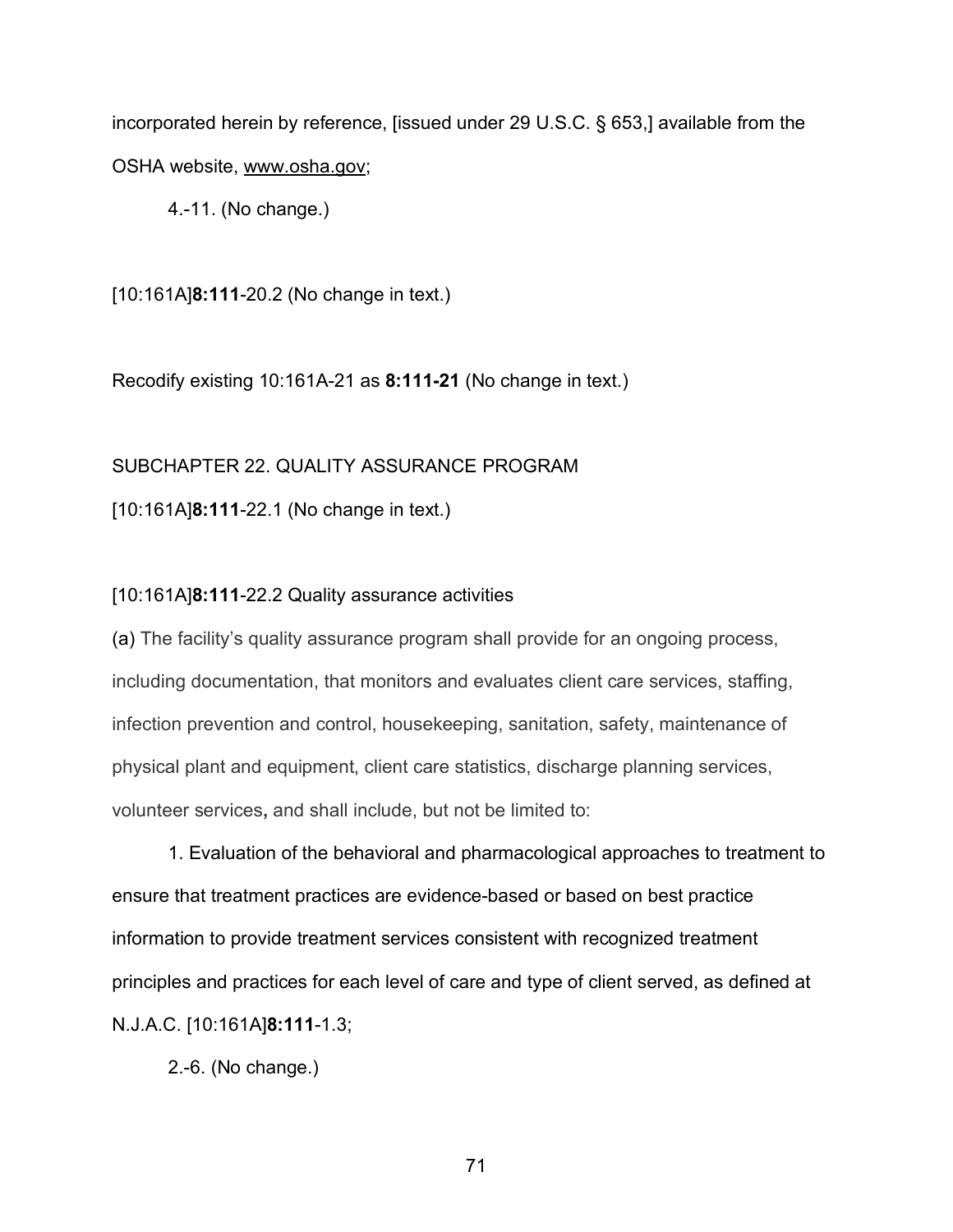7. The quality assurance plan shall include, at a minimum, an annual review of staff qualifications and credentials, and staff orientation and education that includes core functions addressing ASAM **criteria** (ASAM PPC[-2R]), [medication assisted] **medication-assisted** treatment**,** and professional ethics.

(b) The administrator shall follow-up on the findings of the quality assurance program to ensure that effective corrective actions have been taken, or that additional corrective actions are no longer indicated or needed. The following shall apply:

1. The administrator shall follow-up on all recommendations resulting from findings of the quality assurance program or [OOL] **the Division**;

2. Deficiencies jeopardizing client or staff safety shall be verbally reported to the governing authority and to [OOL] **the Division** immediately, with written correspondence provided to the governing authority and [OOL] **the Division** within five working days.

(c) The facility shall identify and establish indicators of quality care and outcome objectives specific to the facility and in response to those emerging issues related to client care and/or deficiencies.

1. (No change)

2. The facility shall monitor and evaluate each of the specific indicators at least annually, and develop reports as required by the facility, governing authority**,** and [OOL] **the Division**.

(d) (No change.)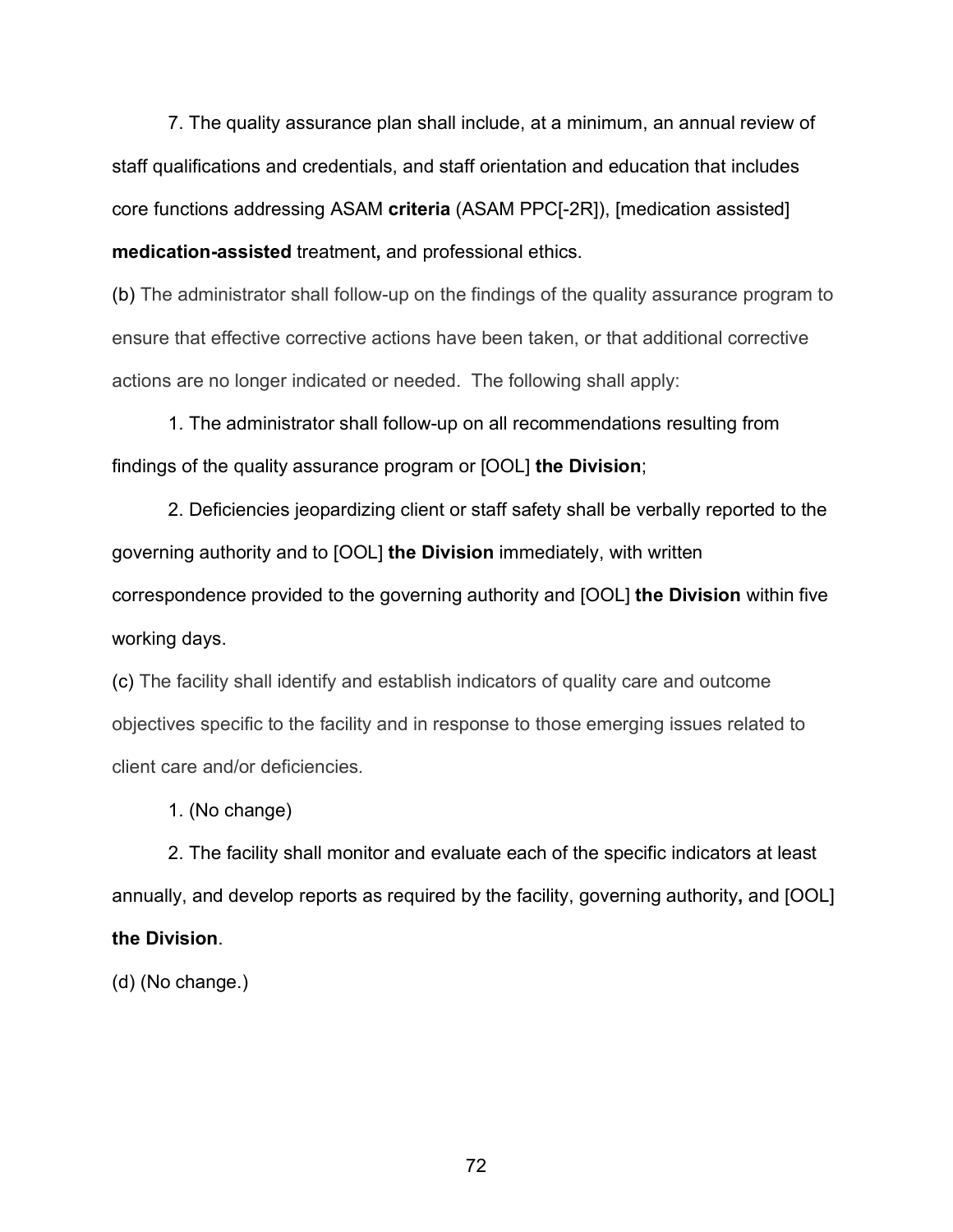Recodify exisitng 10:161A-23 as **8:111-23** (No change in text.)

# SUBCHAPTER 24. PHYSICAL PLANT AND FUNCTIONAL REQUIREMENTS [10:161A]**8:111**-24.1 Physical plant general compliance for new construction or alteration

(a) New buildings and alterations or additions to existing buildings, for freestanding residential substance use disorders treatment facilities shall conform with the New Jersey Uniform Construction Code, N.J.A.C. 5:23, incorporating specified subchapters of the model code of the International Building Code [2006] **2018**, New Jersey Edition [published by the International Code Council, 4051 W. Flossmoor Road, County Club Hills, IL 60477-5795, appropriate to Use Groups I-1], as amended and supplemented**, available at https://codes.iccsafe.org**; and the Guidelines for Design **and** Construction of **Residential** Health**,** Care**, and Support** Facilities [2010]**, 2018 Edition**, published by the American Institute of Architects Press, 1735 New York Avenue, NW, Washington, DC 20006, 800-242-3837, http://www.fgiguidelines.org/, incorporated herein by reference, as amended and supplemented.

(b) New buildings and alterations and additions to existing buildings for residential substance use disorders treatment facilities which are part of an acute care hospital shall conform with the New Jersey Uniform Construction Code, N.J.A.C. 5:23, incorporating specified subchapters of the International Building Code [2006] **2018,** New Jersey Edition, [published by the International Code Council, 4051 W. Flossmoor Road, County Club Hills, IL 60477-5795, appropriate to Use Group I-2,] as amended and supplemented, **available at https://codes.iccsafe.org**, and the Guidelines for Design

73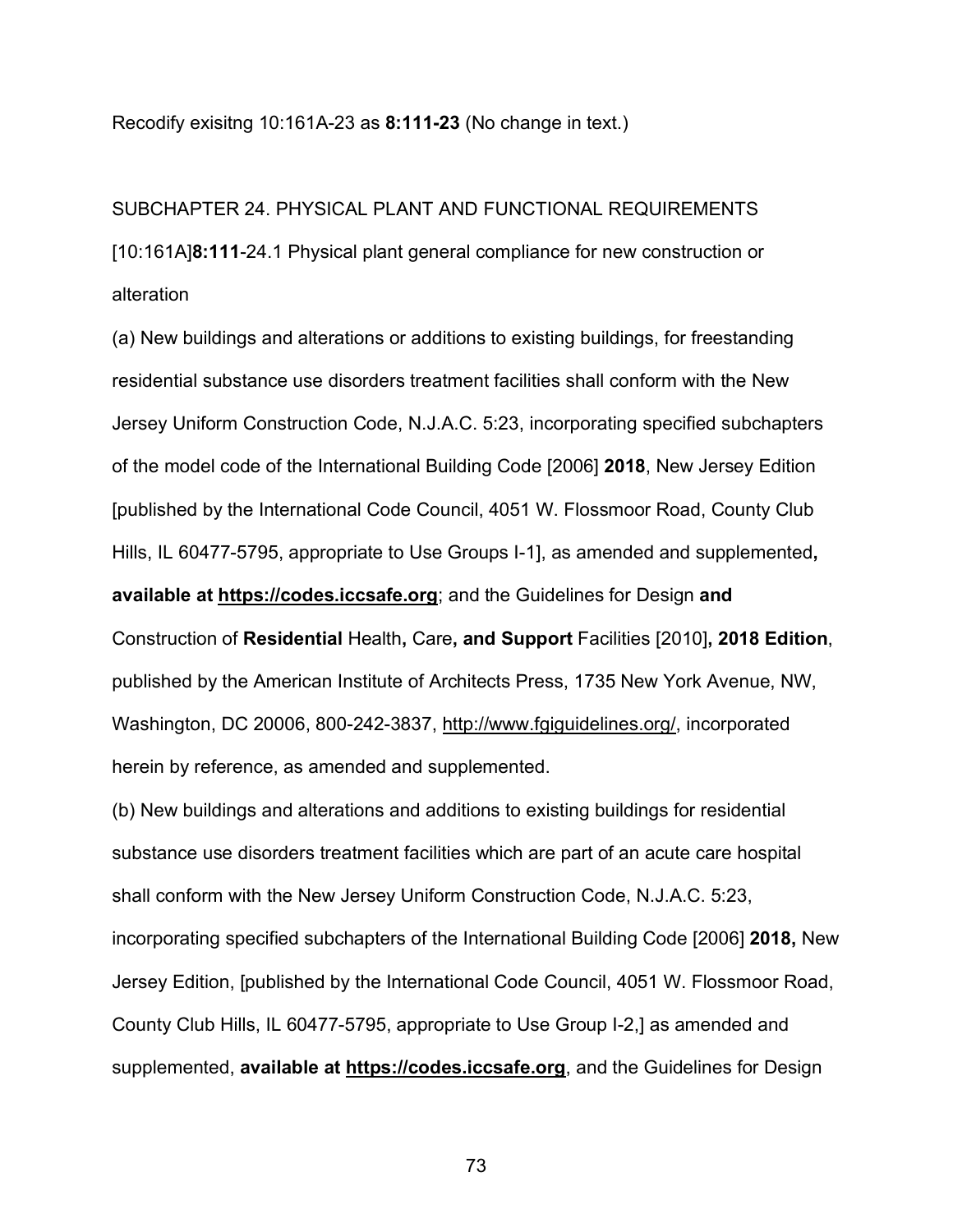and Construction of **Residential** Health**,** Care**, and Support** Facilities [2010]**, 2018 Edition**, published by The American Institute of Architects Press, 1735 New York Avenue, NW, Washington, DC 20006, 202-626-7475, http://www.fgiguidelines.org/, incorporated herein by reference, as amended and supplemented.

[10:161A]**8:111**-24.2 (No change in text.)

[10:161A]**8:111**-24.3 Plan review and fees

(a)-(b) (No change.)

(c) Each agency shall submit one set of floor and furniture plans to [OOL] **the Division**,

for a cursory review and inclusion in [OOL] **its** facility files. Submit floor and furniture plans to[:

> Department of Human Services Office of Program Integrity and Accountability Attention: Office of Licensing [P.O.] **PO** Box 707 Trenton, NJ 08625-0707] **the Division**.

[10:161A]**8:111**-24.4 Alterations, replacements**,** and damage to existing facilities (a)-(c) (No change.)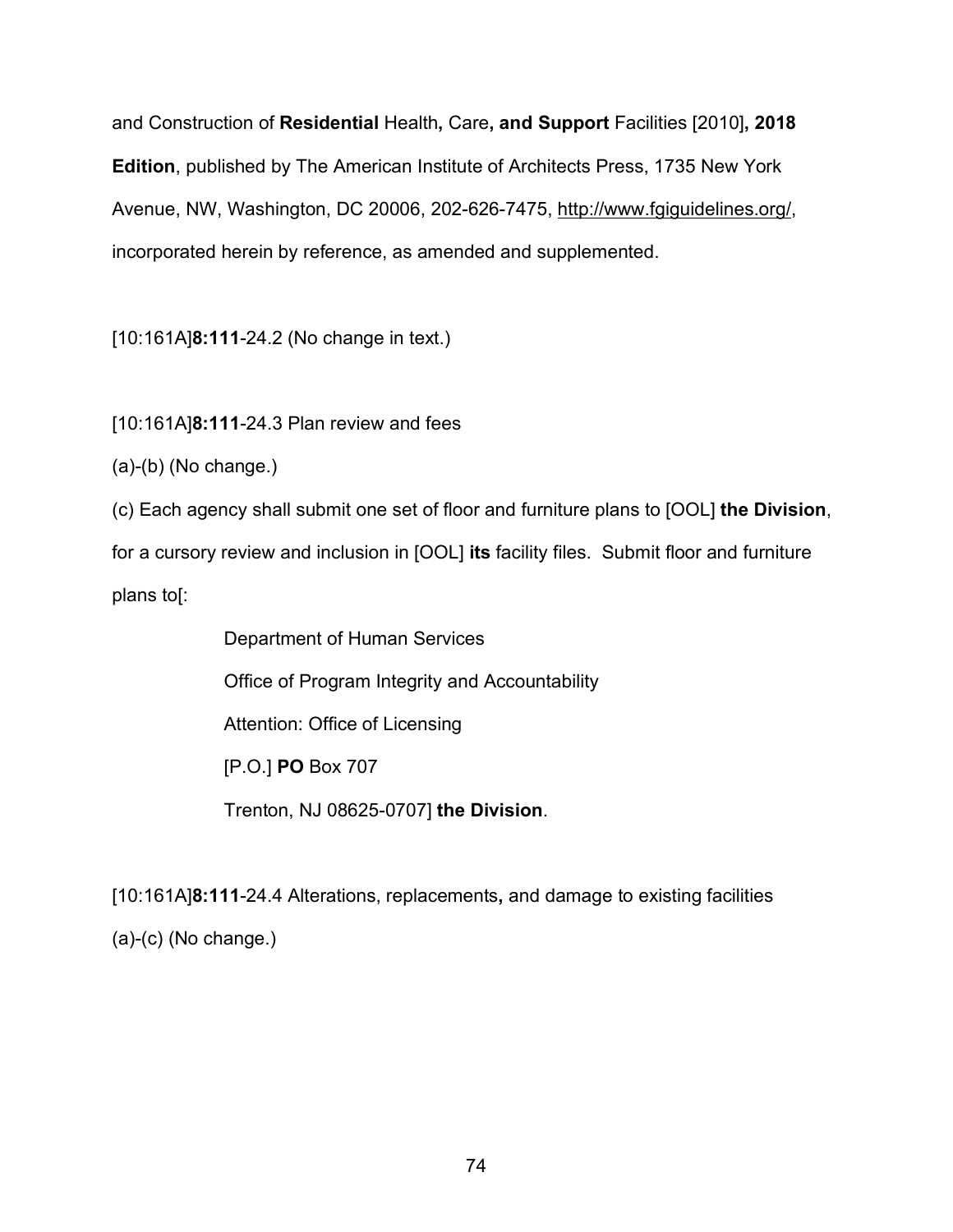### [10:161A]**8:111**-24.5 Provision for persons with physical disabilities

All facilities shall be made available and accessible to [the] persons with physical disabilities pursuant to the New Jersey Uniform Construction Code, N.J.A.C. 5:23; and the American National Standard ICC/ANSI A117.1-[2003] **2017**, incorporated **herein** by reference, as amended and supplemented, available [through the ANSI website, [www.webstore.ansi.org\]](http://www.webstore.ansi.org/) **at [https://codes.iccsafe.org](https://codes.iccsafe.org/)**.

## [10:161A]**8:111**-24.6 Restrictions

Mixed use occupancy shall not be permitted in buildings classified as High Hazard (H), Factory (F)**,** or Assembly (A-2) Use Groups, in accordance with N.J.A.C. 5:23 and [P.L.] **Pub. L.** 100-336, the Americans with Disabilities Act, as amended and supplemented, and the [Accessibility Guidelines for Buildings and Facilities (2002)] **2010 ADA Standards for Accessible Design**, incorporated herein by reference, as amended and supplemented[. The Accessibility Guidelines are]**,** available at [the United States Access Board website, www.access-board.gov/adaag/html/adaag.htm or from the Superintendent of Documents, Government Printing Office, Washington, DC 20402] **[https://www.ada.gov/2010ADAstandards\\_index.htm](https://www.ada.gov/2010ADAstandards_index.htm)**.

# [10:161A]**8:111**-24.7 Ventilation

Ventilation shall be provided in accordance with the International Mechanical [Code/2009] **Code/2018,** as incorporated [in] **at** N.J.A.C. 5:23-3.20, incorporated herein by reference, as amended and supplemented.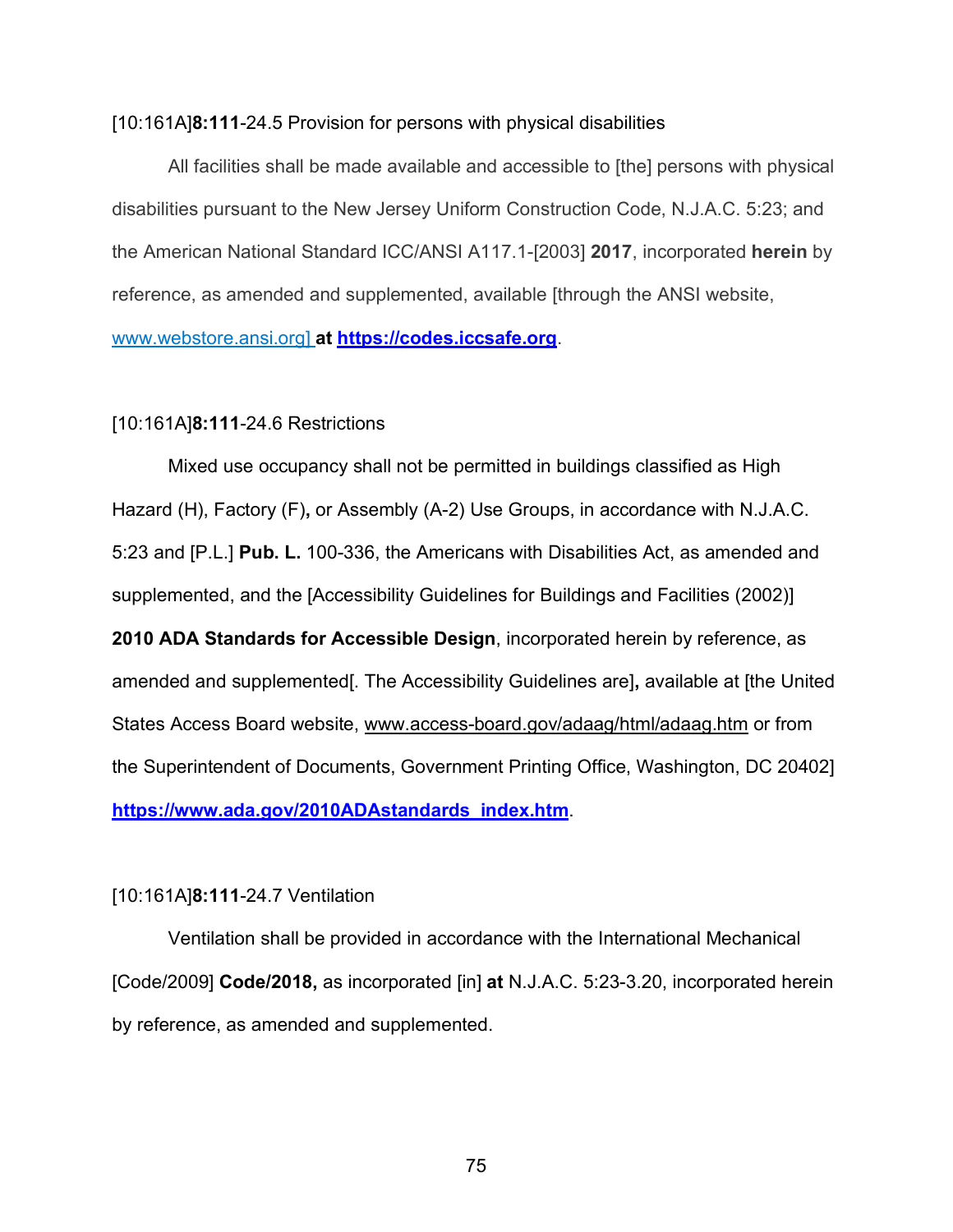[10:161A]**8:111**-24.8 Exit access passageway and corridors

The width of passageways**,** including doors, aisles**,** and corridors**,** in a facility shall not be less than 44 inches. If an existing building(s) is being converted to a residential substance use disorders treatment facility, in whole or part, the authority having jurisdiction may consider an exception that would allow a 36-inch corridor, in accordance with N.J.A.C. [10:161A]**8:111**-2.13.

Recodify existing 10:161A-24.9, 24.10, 24.11, and 24.12 as **8:111-24.9, 24.10, 24.11, and 24.12** (No change in text.)

Recodifying existing 10:161A-25 and 26 as **8:111-25 and 26** (No change in text.)

#### SUBCHAPTER 27. CONFIDENTIALITY

### [10:161A]**8:111**-27.1 Confidentiality

All substance (alcohol and drug) abuse treatment facilities that provide residential substance use disorders treatment to adults [and adolescents] including, but not limited to, halfway houses, extended care facilities, long-term residential facilities, short-term residential treatment facilities**,** and non-hospital-based (medical) detoxification or any other similar such organization shall comply with the confidentiality provisions as set forth in HIPAA and the Federal Confidentiality of Alcohol and Drug Abuse Patient Records regulation at 42 CFR Part 2, both of which are accessible a[t](http://hipaa.samhsa.gov/privacyrule.htm) [http://hipaa.samhsa.gov/privacyrule.htm] [https://ecfr.federalregister.gov.](https://ecfr.federalregister.gov/)